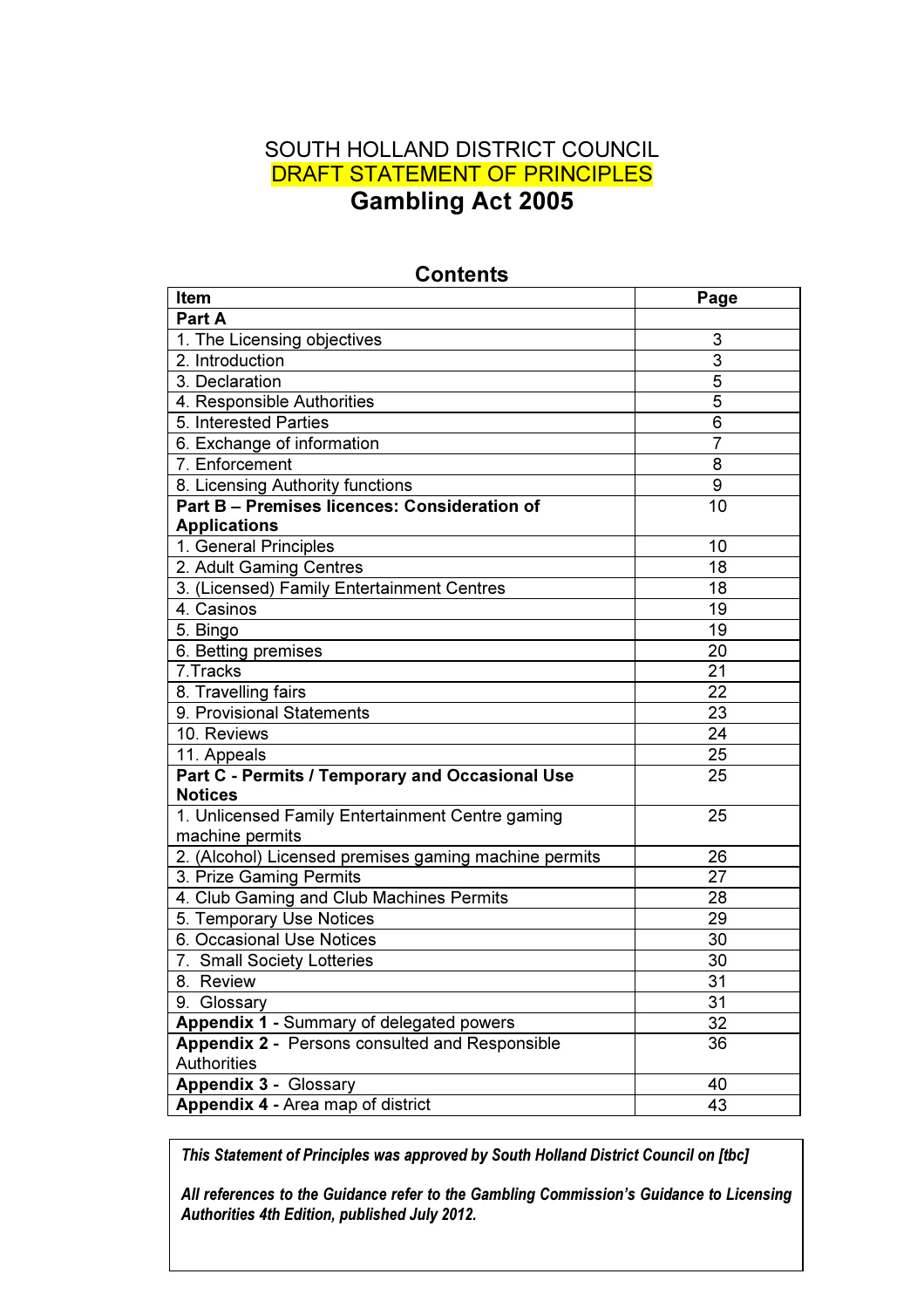*The Gambling Act 2005 requires every Licensing Authority to publish a Gambling Policy (Statement of the Principles), which they propose to apply when exercising their licensing functions. This document is the Gambling Policy (Statement of Principles) of South Holland District Council.* 

*Whilst all applications will be judged and determined on their individual merits the policy will be the basis of the Licensing Authority's decisions. The policy will be reviewed regularly to reflect the needs of the district of South Holland.*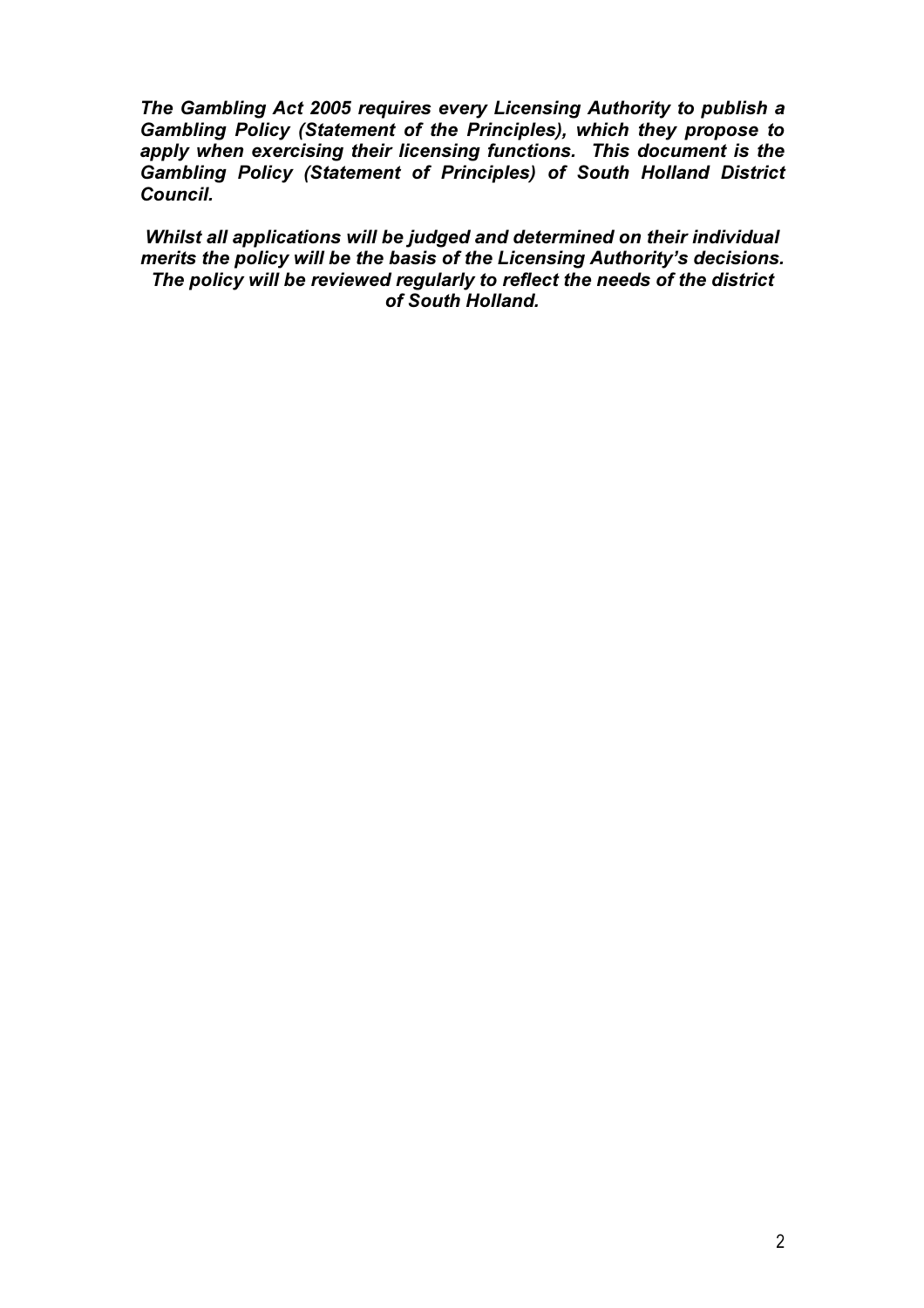## PART A

## 1. The Licensing Objectives

In exercising most of their functions under the Gambling Act 2005, licensing authorities must have regard to the licensing objectives as set out in section 1 of the Act. The licensing objectives are:

- Preventing gambling from being a source of crime or disorder, being associated with crime or disorder or being used to support crime.
- Ensuring that gambling is conducted in a fair and open way.
- Protecting children and other vulnerable persons from being harmed or exploited by gambling.

It should be noted that the Gambling Commission has stated: "The requirement in relation to children is explicitly to protect them from being harmed or exploited by gambling".

This licensing authority is aware that, as per Section 153, in making decisions about premises licences and temporary use notices it should aim to permit the use of premises for gambling in so far as it thinks it:

- in accordance with any relevant code of practice issued by the Gambling Commission
- in accordance with any relevant guidance issued by the Gambling Commission
- Reasonably consistent with the licensing objectives and
- in accordance with the authority's Statement of Licensing Policy

#### 2. Introduction

South Holland District Council, is situated in the county of Lincolnshire, which contains 7 district councils in total. The district has a population of *82,600 88,300 (census 2011 figure)* making it the second smallest district in the county in terms of population. South Holland District covers a geographical area of 74,238 hectares and is situated in the south eastern corner of Lincolnshire, which borders the counties of Cambridgeshire and Norfolk. The district is mainly rural and is comprised of 47 towns and villages including the main town of Spalding. *These areas are shown in the map attached at Appendix 1*.

The Licensing Authority has worked in partnership with the other councils in the county in preparing this statement of principles, which is based on the draft statement of principles guidance issued by the Department of Culture, Media and Sport (DCMS), the Gambling Commission (the commission) and The Local Authorities Coordinators of Regulatory Services (LACORS).

The Licensing Authority recognises its duties to consider the impact of all its' functions and decisions on crime and disorder under the requirements of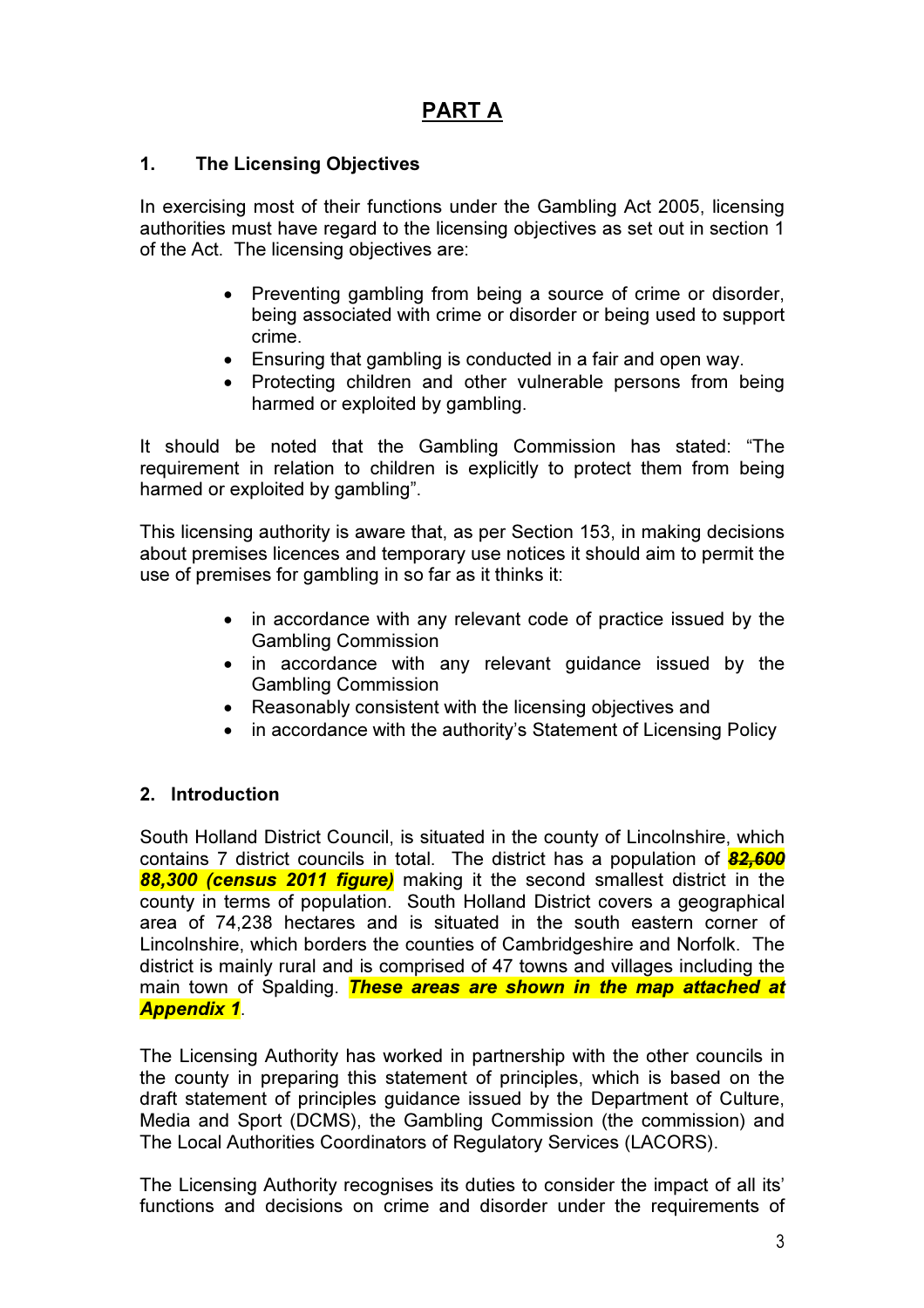Section 17 of the Crime and Disorder Act 1998 in adopting this statement of principles. The council acknowledges the benefits to the community of properly regulating gambling in the district.

The Licensing Act 2003 provides the delegated and procedural arrangements for the establishment of licensing authorities.

Licensing committees established under Section 6 of the Licensing Act 2003 are also relevant committees for the purpose of gambling functions. Therefore, the same committee that deals with applications and other issues in relation to the Licensing Act 2003 will also be responsible for Premise Licence applications and other issues (i.e. permits) in relation to gambling.

The proceedings of the Licensing Committee are regulated by Section 9 of the 2003 Act (and regulations made under that section). Particular provision can be made for proceedings in relation to just the 2003 Act functions or just the 2005 Act functions.

The functions of the Licensing Authority under the Act may be carried out by the licensing committee, by a sub-committee or by one or more officers acting under delegated authority. Delegated powers shall be in accordance with the table at Appendix 1 of this document.

Licensing Authorities are required by the Gambling Act 2005 to publish a Statement of the Principles, which they propose to apply when exercising their functions. This statement must be published at least every three years. The statement must also be reviewed from "time to time" and any amended parts re-consulted upon. The statement must be then re-published.

The Licensing Authority consulted widely upon this statement before finalising and publishing. A list of those persons consulted is provided, at Appendix 2.

The Gambling Act requires that the following parties are consulted by licensing authorities:

- The Chief Officer of Police:
- One or more persons who appear to the authority represent the interests of persons carrying on gambling businesses in the authority's area;
- One or more persons who appear to the authority to represent the interests of persons who are likely to be affected by the exercise of the authority's functions under the Gambling Act 2005

*Our consultation took place between 19 July and 11 October 2012 and we followed the HM Government Code of Practice on Consultation (published July 2008), which is available at:* 

*www.bis.gov.uk/files/file47158.pdf*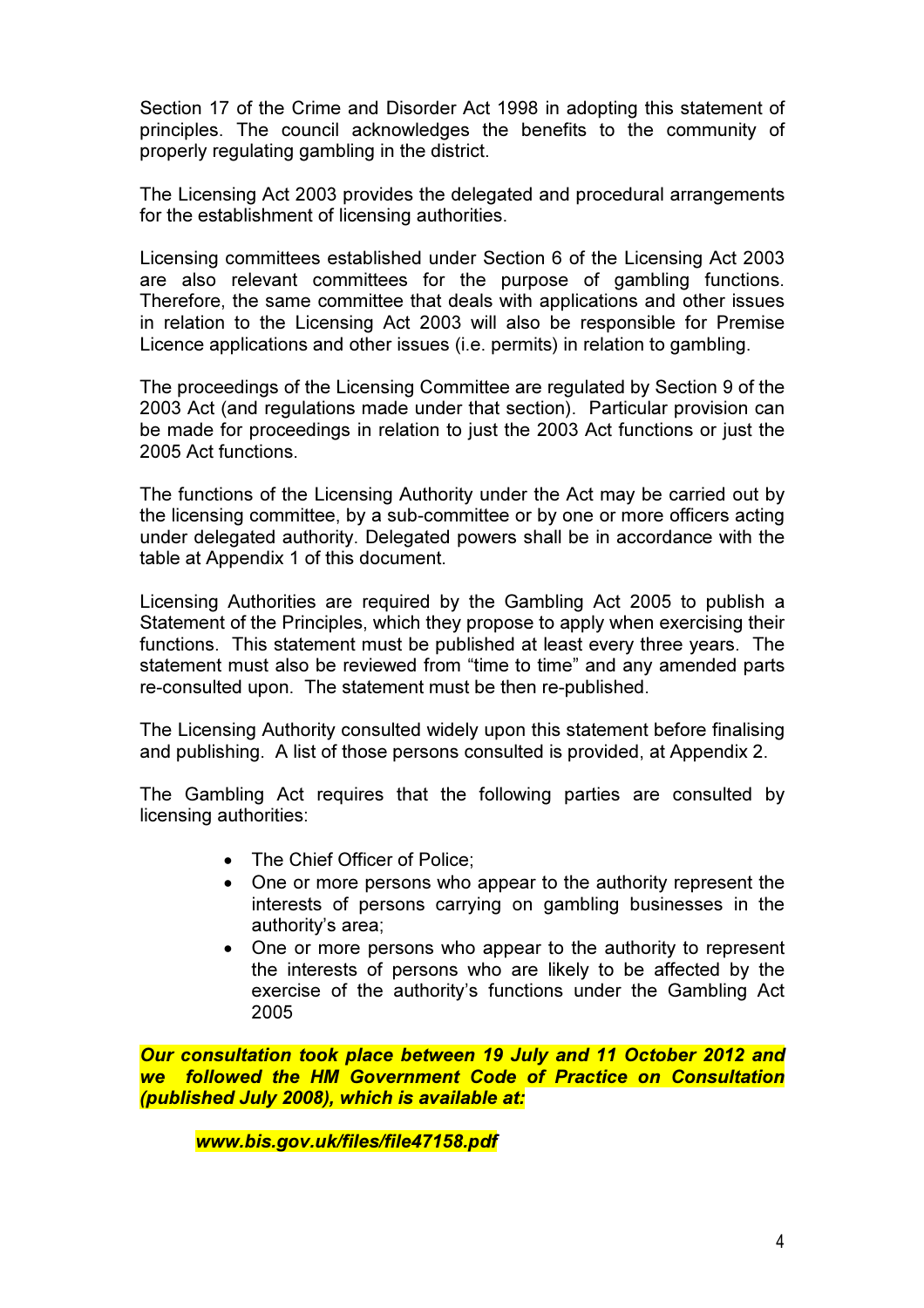The full list of comments made and the consideration by the Council of those comments is available by request to the Licensing Team. Contact details below.

The policy was approved at a meeting of the Licensing Committee on **XXX** and was subsequently submitted for approval at a meeting of the Full Council on **XXX**. It will be published via the council's website. Copies of the Statement of Principles were available for inspection from the Council Offices at Priory Road, Spalding, Lincs.

Should you have any comments as regards this policy statement please send them via e-mail or letter to:

The Licensing Team, South Holland District Council, Priory Road, Spalding, Lincolnshire, PE11 2XE E-mail: Licensing@sholland.gov.uk or telephone 01775 761161.

It should be noted that this Statement of Licensing Principles will not override the right of any person to make an application, make representations about an application, or apply for a review of a licence, as each will be considered on its own merits and according to the statutory requirements of the Gambling Act 2005.

## 3. Declaration

In producing the final statement, this licensing authority declares that it has had regard to the licensing objectives of the Gambling Act 2005, the Guidance to Licensing Authorities issued by the Gambling Commission, and any responses from those consulted on the Statement of Principles.

#### 4. Responsible Authorities

The Licensing Authority is required by regulations to state the principles it will apply in exercising its powers under section 157(h) of the Act to designate, in writing, a body which is competent to advise the authority about the protection of children from harm. The principles are:

- The need for the body to be responsible for an area covering the whole of the licensing authority's area;
- The need for the body to be answerable to democratically elected persons, rather than any particular vested interest group; and
- That this body is experienced in dealing with the protection of children

In accordance with the suggestion in the Gambling Commission's Guidance for Licensing Authorities, this authority designates the Lincolnshire Safe Guarding Children Board for this purpose.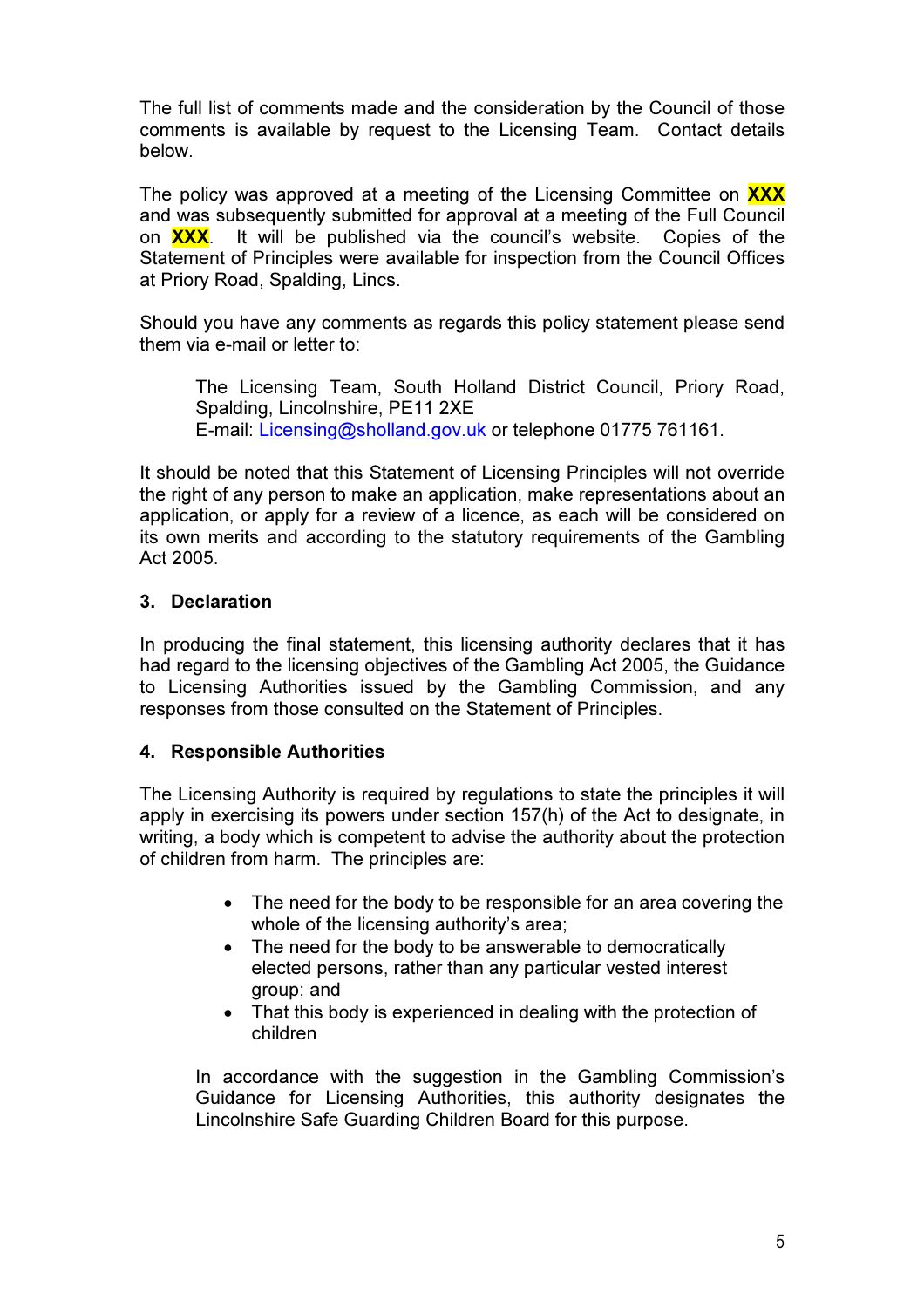### 5. Interested parties

Interested parties can make representations about licence applications, or apply for a review of an existing licence. These parties are defined in the Gambling Act 2005 as follows:

"For the purposes of this Part a person is an interested party in relation to an application for or in respect of a Premises Licence if, in the opinion of the licensing authority which issues the licence or to which the applications is made, the person-

- a) Lives sufficiently close to the premises to be likely to be affected by the authorised activities,
- b) Has business interests that might be affected by the authorised activities, or
- c) Represents persons who satisfy paragraph (a) or (b) e.g. members of parliament and ward councillors".

The Licensing Authority is required by regulations to state the principles it will apply in exercising its powers under the Gambling Act 2005 to determine whether a person is an interested party. *The principles are*:

The Licensing Authority, in determining whether a person is an interested party, will consider each case on its merits. The Authority will not apply a rigid rule to its decision making. *It will consider the examples of considerations provided in the Gambling commission's Guidance to licensing*  **Authorities at 8.11 to 8.18**. In reaching its decision, the Licensing Authority will consider factors such as the likelihood of the person/business being affected by the licensable activities at the premises as well as the geographical proximity. Larger premises may affect people over a broader geographical area than smaller premises offering the same facilities.

"Business interests" will be given its widest possible interpretation and may include partnerships, charities, faith groups and medical practices.

Interested parties can be persons who are democratically elected such as councillors and MPs. This will include county, borough and parish councillors providing they represent the ward likely to be affected. Other than these persons, the Licensing Authority will generally require written evidence that a person/body *(e.g. advocate/relative)* 'represents' someone who either lives sufficiently close to the premises likely to be affected by the authorised activity/activities and/or business interests that might be affected by the authorised activity/activities. A letter from one of these persons requesting the representation is sufficient.

If individuals wish to approach councillors to ask them to represent their views then care should be taken that the councillors are not part of the Licensing Committee dealing with the licence application. If there are any doubts then please contact the licensing team on 01775 761161 /email:licensing@sholland.gov.uk.

Or contact *Legal and* Member Services on 01775 761161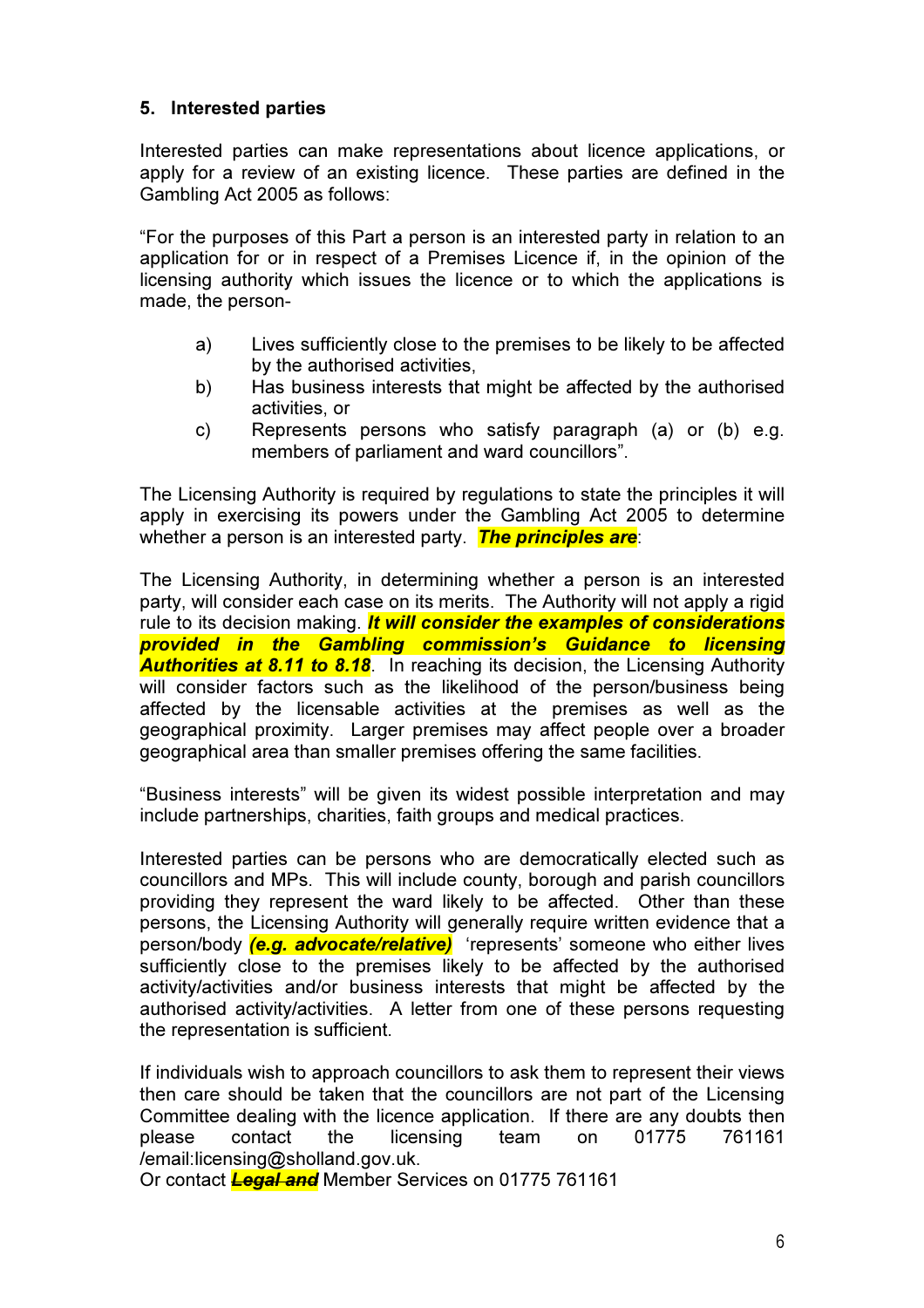#### 6. Exchange of Information

The Licensing Authority may share information received in the exercise of its functions *under sections 29 and 30 of the Act with respect to the exchange of information between it and the Gambling Commission and the functions under section 350 of the Act with respect to the exchange of information between it and the other persons listed in Schedule 6 to the Act. These include* a responsible authority as defined by the Act, a constable or police force, an authorised officer of another Licensing Authority, Her Majesty's Commissioners of Customs & Excise, The Gambling Appeal Tribunal, The National Lottery Commission or the Secretary of State.

The Licensing Authority will act in accordance with the Gambling Act 2005 in its exchange of information which includes the provision that the Data Protection Act 1998 will not be contravened.

The Licensing Authority will also have regard to any Guidance issued by the Gambling Commission to Local Authorities as well as any relevant regulations issued by the Secretary of State under powers provided in the Gambling Act 2005.

The Licensing Authority will inform the Gambling Commission without delay if:

- Information that causes the Licensing Authority to question the suitability of a person or business holding or applying to hold an operating licence is received.
- There are persistent or serious disorder problems that an operator could or should do more to prevent, so that the Commission may consider the continuing suitability of the operator to hold an Operating Licence.
- If it comes to the Licensing Authority's attention that alcohol-licensed premises, clubs or institutes are playing bingo during the course of a week which involves significant stakes and prizes that that make it possible that £2,000 in seven days is being exceeded.
- Any other reasonable and relevant information that the Licensing Authority is of the opinion the Gambling Commission should be made aware of.

Should any protocols be established as regards information exchange with other bodies then they will be made available.

The council is a signatory to the joint protocol on information exchange under the provisions of Section 115 of the Crime and Disorder Act 1998 with the Lincolnshire Police and the Lincolnshire County Council. The council will seek to use that provision as appropriate.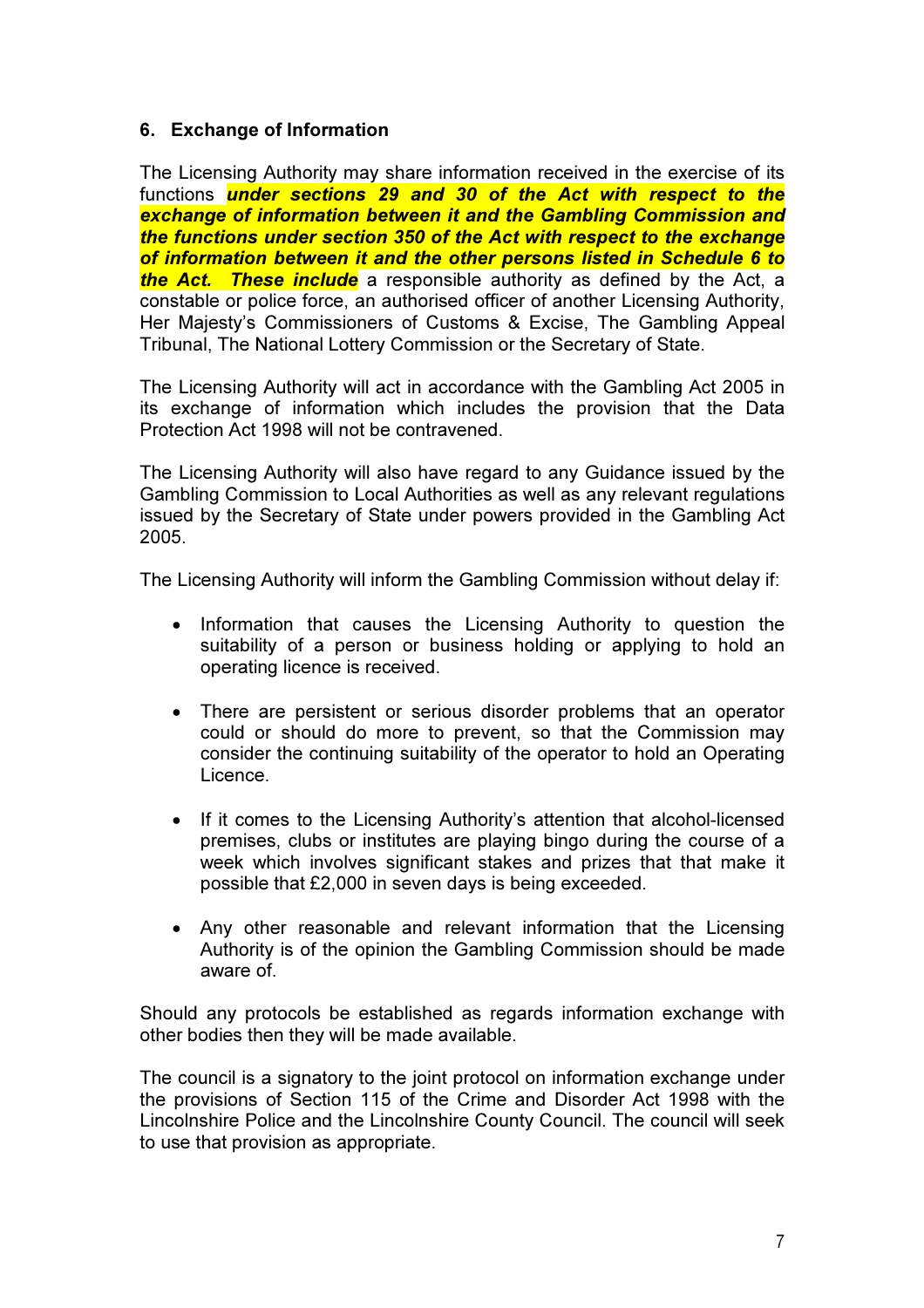## 7. Enforcement *and Inspection*

Licensing authorities are required by regulation under the Gambling Act 2005 to state the principles to be applied by the authority in exercising the functions under Part 15 of the Act with respect to the inspection of premises; and the powers under section 346 of the Act to instigate criminal proceedings in respect of the offences specified.

The Licensing Authority's principles are that:

It will be guided by the Gambling Commission's Guidance for local authorities and it will endeavour to be:

- Proportionate: regulators should only intervene when necessary: remedies should be appropriate to the risk posed, and costs identified and minimised;
- Accountable: regulators must be able to justify decisions, and be subject to public scrutiny;
- Consistent: rules and standards must be *consistent joined up and* implemented fairly;
- Transparent: regulators should be open, and keep regulations simple and user friendly; and
- Targeted: regulation should be focused on the problem, and minimise side effects

As per the Gambling Commission's Guidance to Licensing Authorities, this licensing authority will endeavour to avoid duplication with other regulatory regimes so far as possible.

The Licensing Authority will implement a risk-based inspection programme based on;

- The Licensing Objectives
- Relevant codes of practice
- Guidance issued by the Gambling Commission, in particular at Part 36
- The principles set out in this statement of licensing policy.

The main enforcement and compliance role for the licensing authority in terms of the Gambling Act 2005 is to ensure compliance with the premises licences and other permissions which it authorises. The Gambling Commission will be the enforcement body for the operating and personal licences. It is also worth noting that concerns about manufacture, supply or repair of gaming machines are not be dealt with by the licensing authority but should be notified to the Gambling Commission.

This Licensing Authority may carry out risk based regular operations with other agencies including the Gambling Commission and the Police to ensure the objectives are being promoted. This includes test purchasing operations to ensure children and the vulnerable are being protected where required. *When undertaking test purchasing activities, this licensing authority will undertake to liaise with the Gambling Commission and the operator to determine what other, if any, test purchasing schemes may already be in*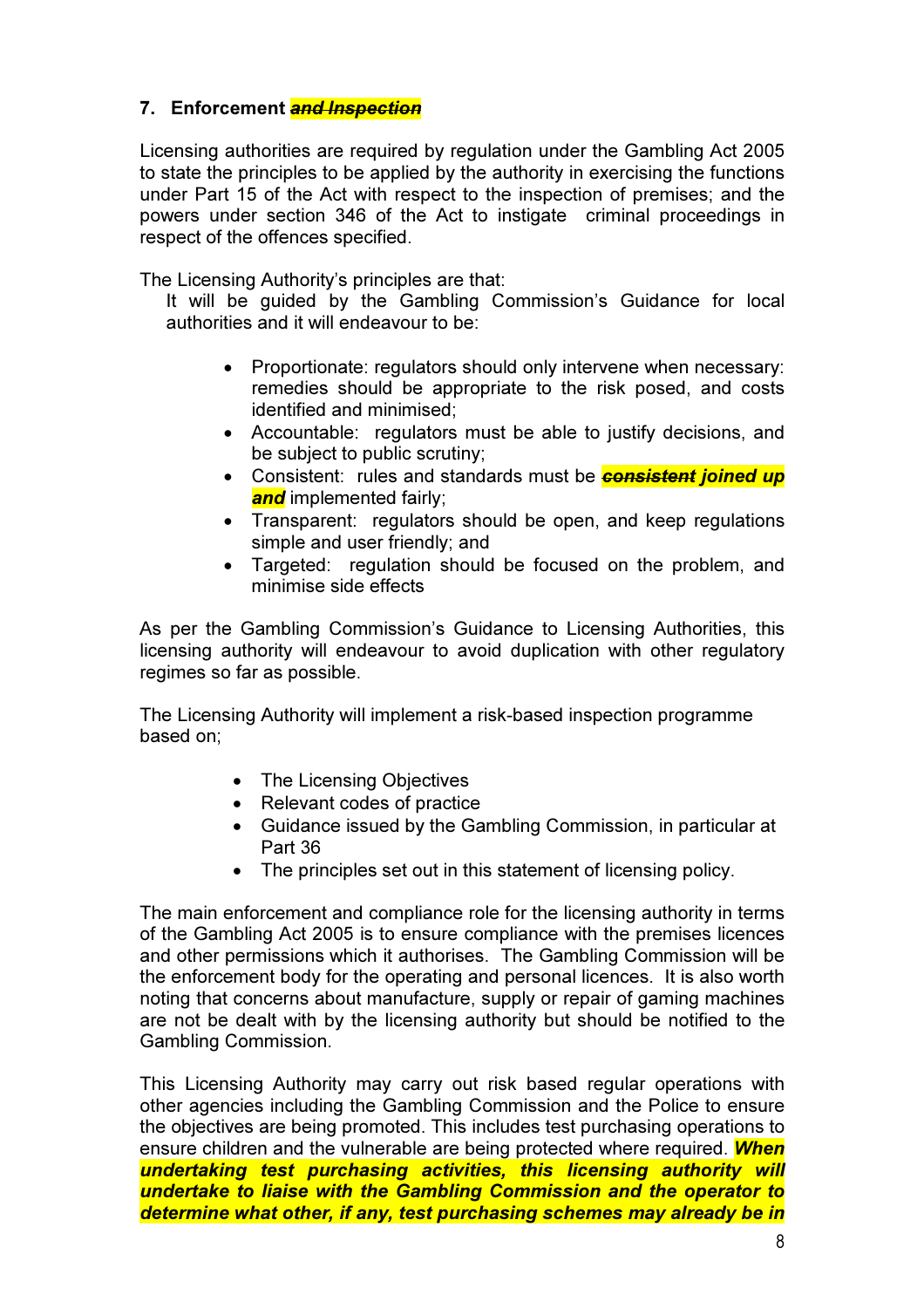*place. Irrespective of the actions of an operator on their overall estate, test purchasing may be deemed to be an appropriate course of action.*

As a general rule the licensing authority will consider formal action where there is evidence that the Licensing Objectives are being adversely affected.

Premises licence holders are advised that where following the receipt of a warning or warnings in relation to a Premises Licence breach or breaches, an operator subsequently breaches the licence conditions, the Licensing Authority will seek to review the premises licence.

The Licensing Authority keeps itself informed of developments as regards the work of the Better Regulation Executive in its consideration of the regulatory functions of local authorities.

In considering enforcement action, the Licensing Authority will bear in mind the Human Rights Act, in particular:

- Article 1, Protocol 1 peaceful enjoyment of possessions
- Article  $6 -$  right to a fair hearing
- Article  $8$  respect for private and family life
- Article 10 right to freedom of expression

#### 8. Licensing Authority functions

South Holland District Council as the licensing authority is responsible for the licensing of premises and the issue of permits and authorisations under the Gambling Act 2005. The Authority's main functions under the 2005 Act are:

- Be responsible for the licensing of premises where gambling activities are to take place by issuing Premises Licences
- Issue Provisional Statements
- Regulate members' clubs and miners' welfare institutes who wish to undertake certain gaming activities via issuing Club Gaming Permits and/or Club Machine Permits
- Issue Club Machine Permits to Commercial Clubs
- Grant permits for the use of certain lower stake gaming machines at unlicensed Family Entertainment Centres
- Receive notifications from alcohol licensed premises (under the Licensing Act 2003) for the use of two or fewer gaming machines
- Issue Licensed Premises Gaming Machine Permits for premises licensed to sell/supply alcohol for consumption on the licensed premises, under the Licensing Act 2003, where there are more than two machines
- Register small society lotteries below prescribed thresholds
- Issue Prize Gaming Permits
- Receive and endorse Temporary Use Notices
- Receive Occasional Use Notices
- Provide information to the Gambling Commission regarding details of licences issued (see section above on 'information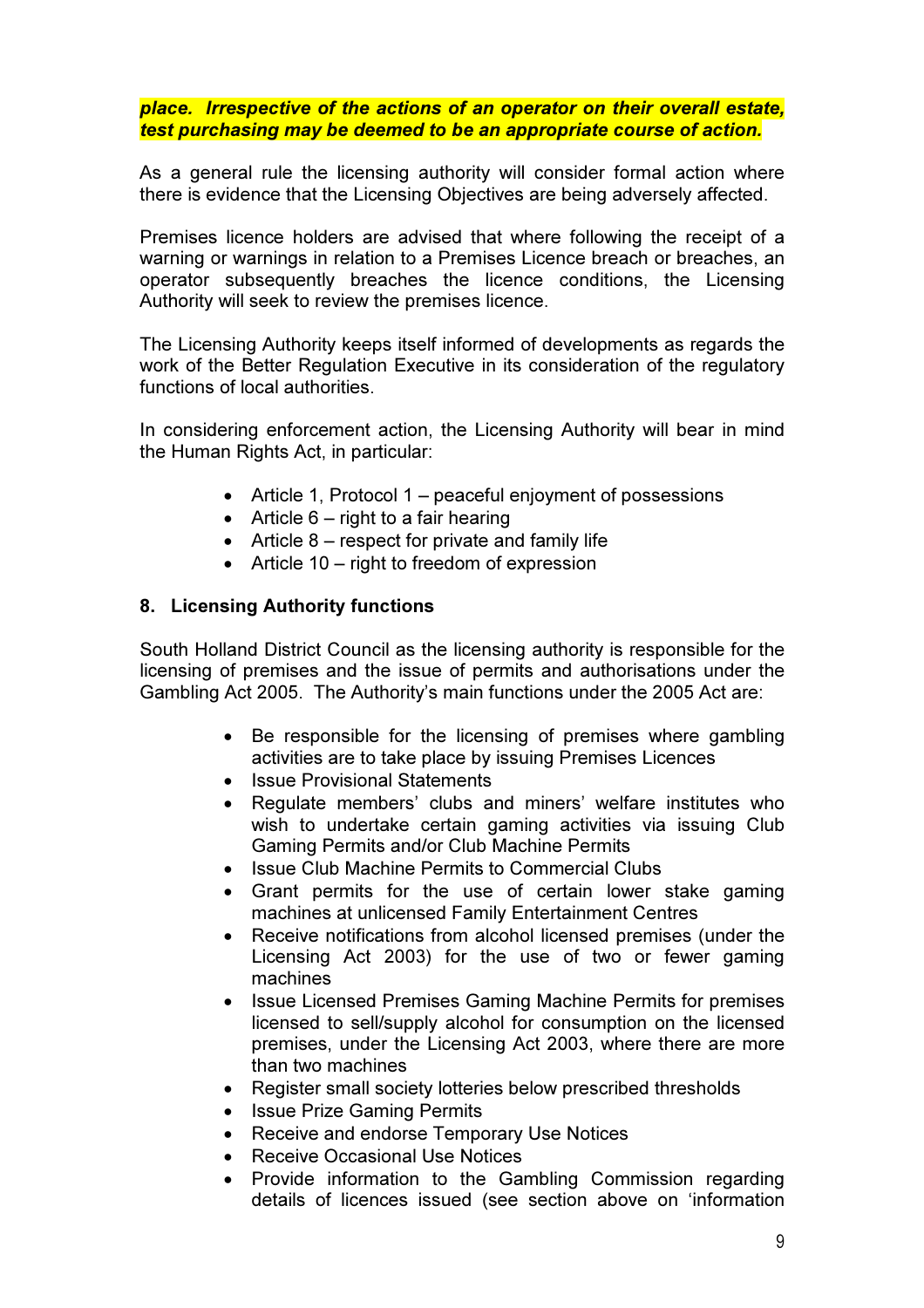exchange')

• Maintain registers of the permits and licences that are issued under these functions

#### *It should be noted that licensing authorities are not involved in licensing remote gambling at all, which is regulated by the Gambling Commission via operating licences.*

This Policy is intended to provide clarity to applicants, interested parties and responsible authorities on how this Licensing Authority will determine applications. Guidance is available to assist applicants: the aforementioned guidance does not form part of this Policy.

## PART B

## PREMISES LICENCES:CONSIDERATION OF APPLICATIONS

### 1. General Principles

Premises licences are subject to the requirements set out in the Gambling Act 2005 and regulations, as well as specific mandatory and default conditions, **which are** detailed in regulations issued by the Secretary of State. Licensing authorities are able to exclude default conditions and also attach others, where it is believed to be appropriate.

#### *(i) Decision-making*

This Licensing Authority is aware that in making decisions about premises licences it should aim to permit the use of premises for gambling in so far as it thinks it:

- In accordance with any relevant code of practice issued by the Gambling Commission;
- In accordance with any relevant guidance issued by the Gambling Commission;
- Reasonably consistent with the licensing objectives; and
- In accordance with the authority's statement of licensing policy

It is appreciated that as per the Gambling Commission's Guidance to Licensing Authorities "moral objections to gambling are not a valid reason to reject applications for premises licences" and also that unmet demand is not a criterion for a licensing authority.

Premises Licences authorise the provision of gambling facilities on the following:

- Casino premises
- Bingo premises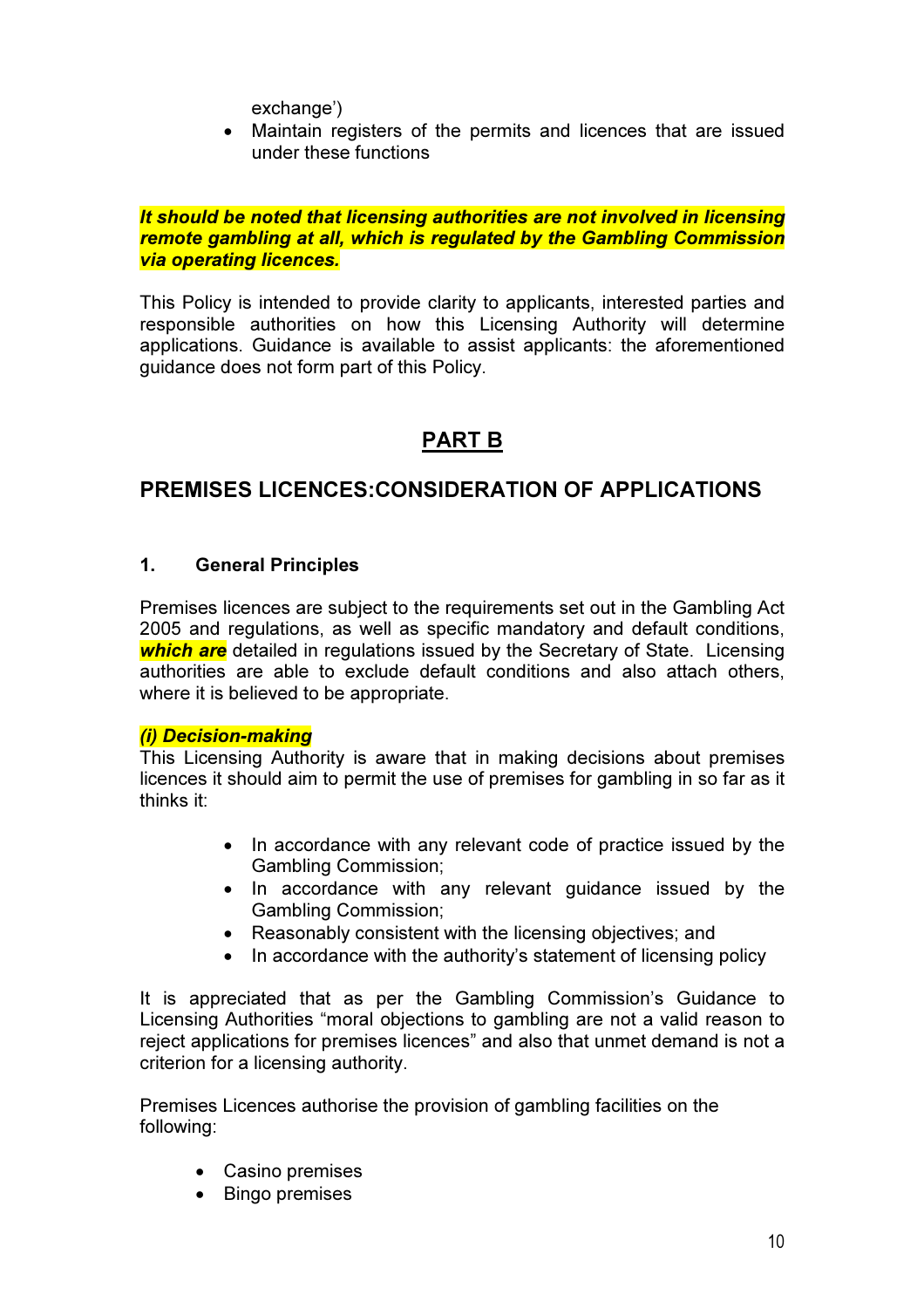- Betting premises (including race tracks used by betting intermediaries)
- Adult Gaming Centres (AGCs)
- Family Entertainment Centres (FECs)

*This licensing authority also notes Gambling Commission guidance on ensuring that betting is the primary activity of a licensed premises. Gaming machines may be made available for use in licensed betting premises only at times when there are also sufficient facilities for betting available. Operators will need to demonstrate that betting will continue to be the primary activity of the premises when seeking variations to licences.* 

*In making this determination, this licensing authority will have regard to the six indicators of betting as a primary gambling activity.* 

- *The offer of established core products (including live event pictures and bet range)*
- *The provision of information on products and events*
- *The promotion of gambling opportunities and products*
- *The actual use made of betting facilities*
- *The size of premises*
- *The delivery of betting facilities*

#### (ii) Definition of 'premises' –

Premises is defined in the Act as "any place". Different premises licences cannot apply in respect of a single premises at different times. However, it is possible for a single building to be subject to more than one premises licence, provided they are for different parts of the building and the different parts of the building can be reasonably regarded as being different premises. This approach has been taken to allow large, multiple unit premises such as a pleasure park, track or shopping mall to obtain discrete premises licences, where appropriate safeguards are in place*.* However, the Licensing Authority will pay particular attention if there are issues about sub-division of a single building or plot and will ensure that mandatory conditions relating to access between premises are observed. Each case should be judged on its individual merits.

The Gambling Commission states in its guidance to Licensing Authorities that "in most cases the expectation is that a single building/plot will be the subject of an application for a licence, for example, 32 High Street. That does not mean that 32 High Street cannot be the subject of separate premises licences for the basement and ground floor, if they are configured acceptably. Whether different parts of a building can properly be regarded as being separate premises will depend on the circumstances. The location of the premises will clearly be an important consideration and the suitability of the division is likely to be a matter for discussion between the operator and the licensing officer. However, the commission does not consider that areas of a building that are artificially or temporarily separated, for example by ropes or moveable partitions, can be properly regarded as different premises".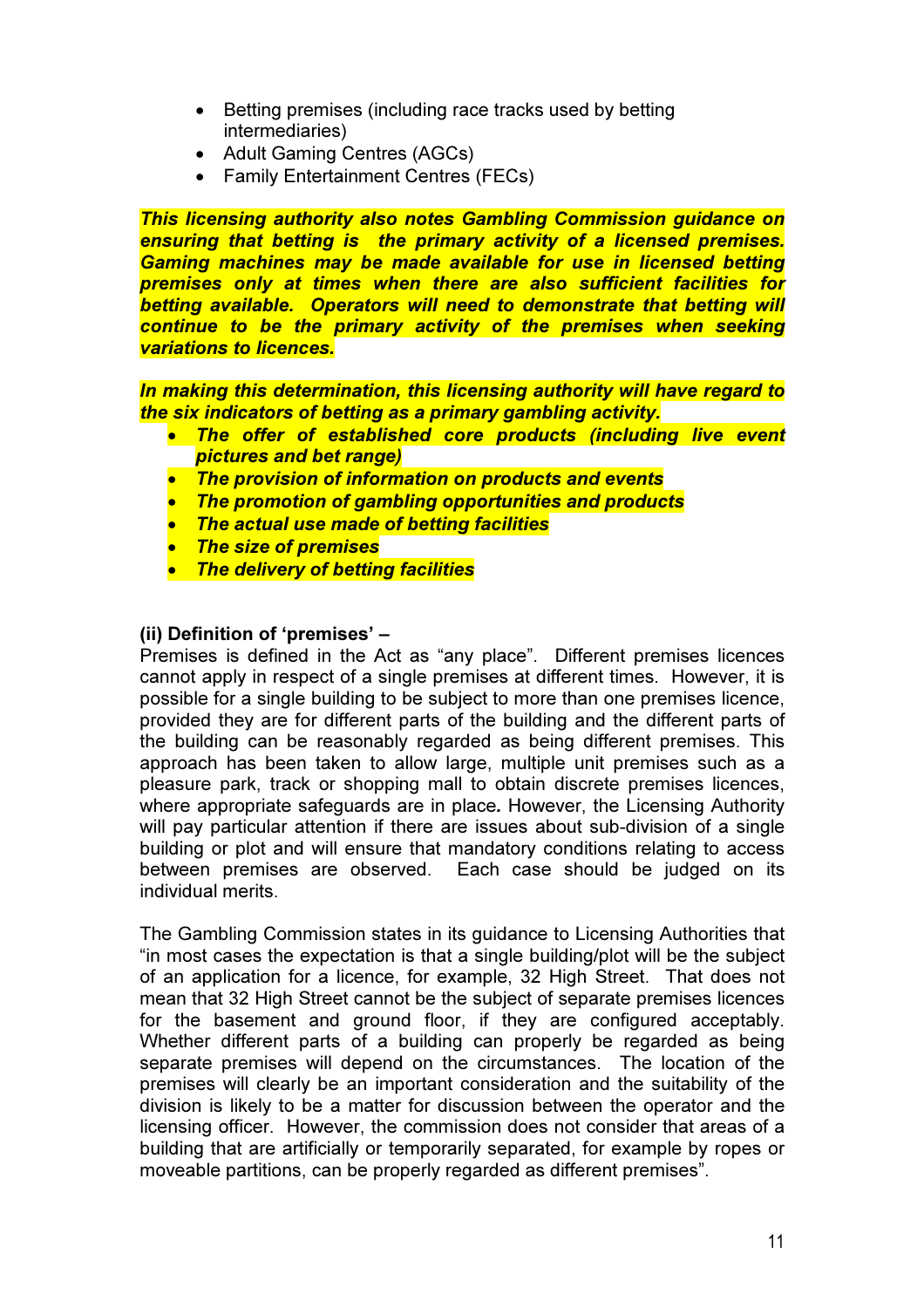This licensing authority takes particular note of the Gambling Commission's Guidance to Licensing Authorities which states that:

Licensing Authorities should take particular care in considering applications for multiple licences for a building and those relating to a discrete part of a building used for other (non-gambling) purposes. In particular they should be aware of the following:

- The third licensing objective seeks to protect children from being harmed by gambling. In practice that means not only preventing them from taking part in gambling, but also preventing them from being in close proximity to gambling. Therefore premises should be configured so that children are not invited to participate in, have accidental access to, or closely observe gambling where they are prohibited from participating.
- Entrances to and exits from parts of a building covered by one or more premises licences should be separate and identifiable so that the separation of different premises is not compromised and people do not 'drift' into a gambling area. In this context it should normally be possible to access the premises without going through another licensed premises or premises with a permit.
- Customers should be able to participate in the activity named on the premises licence.

The Guidance also gives a list of factors which the licensing authority should be aware of, which may include:

- Do the premises have a separate registration for business rates?
- Is the premises' neighbouring premises owned by the same person or someone else?
- Can each of the premises be accessed from the street or a public *place passageway*?
- Can the premises only be accessed from any other gambling premises?

This Authority will consider these and other relevant factors in making its decision depending on all the circumstances of the case.

#### The Gambling Commission's relevant access provisions for each premises type are reproduced below:

#### Casinos

- The principal access entrance to the premises must be from a street (as defined at *7.25* of the Guidance)
- No entrance to a casino must be from premises that are used wholly or mainly by children and/or young persons
- No Customer must be able to enter a casino directly from any other premises which holds a gambling premises licence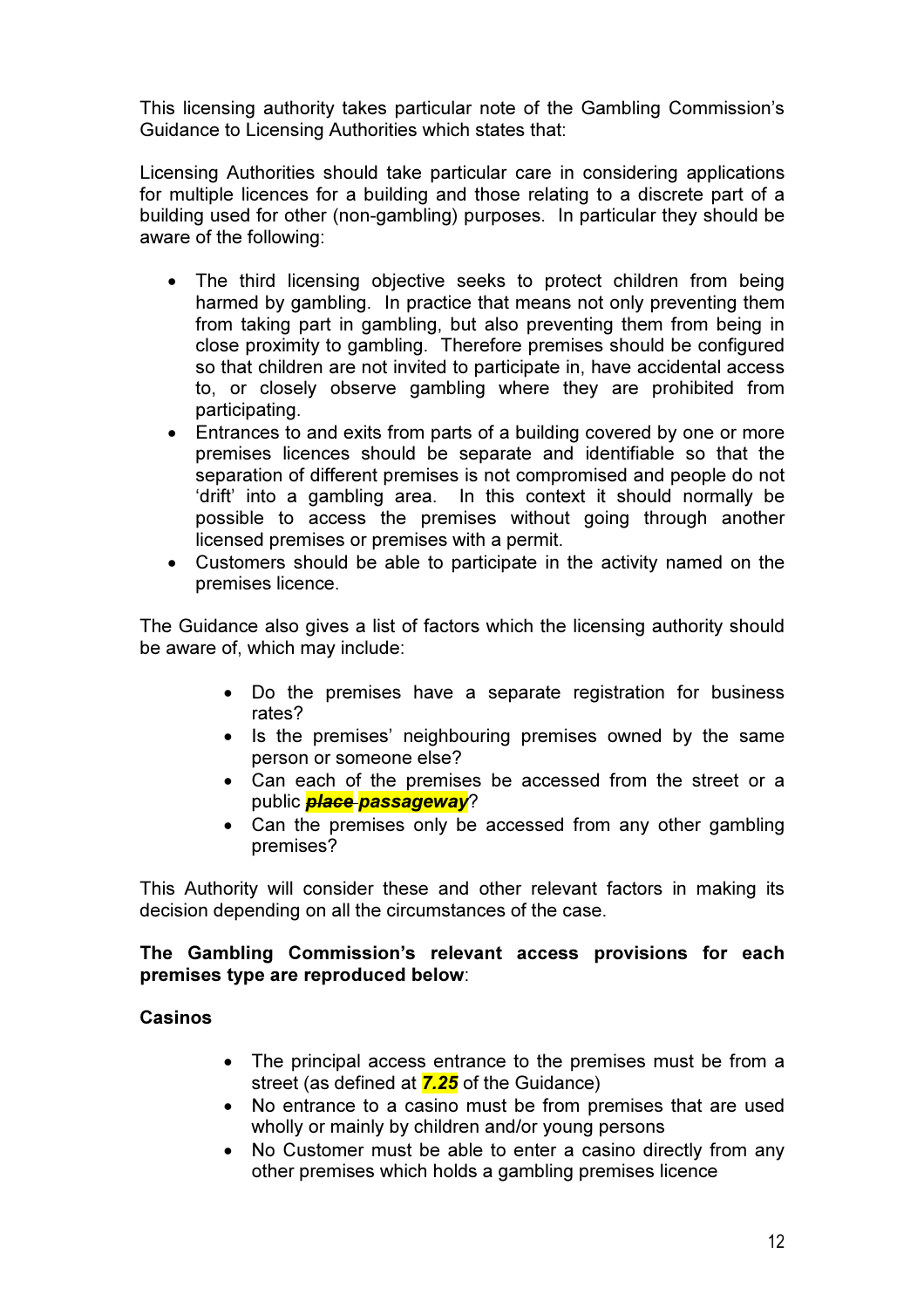## Adult Gaming Centre

• No customer must be able to access the premises directly from any other licensed gambling premises

### Betting Shops

- Access must be from a street (as per para *7.25* Guidance to Licensing Authorities) or from another premises with a betting premises licence.
- No direct access from a betting shop to another premises used for the retail sale of merchandise or services. In effect there cannot be an entrance to a betting shop from a shop of any kind and you could not have a betting shop at the back of a café – the whole area would have to be licensed.

### **Tracks**

- No customer should be able to access the premises directly from:
	- $\triangleright$  A casino
	- $\triangleright$  An adult gaming centre

#### Bingo Premises

- No customer should be able to access the premises directly from:
	- $\triangleright$  A casino
	- $\triangleright$  An adult gaming centre
	- $\triangleright$  A betting premises, other than a track

#### Family Entertainment Centre

- No customer must be able to access the premises directly from:
	- $\triangleright$  A casino
	- $\triangleright$  An adult gaming centre
	- $\triangleright$  A betting premises, other than a track

Part 7 of the Gambling Commission's Guidance to Licensing Authorities contains further guidance on this issue, which this authority will also take into account in its decision making.

#### (iii) Premises 'ready for gambling'

The Gambling Commission's Guidance states that a licence to use premises for gambling should only be issued in relation to premises that the licensing authority can be satisfied are going to be ready to be used for gambling in the reasonably near future, consistent with the scale of the building or alterations required before the premises are brought into use.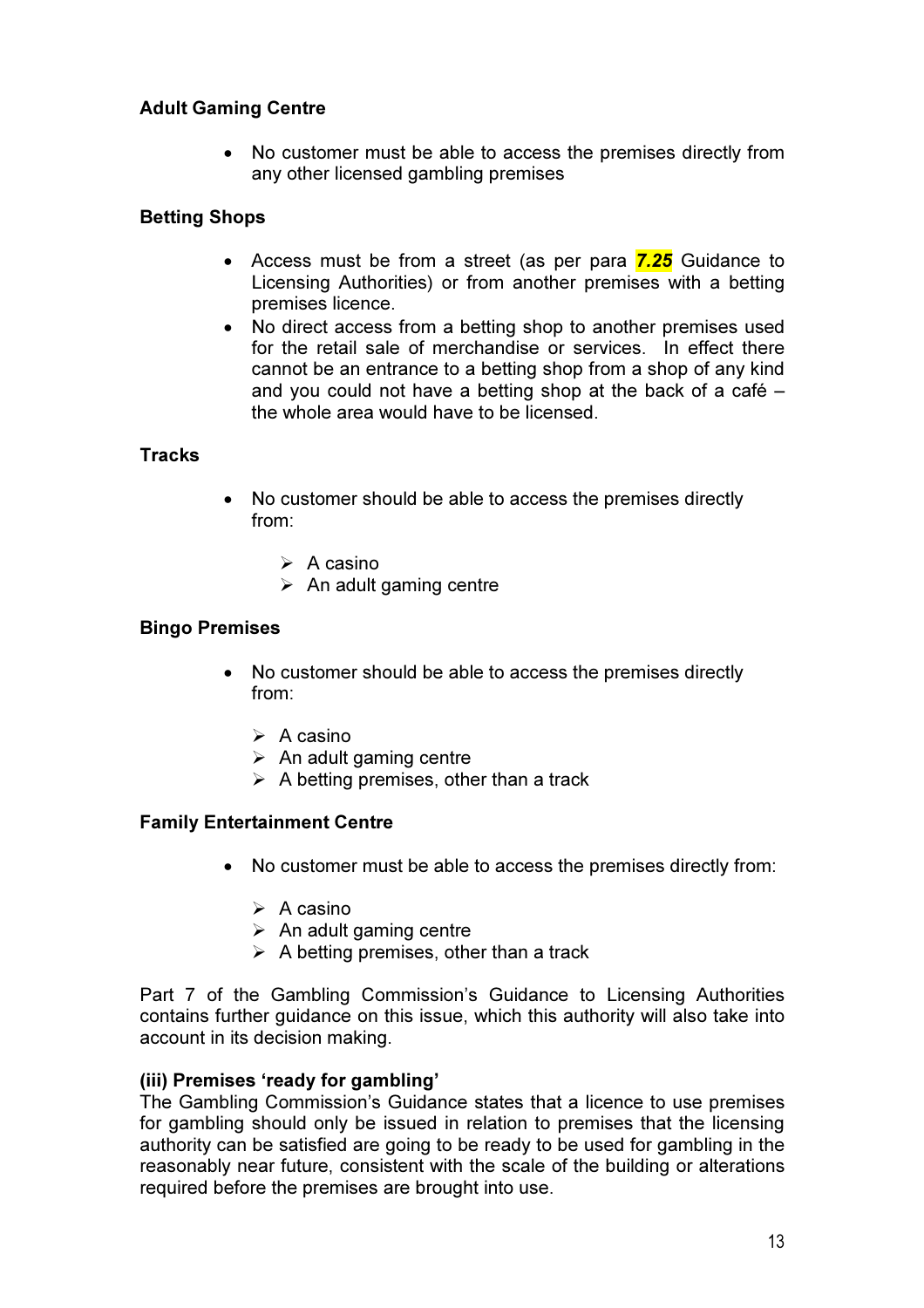If the construction of a premises is not yet complete, or if they need alteration, or if the applicant does not yet have a right to occupy them, then an application for a provisional statement can be made instead.

In deciding whether a premises licence can be granted where there are outstanding construction or alteration works at the premises, this authority will determine applications on their merits, applying a two stage consideration process;

- First, whether the premises ought to be permitted to be used for gambling
- Second, whether appropriate conditions can be put in place to cater for the situation that the premises are not yet in the state in which they ought to be before gambling takes place.

Applicants should note that this authority is entitled to decide that it is appropriate to grant a licence subject to conditions, but it is not obliged to grant such a licence.

More detailed example of the circumstances in which such a licence may be granted can be found at paragraphs 7.59-7.66 of the Gambling Commissions Guidance.

(iv) Location - The licensing authority is aware that demand issues cannot be considered with regard to the location of premises but that considerations in terms of the licensing objectives are relevant to its decision making. As per the Gambling Commission's Guidance to Licensing Authorities, this authority will pay particular attention to the protection of children and vulnerable persons from being harmed or exploited by gambling, as well as issues of crime and disorder. Should any specific policy be decided upon as regards areas where gambling premises should not be located, this statement will be updated. It should be noted that any such policy does not preclude any application being made and each application will be decided on its merits, with the onus upon the applicant showing how potential concerns can be overcome.

## (v) Planning:

The Gambling Commission Guidance to Licensing Authorities states:

In determining applications the Licensing Authority has a duty to take into consideration all relevant matters and not take into consideration any irrelevant matters, i.e. those not related to gambling and the licensing objectives. One example of an irrelevant factor would be the likelihood of the applicant obtaining planning permission or building regulations approval for their proposal.

This authority will not take into account any irrelevant matters as per the above Guidance. In addition this authority notes the following excerpt from the Guidance:

When dealing with a premises licence application for finished buildings, the licensing authority should not take into account whether those buildings have or comply with the necessary planning or building consents. Those matters should be dealt with under the relevant planning control and building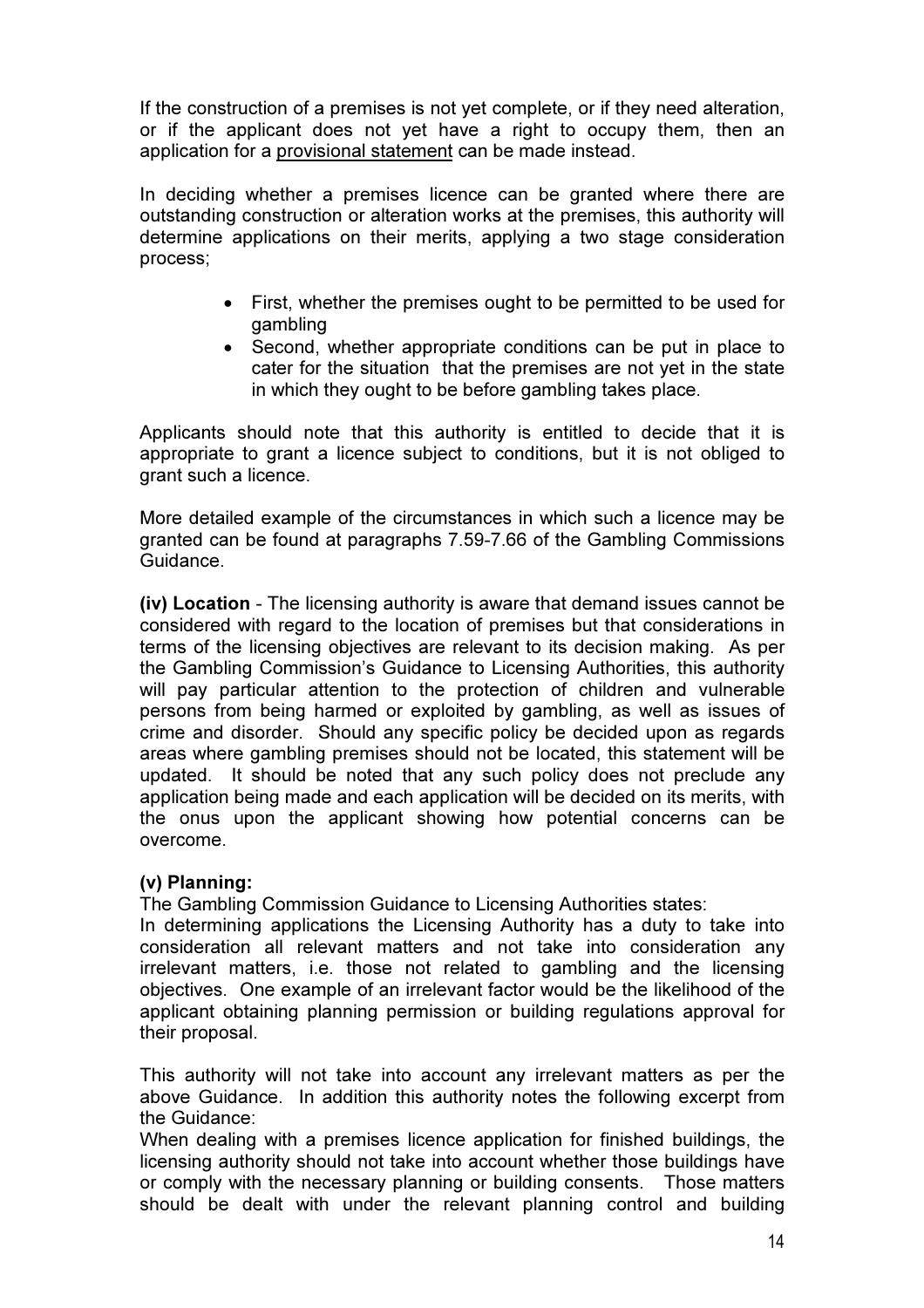regulation powers and not form part of the consideration for the premises licence. Section 210 of the 2005 Act prevents Licensing Authorities taking into account the likelihood of the proposal by the applicant obtaining planning or building consent when considering a premises licence application. Equally the grant of a gambling premises licence does not prejudice or prevent any action that may be appropriate under the law relating to planning or building.

(vi) Duplication with other regulatory regimes - This licensing authority seeks to avoid any duplication with other statutory / regulatory systems where possible, including planning. This authority will not consider whether a licence application is likely to be awarded planning permission or building regulations approval, in its consideration of it. It will though listen to, and consider carefully, any concerns about conditions, which are not able to be met by licensees due to planning restrictions, should such a situation arise. It is for the applicant to ensure that any other statutory requirements are complied with.

*In cases where an application for a transfer of a licence from one premises to another close by with some increase in the size of the customer area, the licensing authority may conclude that the grant of a transfer would not be inexpedient. This would be subject to ensuring that the regulations once published and other statutory regulations have been complied with.* 

When dealing with a premises licence application for finished buildings, this authority will not take into account whether those buildings have to comply with the necessary planning or building consents. Fire or health and safety risks will not be taken into account, as these matters are dealt with under relevant planning control, buildings and other regulations and must not form part of the consideration for the premises licence.

Licensing objectives - Premises licences granted must be reasonably consistent with the licensing objectives. With regard to these objectives, the licensing authority has considered the Gambling Commission's Guidance to Licensing Authorities and some comments are made below.

Preventing gambling from being a source of crime or disorder, being associated with crime or disorder or being used to support crime - This licensing authority is aware that the Gambling Commission will be taking a leading role in preventing gambling from being a source of crime. The Gambling Commission's Guidance does however envisage that licensing authorities should pay attention to the proposed location of gambling premises in terms of this licensing objective. Thus, where an area has known high levels of organised crime this authority will consider carefully whether gambling premises are suitable to be located there and whether conditions may be suitable such as the provision of door supervisors. This licensing authority is aware of the distinction between disorder and nuisance and will consider factors such as whether police assistance was required and how threatening the behaviour was to those who could see it, so as to make that distinction.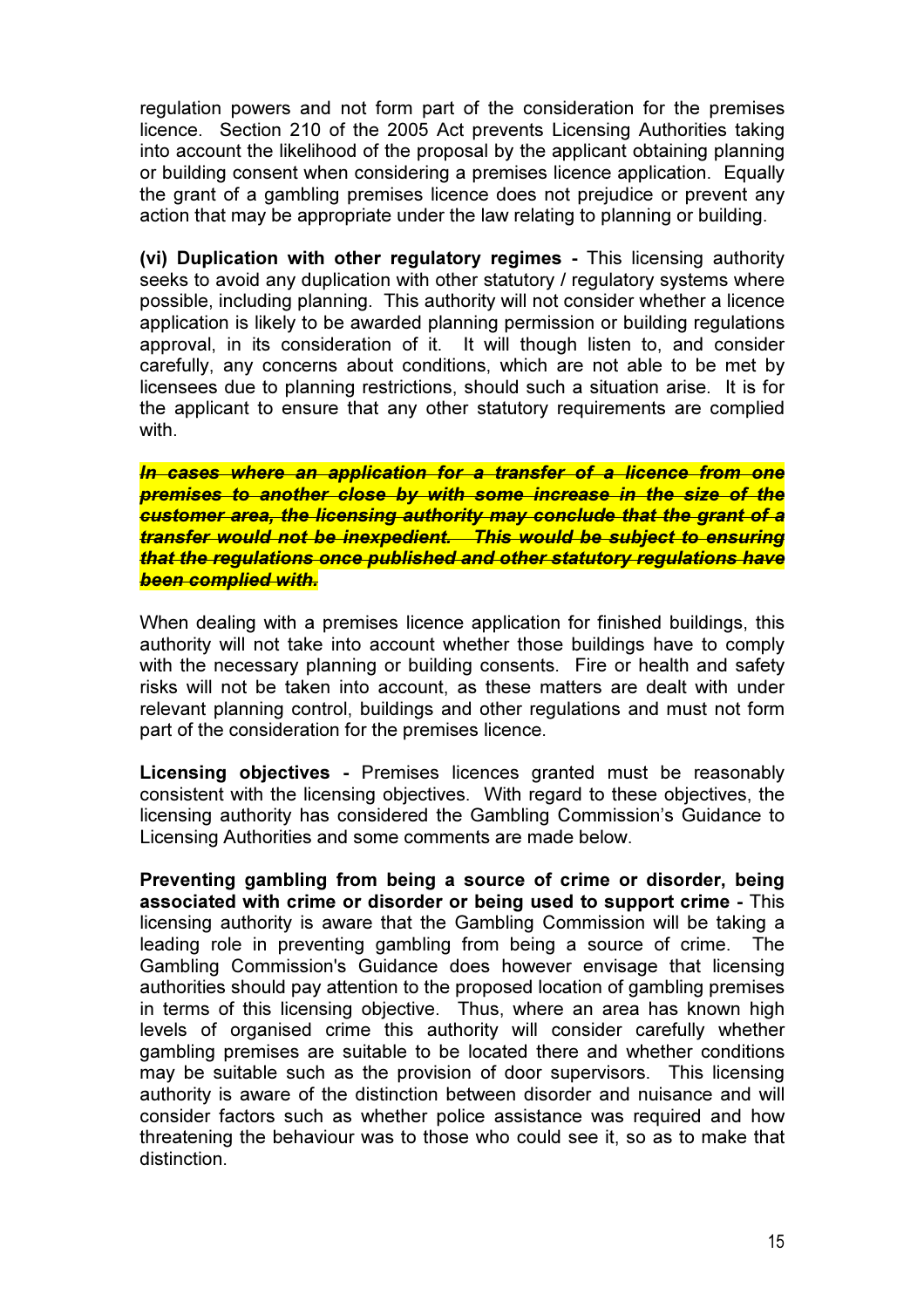Ensuring that gambling is conducted in a fair and open way - This licensing authority has noted that the Gambling Commission states that it generally does not expect Licensing Authorities to become concerned with ensuring that gambling is conducted in a fair and open way as this will be addressed via operating and personal licences. There is however, more of a role with regard to tracks which is explained in more detail in the 'tracks' section - see page 21 ).

Protecting children and other vulnerable persons from being harmed or exploited by gambling - This Licensing Authority has noted the Gambling Commission's Guidance states that this objective means preventing children from taking part in gambling (as well as restriction of advertising so that gambling products are not aimed at or are, particularly attractive to children). The licensing authority will therefore consider, as suggested in the Gambling Commission's Guidance, whether specific measures are required at particular premises, with regard to this licensing objective. Appropriate measures may include supervision of entrances / machines, segregation of areas etc.

This licensing authority is also aware of the Gambling Commission Codes of Practice as regards this licensing objective, in relation to specific premises.

As regards the term "vulnerable persons" it is noted that the Gambling Commission does not seek to offer a definition but states that "it will for regulatory purposes assume that this group includes people who gamble more than they want to; people who are gambling beyond their means; and people who may not be able to make informed or balanced decisions about gambling due to a mental impairment, alcohol or drugs." This Licensing Authority will consider this licensing objective on a case by case basis.

Conditions - Any conditions attached to licences will be proportionate and will be:

- Relevant to the need to make the proposed building suitable as a gambling facility;
- Directly related to the premises and the type of licence applied for;
- Fairly and reasonably related to the scale and type of premises; and
- Reasonable in all other respects.

Decisions upon individual conditions will be made on a case by case basis, although there will be a number of measures this Licensing Authority will consider utilising should there be a perceived need, such as the use of door supervisors and appropriate signage for adult only areas etc. There are specific comments made in this regard under some of the licence types below. This Licensing Authority will also expect the licence applicant to offer his/her own suggestions as to ways in which the licensing objectives can be met effectively.

This Licensing Authority will also consider specific measures which may be required for buildings which are subject to multiple premises licences. Such measures may include the supervision of entrances; segregation of gambling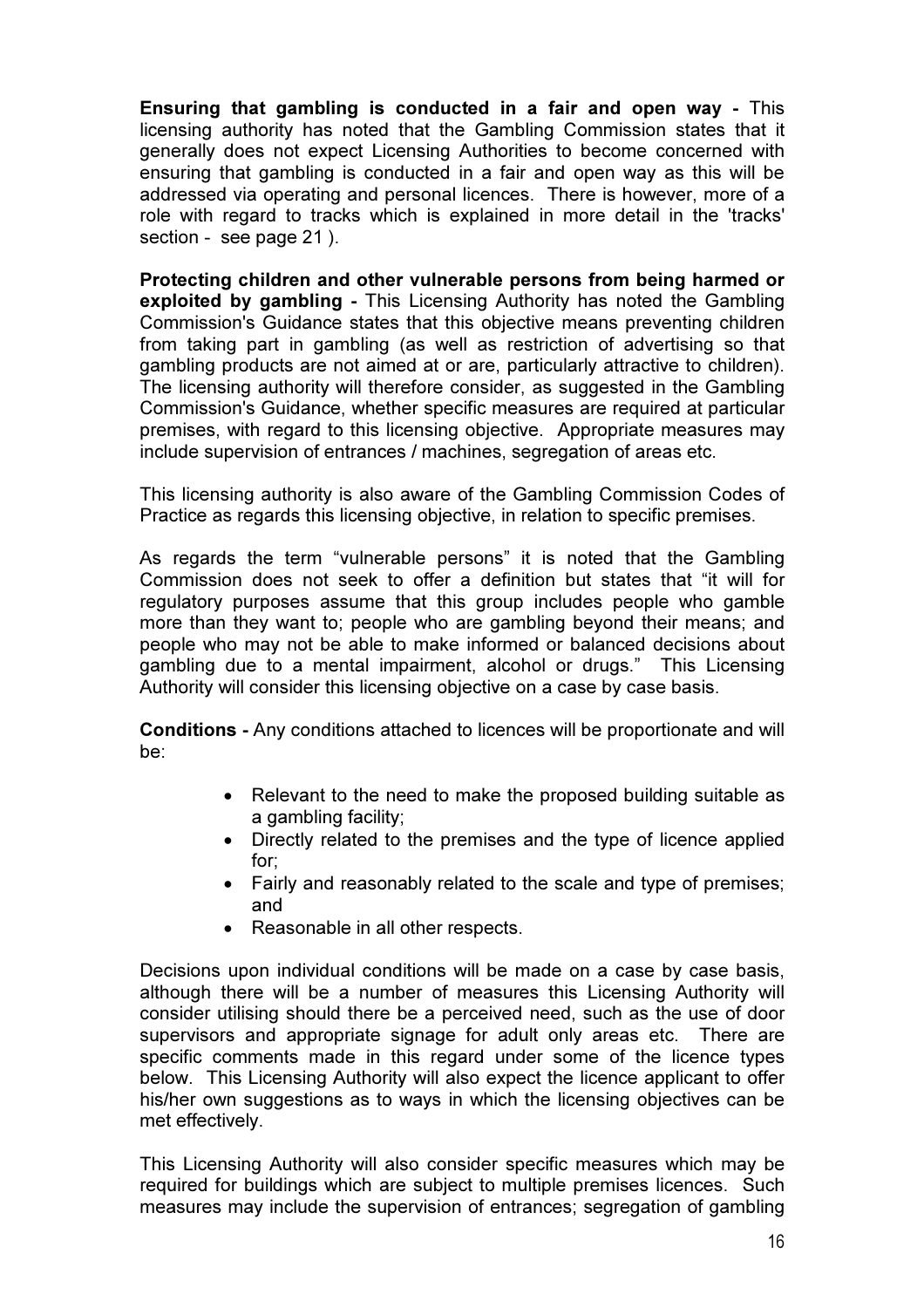from non-gambling areas frequented by children; and the supervision of gaming machines in non-adult gambling specific premises in order to pursue the licensing objectives. These matters are in accordance with the Gambling Commission's Guidance.

This authority will also ensure that where category C or above machines are on offer in premises to which children are admitted:

- all such machines are located in an area of the premises which is separated from the remainder of the premises by a physical barrier which is effective to prevent access other than through a designated entrance;
- only adults are admitted to the area where these machines are located;
- access to the area where the machines are located is supervised;
- the area where these machines are located is arranged so that it can be observed by the staff or the licence holder; and
- at the entrance to and inside any such areas there are prominently displayed notices indicating that access to the area is prohibited to persons under 18.

These considerations will apply to premises including buildings where multiple premises licences are applicable.

This Licensing Authority is aware that tracks may be subject to one or more than one Premises Licence, provided each licence relates to a specified area of the track. As per the Gambling Commission's Guidance, this licensing authority will consider the impact upon the third licensing objective and the need to ensure that entrances to each type of premises are distinct and that children are excluded from gambling areas where they are not permitted to enter.

It is noted that there are conditions which the licensing authority cannot attach to premises licences which are:

- any condition on the premises licence which makes it impossible to comply with an operating licence condition;
- conditions relating to gaming machine categories, numbers, or method of operation;
- conditions which provide that membership of a club or body be required (the Gambling Act 2005 specifically removes the membership requirement for casino and bingo clubs and this provision prevents it being reinstated); and
- Conditions in relation to stakes, fees, winning or prizes.

Door Supervisors - If there are concerns that premises may attract disorder or be subject to unauthorised access by children and young persons, then the Licensing Authority may require that Door Supervisors control entrances to the premises. The Licensing Authority recognises that each premises application shall be treated on its own merit. In addition, the Licensing Authority shall take into account the previous trading history of the type of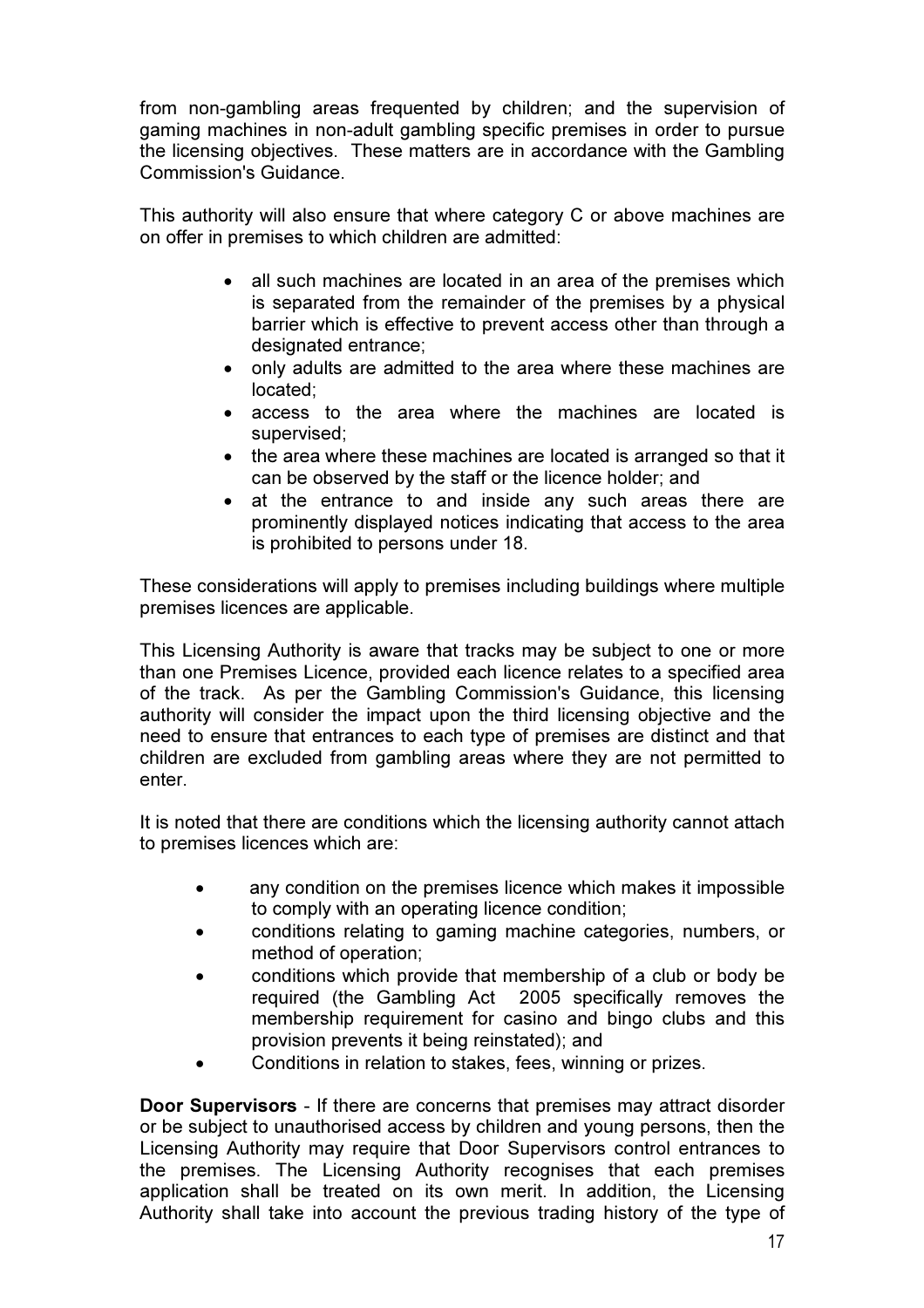premises proposed and that any decision shall be necessary and proportionate.

Where door supervisors are imposed as a condition on a Premises Licence (except casino or bingo premises), Section 178 of the 2005 Act requires that any person employed in that capacity will hold a relevant licence issued by the Security Industry Authority (SIA). *There are however exemptions to this requirement i.e. 'in-house' employees working as door supervisors at casino and bingo premises.* 

## 2. Adult Gaming Centres

The Licensing Authority will specifically have regard to the need to protect children and vulnerable persons from harm or being exploited by gambling and will expect the applicant to satisfy the authority that there will be sufficient measures to, for example, ensure that under 18 year olds do not have access to the premises.

The Licensing Authority may consider measures to meet the licensing objectives, such as:

- Proof of age schemes
- CCTV
- Supervision of entrances / machine areas (eg use of door supervisors)
- Physical separation of areas
- Location of entry
- Notices / signage (including the statutory requirement in relation to the display of GamCare stickers)
- Specific opening hours
- Self-exclusion schemes
- Provision of information leaflets / helpline numbers for organisations such as GamCare.

This list is not mandatory, nor exhaustive, and is merely indicative of example measures.

The Licensing Authority will expect applicants to adopt an approved proof of age scheme (such as Challenge 21/25), for staff to be suitably trained and aware of the gambling laws, social responsibility and statutory requirements relating to age restrictions*.* 

## 3. Licensed Family Entertainment Centres

This licensing authority will specifically have regard to the need to protect children and vulnerable persons from harm or being exploited by gambling and will expect the applicant to satisfy the authority, for example, that there will be sufficient measures to ensure that under 18 year olds do not have access to the adult only gaming machine areas. Children and young persons are permitted to enter an FEC and may play on Category D machines. They are not permitted to play on Category C machines, and it is a requirement that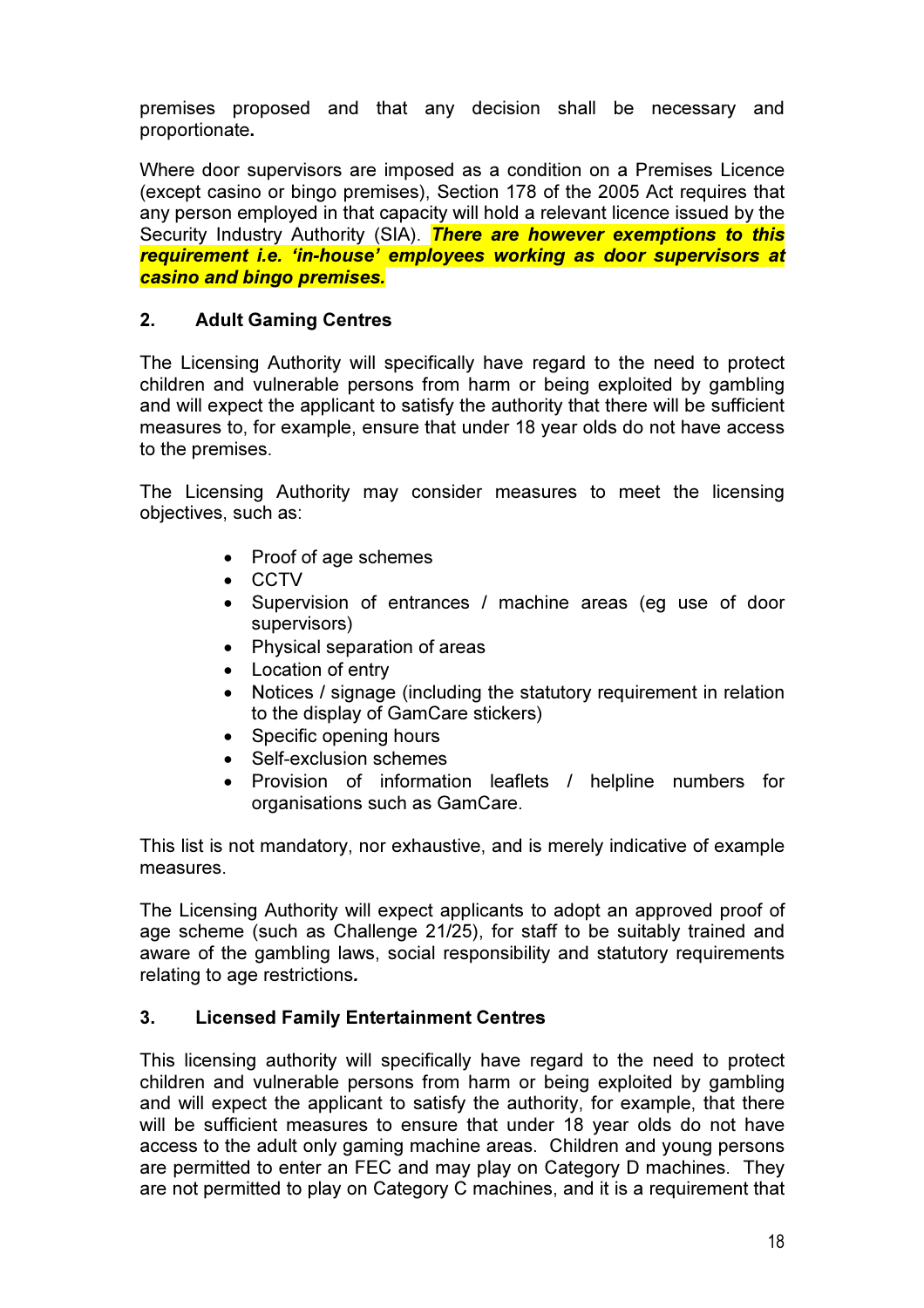there is clear segregation between the two types of machine, to prevent access by children and young persons to Category C machines.

This licensing authority may consider measures to meet the licensing objectives, such as:

- CCTV
- Supervision of entrances / machine areas (eg use of door supervisors)
- Physical separation of areas
- Location of entry
- Notices / signage (including the statutory requirement for GamCare stickers)
- Specific opening hours
- Self-exclusion schemes
- Provision of information leaflets/helpline numbers for organisations such as GamCare
- Measures/training for staff on how to deal with suspected truant school children on the premises

This list is not mandatory, nor exhaustive, and is merely indicative of example measures.

This licensing authority will, as per the Gambling Commission's guidance, refer to the Commission's website to see any conditions that apply to operating licences covering the way in which the area containing the category C machines should be delineated. *This licensing authority will also make itself aware of any mandatory or default conditions on these premises licences, when they have been published.*

#### 4. Casinos

No Casinos resolution – This Licensing Authority has not passed a 'no casino' resolution under Section 166 of the Gambling Act 2005, but is aware that it has the power to do so. Should this licensing authority decide in the future to pass such a resolution, it will update this statement of principles with details of that resolution. Any such resolution will be made by the Full Council.

#### 5. Bingo premises

This licensing authority notes that the Gambling Commission's Guidance states:

18.4 - Licensing authorities will need to satisfy themselves that bingo can be played in any bingo premises for which they issue a premises licence. There will be a relevant consideration where the operator of an existing bingo premises applies to vary their licence to exclude an area of the existing premises from its ambit and then applies for a new premises licence or multiple licence, for that or those excluded areas.

This authority also notes the Guidance at paragraph 18.8 regarding the unusual circumstances in which the splitting of a pre-existing premises into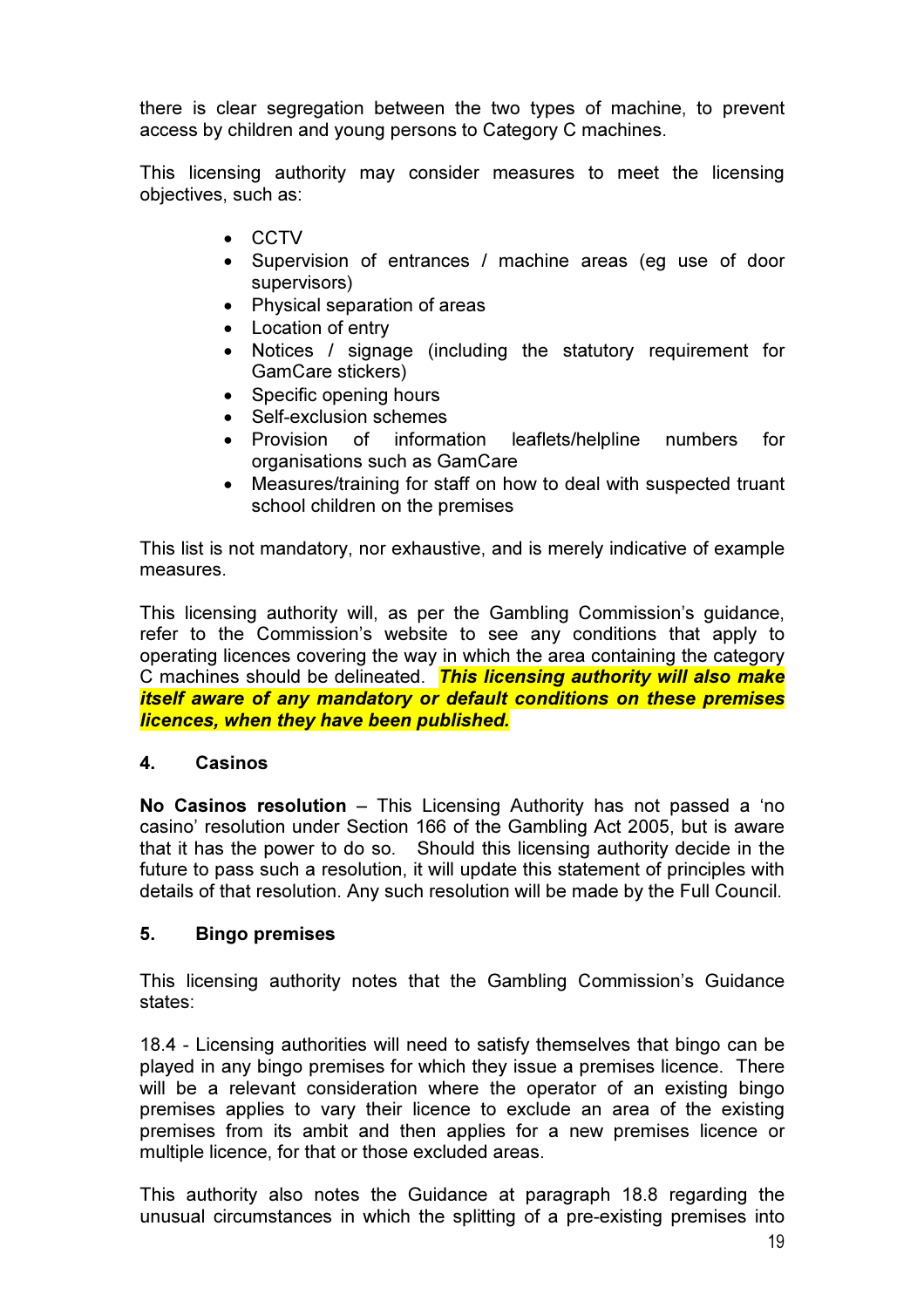two adjacent premises might be permitted, and in particular that it is not permissible to locate sixteen category B3 gaming machines in one of the resulting premises, as the gaming machine entitlement for that premises would be exceeded.

18.7 - Children and young persons are allowed into bingo premises; however they are not permitted to participate in the bingo and if Category B and C machines are made available for use these must be separated from areas where children and young people are allowed.

In accordance with the Gambling Commission's Guidance, the Licensing Authority recognises that it is important that if children are allowed to enter premises licensed for bingo that they do not participate in gambling, other than on Category D machines. Where Category C or above machines are available in the bingo premises to which children are admitted, the Licensing Authority will seek to ensure that:

- all such machines are located in an area of the premises separate from the remainder of the premises by a physical barrier which is effective to prevent access other than through a designated entrance;
- only adults are admitted to the area where the machines are located;
- access to the area where the machines are located is supervised:
- the area where the machines are located is arranged so that it can be observed by staff of the operator or the licence holder; and
- at the entrance to, and inside any such area there are prominently displayed notices indicating that access to the area is prohibited to persons under 18.

Where Bingo is provided in alcohol-licensed premises and it reaches a certain threshold, it will no longer be authorised as equal chance gaming and a Bingo Operating Licence will need to be obtained from the Gambling Commission. The aim of this provision is to prevent bingo becoming a predominant commercial activity on such non-gambling premises.

## 6. Betting premises

The Licensing Authority is responsible for issuing and monitoring Premises Licences for all betting premises. Children and young persons are not permitted entry to a premise with a Betting Premises Licence. They may, however, be permitted entry to tracks and special rules will apply. The Licensing Authority recommends that an applicant for gaming machines in betting premises considers carefully the location of betting machines to ensure that they are not in sight of the entrance of the premises*.* 

*Betting machines* - This licensing authority will, as per the Gambling Commission's Guidance, take into account the size of the premises, the number of counter positions available for person-to-person transactions, and the ability of staff to monitor the use of the machines by children and young persons (it is an offence for those under 18 to bet) or by vulnerable people, when considering the number/nature/circumstances of betting machines an operator wants to offer.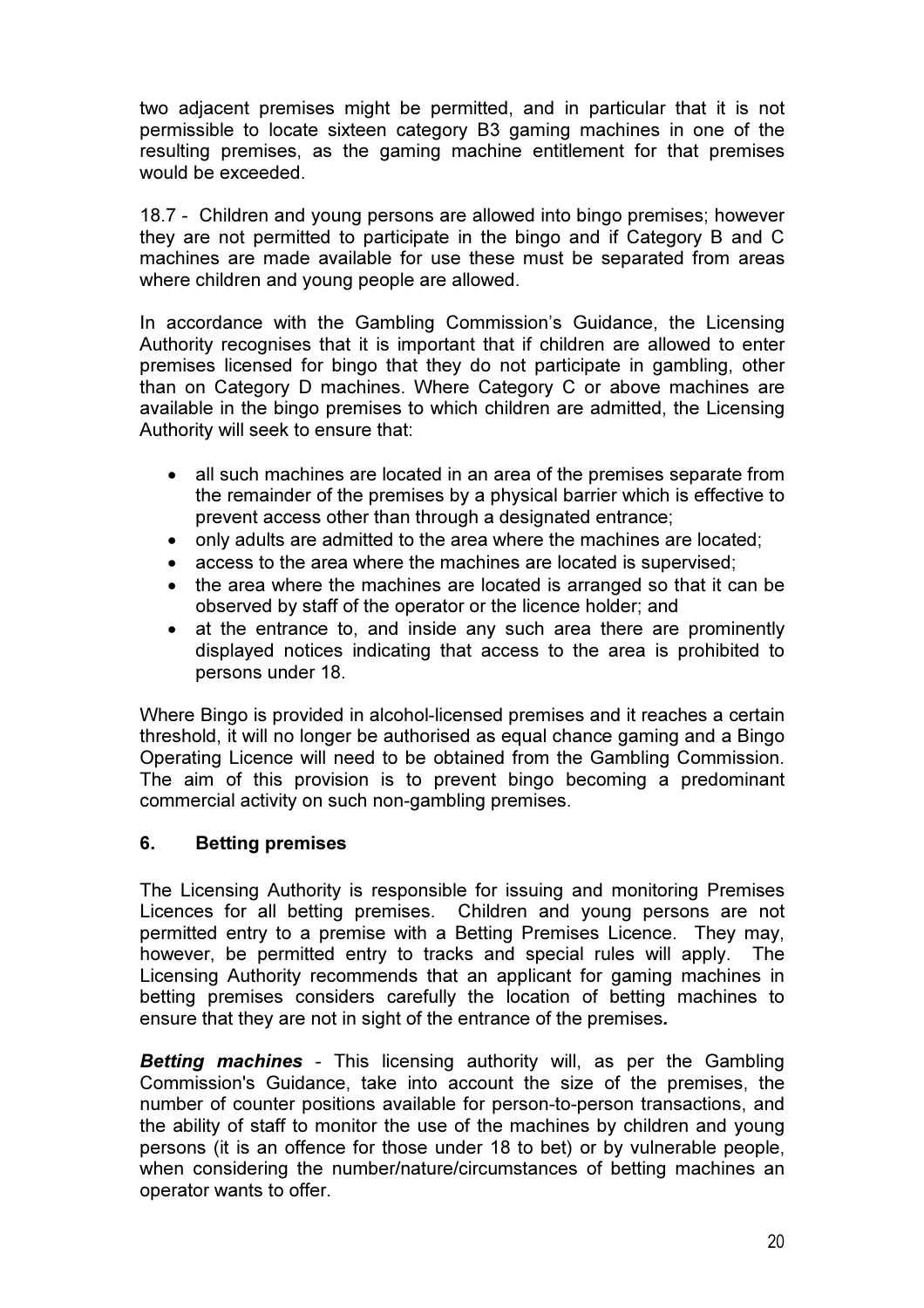*The licensing authority will however consider only putting a limit on the number of machines only where there is clear evidence that such machines have been or are likely to be used in breach of the licensing objectives. Where there is such evidence, this authority may consider, when reviewing the licence, the ability of staff to monitor the use of such machines from the counter.* 

### 7. Tracks

Note there are currently no tracks operating in the district, however this statement of principles contains provision for the event of such a premise.

This licensing authority is aware that tracks may be subject to one or more than one premises licence, provided each licence relates to a specified area of the track. As per the Gambling Commission's Guidance, this licensing authority will especially consider the impact upon the third licensing objective (i.e. the protection of children and vulnerable persons from being harmed or exploited by gambling) and the need to ensure that entrances to each type of premises are distinct and that children are excluded from gambling areas where they are not permitted to enter.

This authority will therefore expect the premises licence applicant to demonstrate suitable measures to ensure that children do not have access to adult only gaming facilities. It is noted that children and young persons will be permitted to enter track areas where facilities for betting are provided on days when dog-racing and/or horse racing takes place, but that they are still prevented from entering areas where gaming machines (other than category D machines) are provided.

This licensing authority may consider measures to meet the licensing objectives, such as:

- Proof of age schemes
- CCTV
- Supervision of entrances / machine areas
- Physical separation of areas
- Location of entry
- Notices / signage (including the statutory requirement for GamCare stickers)
- Specific opening hours
- Self-exclusion schemes
- Provision of information leaflets / helpline numbers for organisations such as GamCare

This list is not mandatory, nor exhaustive, and is merely indicative of example measures.

Gaming machines – Where the applicant holds a pool betting operating licence and is going to use the entitlement to four gaming machines, machines (other than category D machines) should be located in areas from which children are excluded.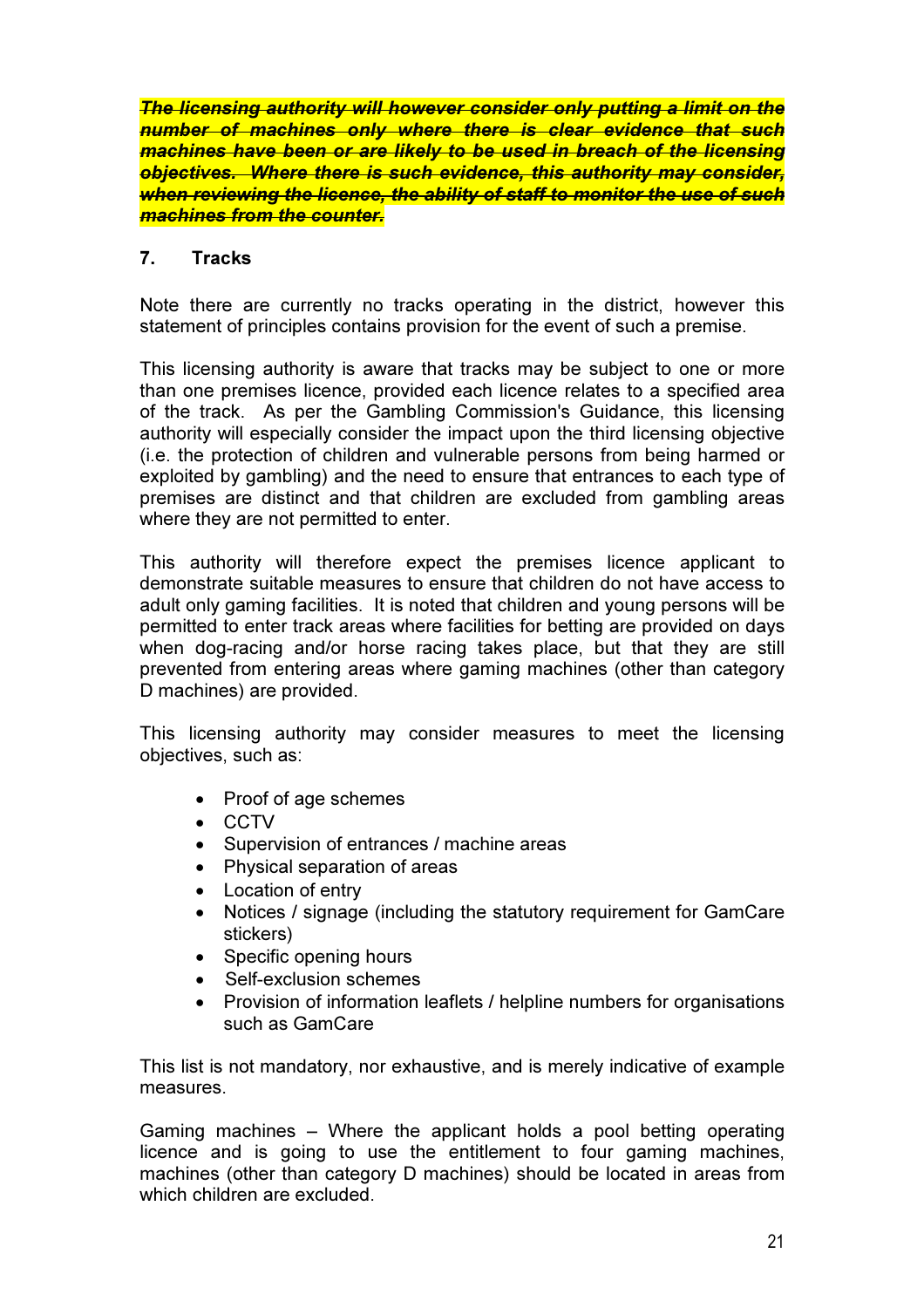Betting machines - This licensing authority will, as per the Gambling Commission's Guidance, take into account the size of the premises and the ability of staff to monitor the use of the machines by children and young persons (it is an offence for those under 18 to bet) or by vulnerable people, when considering the number/nature/circumstances of betting machines an operator wants to offer.

## Applications and plans

The Gambling Act (section 151) requires applicants to submit plans of the premises with their application, in order to ensure that the licensing authority has the necessary information to make an informed judgement about whether the premises are fit for gambling. The plan will also be used for the Licensing Authority to plan future premises inspection activity. (See the Guidance to Licensing Authorities, para 20.28)

Plans for tracks do not need to be in a particular scale, but should be drawn to scale and should be sufficiently detailed to include the information required by regulations. (See Guidance to Licensing Authorities, para 20.29)

Some tracks may be situated on agricultural land where the perimeter is not defined by virtue of an outer wall or fence, such as point-to-point racetracks. In such circumstances, where an entry fee is levied, track premises licence holders may erect temporary structures to restrict access to premises (See Guidance to Licensing Authorities, para 20.31).

In the rare cases where the outer perimeter cannot be defined, it is likely that the track in question will not be specifically designed for the frequent holding of sporting events or races. In such cases betting facilities may be better provided through occasional use notices where the boundary premises do not need to be defined (See Guidance to Licensing Authorities, para 20.32)

This authority appreciates that it is sometimes difficult to define the precise location of betting areas on tracks. The precise location of where betting facilities are provided is not required to be shown on track plans, both by virtue of the fact that betting is permitted anywhere on the premises and because of the difficulties associated with pinpointing exact locations for some types of track. Applicants should provide sufficient information that this authority can satisfy itself that the plan indicates the main areas where betting might take place. For racecourses in particular, any betting area subject to the "five times rule" (commonly known as betting rings) must be indicated on the plan (see Guidance to Licensing Authorities para 20.33)

## 8. Travelling Fairs

This Licensing Authority is responsible for deciding whether where category D machines and / or equal chance prize gaming without a permit are to be made available for use at travelling fairs, the statutory requirement that the facilities for gambling amount to no more than an ancillary amusement at the fair is met.

The Licensing Authority will also consider whether the applicant falls within the statutory definition of a travelling fair.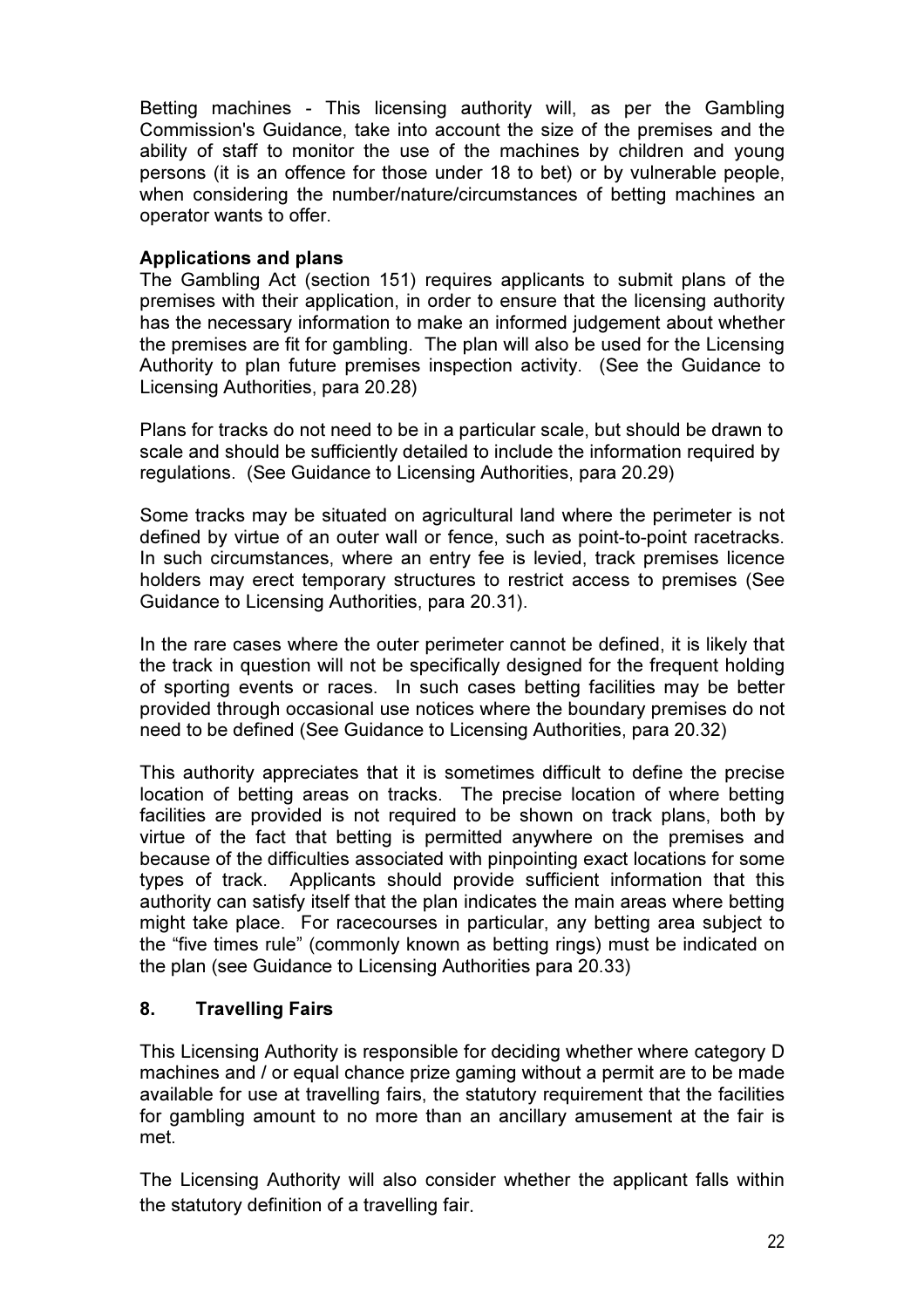It has been noted that the 27-day statutory maximum for the land being used as a fair, applies on a per calendar year basis and that it applies to the piece of land on which the fairs are held, regardless of whether it is the same or different travelling fairs occupying the land. The licensing authority will work with its neighbouring authorities to ensure that land, which crosses our boundaries, is monitored so that the statutory limits are not exceeded.

### 9. Provisional Statements

Developers may wish to apply to this authority for provisional statements before entering into a contract to buy or lease property or land to judge whether a development is worth taking forward in light of the need to obtain a premises licence. There is no need for the applicant to hold an operating licence in order to apply for a provisional statement.

Section 204 of the Gambling Act provides for a person to make an application to the Licensing Authority for a provisional statement in respect of premises that he or she:

- Expects to be constructed;
- Expects to be altered; or
- Expects to acquire a right to occupy.

The process for considering an application for a provisional statement is the same as that for a premises licence application. The applicant is obliged to give notice of the application in the same way as applying for a premises licence. Responsible Authorities and Interested Parties may make representations and there are rights of appeal.

In contrast to the premises licence application, the applicant does not have to hold or have applied for an operating licence from the Gambling Commission (except in the case of a track) and they do not have to have a right to occupy the premises in respect of which their provisional application is made.

The holder of the provisional statement may then apply for a premises licence once the premises are constructed, altered or acquired. The Licensing Authority will be constrained in the matters it can consider when determining the premises licence application, and in terms of representations about premises licence applications that follow the grant of a provisional statement, no further representations from relevant authorities or interested parties can be taken into account unless:

- They concern matters which could not have been addressed at the provisional statement stage, or
- They reflect a change in the applicant's circumstances.

In addition, the authority may refuse the premises licence (or grant it on terms different to those attached to the provisional statement) only by reference to matters: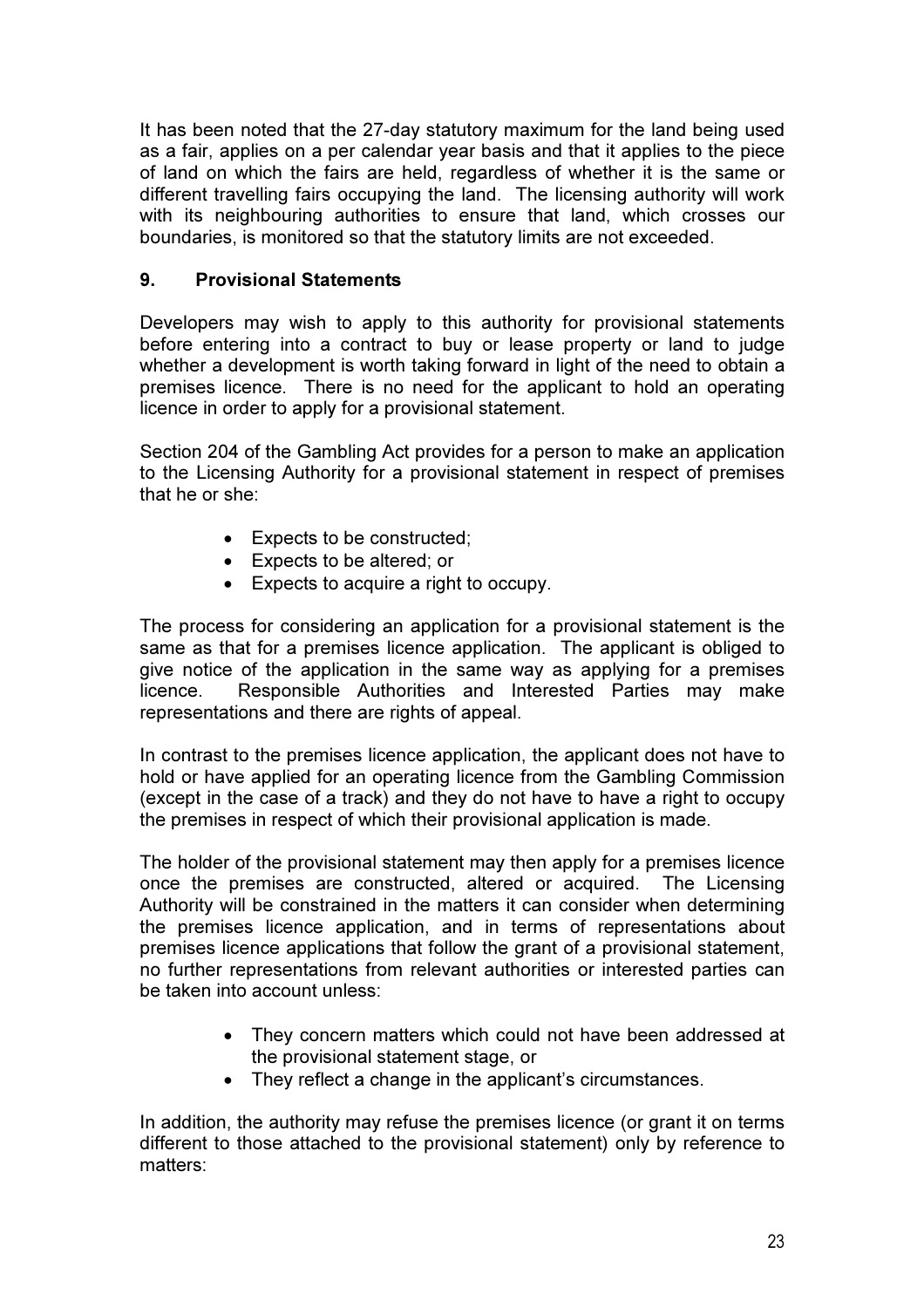- Which could not have been raised by objectors at the provisional statement stage;
- Which in the authority's opinion reflect a change in the operator's circumstances;
- *A material change in the application; or*
- Where the premises have not been constructed in accordance with the plan submitted with the application. This must be a substantial change to the plan and this Licensing Authority notes that it can discuss any concerns it has with the applicant before making a decision.

#### 10. Reviews

Requests for a review of a premises licence can be made by interested parties or responsible authorities, however, it is for the licensing authority to decide whether the review is to be carried-out. This will be on the basis of whether the request for the review is relevant to the matters listed below:

- in accordance with any relevant code of practice issued by the Gambling Commission;
- in accordance with any relevant quidance issued by the Gambling Commission;
- reasonably consistent with the licensing objectives; and
- in accordance with the authority's statement of principles.

The request for the review will also be subject to the consideration by the authority as to whether the request is frivolous, vexatious or whether it will certainly not cause this authority to wish to alter/revoke/suspend the licence, or whether it is substantially the same as previous representations or requests for review.

The Licensing Authority can also initiate a review of a particular premises licence, or a particular class of premises licence on the basis of any reason which it thinks appropriate.

Once a valid application for review has been received by the licensing authority, representations can be made by responsible authorities and interested parties during a 28 day period. This period begins 7 days after the application was received by the Licensing Authority, who will publish notice of the application within 7 days of receipt.

The Licensing Authority must carry out the review as soon as possible after the 28 day period for making representations has passed.

The purpose of the review will be to determine whether the Licensing Authority should take any action in relation to the licence. If action is justified, the options open to the Licensing Authority are:

> • Add, remove or amend a licence condition imposed by the Licensing Authority;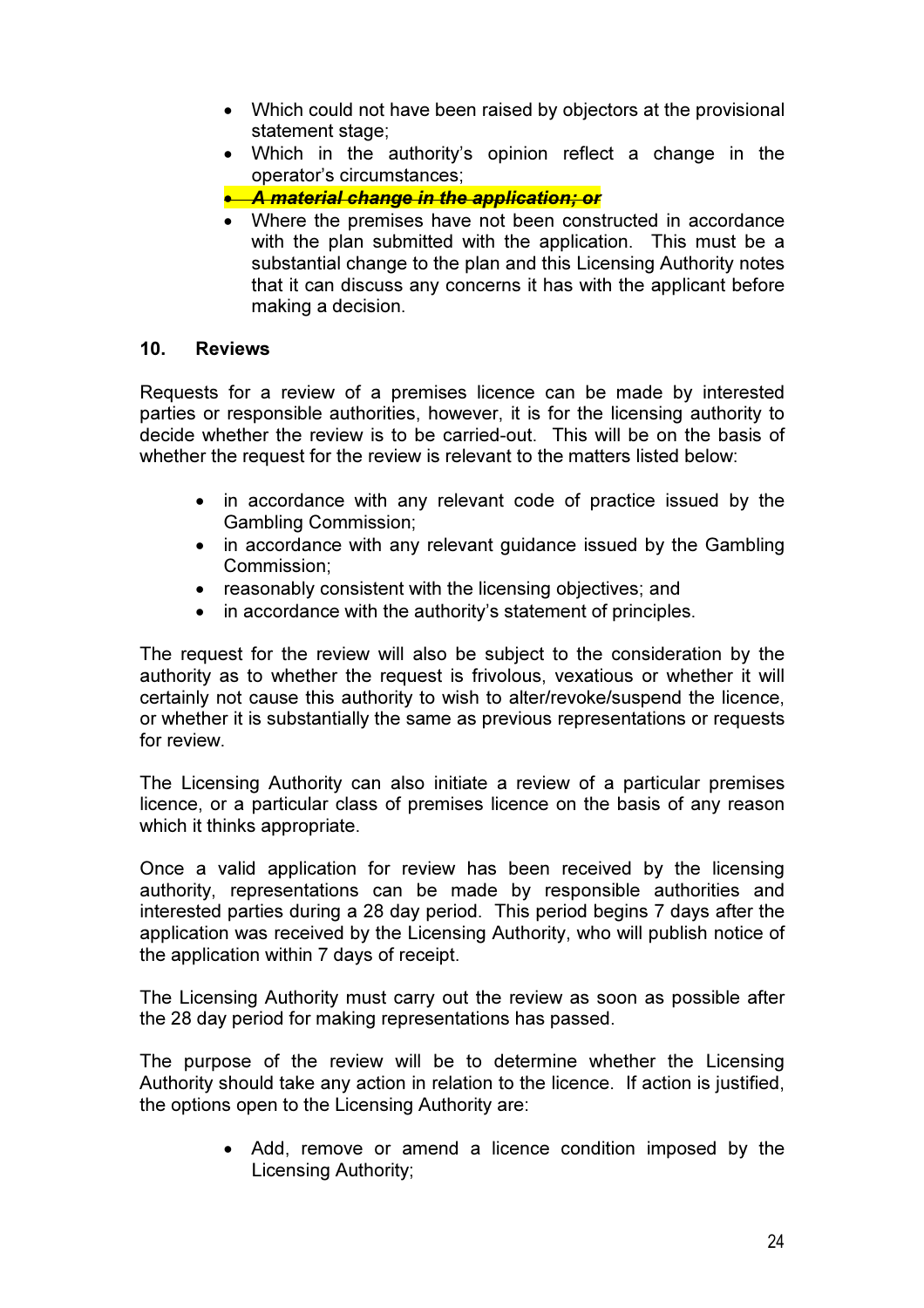- Exclude a default condition imposed by the Secretary of State (e.g. opening hours) or remove or amend such a condition *an exclusion*;
- Suspend the premises licence for a period not exceeding three months; and
- Revoke the premises licence.

In determining what action, if any, should be taken following a review, the Licensing Authority must have regard to the principles set out in Section 153 of the Act, as well as any relevant representation.

In particular, the Licensing Authority may also initiate a review of a premises licence on the grounds that a premises licence holder has not provided facilities for gambling at the premises. This is to prevent people from applying for licences in a speculative manner without intending to use them.

Once the review has been completed, the Licensing Authority must, as soon as possible, notify its decision to:

- The licence holder
- The applicant for review (if any)
- The Gambling Commission
- Any person who made a representations
- The Chief Officer of Police or Chief Constable
- Her Majesty's Commissioners for Revenue and Customs.

#### 11. Appeals

There is a right of appeal both for applicants and those who have made relevant representations or applied for a review. This appeal must be lodged within a period of 21 days from the day on which the applicant was notified by the Licensing Authority of the decision and must be made to the Magistrates' Court.

## PART C

## Permits / Temporary & Occasional Use Notice

#### 1. Unlicensed Family Entertainment Centre gaming machine permits (Statement of Principles on permits – Schedule 10 para 7)

Where a premise does not hold a premises licence but wishes to provide Category D gaming machines, it may apply to the licensing authority for this permit. It should be noted that the applicant must show that the premises will be wholly or mainly used for making gaming machines available for use (Section 238).

The Gambling Act 2005 states that a licensing authority may prepare a statement of principles that they propose to consider in determining the suitability of an applicant for a permit and in preparing this statement, and/or considering applications, it need not (but may) have regard to the licensing objectives and shall have regard to any relevant guidance issued by the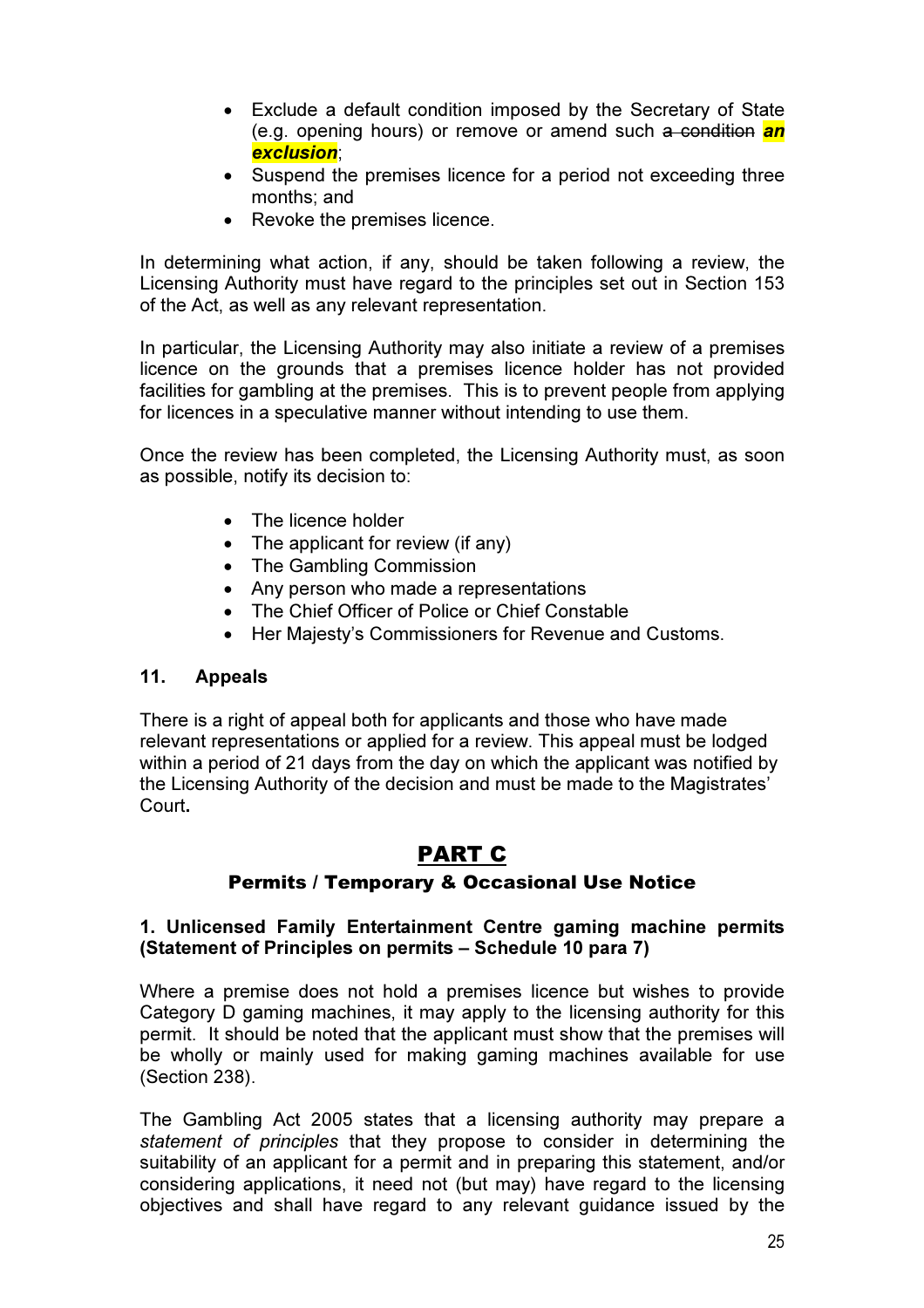commission under section 25. The Gambling Commission's Guidance to licensing authorities also states: "In their three year licensing policy statement, licensing authorities may include a statement of principles that they propose to apply when exercising their functions in considering applications for permits..., licensing authorities will want to give weight to child protection issues". (24.6)

Guidance also states: "...An application for a permit may be granted only if the licensing authority is satisfied that the premises will be used as an unlicensed FEC, and if the chief officer of police has been consulted on the application....Licensing authorities might wish to consider asking applications to demonstrate:

- a full understanding of the maximum stakes and prizes of the gambling that is permissible in unlicensed FECs;
- that the applicant has no relevant convictions (those that are set out in Schedule 7 of the Act; and
- that staff are trained to have a full understanding of the maximum stakes and prizes. (24.7)

It should be noted that a licensing authority cannot attach conditions to this type of permit.

Statement of Principles - This licensing authority will expect the applicant to show that there are policies and procedures in place to protect children from harm. Harm in this context is not limited to harm from gambling but includes wider child protection considerations. The efficiency of such policies and procedures will each be considered on their merits, however, they may include appropriate measures / training for staff as regards suspected truant school children on the premises, measures / training covering how staff would deal with unsupervised very young children being on the premises, or children causing perceived problems on / around the premises. This licensing authority will also expect, as per Gambling Commission Guidance, that applicants demonstrate a full understanding of the maximum stakes and prizes of the gambling that is permissible in unlicensed FECs; that the applicant has no relevant convictions (those that are set out in Schedule 7 of the Act); and that staff are trained to have a full understanding of the maximum stakes and prizes.

#### 2. (Alcohol) Licensed premises gaming machine permits and Notifications - (Schedule 13 paragraph 4(1))

*Automatic entitlement: 2 machines Notification of 2 or less machines* - There is provision in the Act for premises licensed to sell alcohol for consumption on the premises, to automatically have 2 gaming machines, of categories C and/or D. The premises merely need to notify the licensing authority *and pay the prescribed fee*.

The licensing authority however can remove the automatic authorisation in respect of any particular premises if: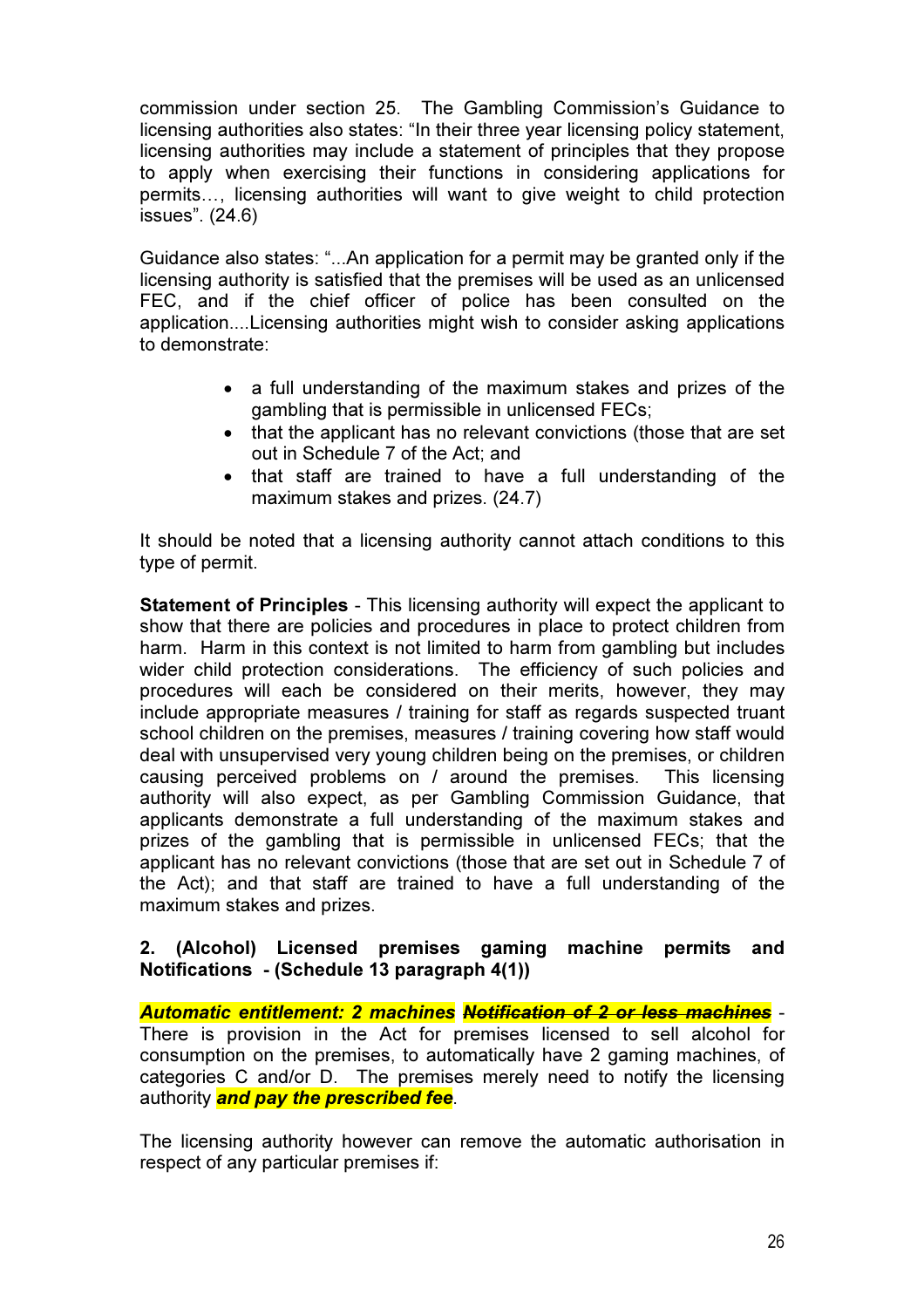- Provision of the machines is not reasonably consistent with the pursuit of the licensing objectives;
- Gaming has taken place on the premises that breaches a condition of section 282 of the Gambling Act (i.e. that written notice has been provided to the licensing authority, that a fee has been provided and that any relevant code of practice issued by the Gambling Commission about the location and operation of the machine has been complied with)
- The premises are mainly used for gaming; or
- An offence under the Gambling Act has been committed on the premises

#### Permits: 3 or more machines

If a premises wishes to have more than 2 machines, then it needs to apply for a permit and the licensing authority must consider that application based upon the licensing objectives, any guidance issued by the Gambling Commission issued under section 25 of the Gambling Act 2005, and "such matters as they think relevant." The licensing authority considers that "such matters" will be decided on a case by case basis but generally there will be regard to the need to protect children and vulnerable persons from harm or being exploited by gambling and will expect the applicant to satisfy the authority that there will be sufficient measures to ensure that under 18 year olds do not have access to the adult only gaming machines. Measures which will satisfy the authority that there will be no access may include the adult machines being in sight of the bar, or in the sight of staff who will monitor that the machines are not being used by those under 18. Notices and signage may also be help. As regards the protection of vulnerable persons applicants may wish to consider the provision of information leaflets and helpline numbers for organisations such as GamCare.

It is recognised that some alcohol-licensed premises may apply for a premises licence for their non-alcohol licensed areas. Any such application would most likely need to be applied for, and dealt with as an Adult Gaming Centre premises licence.

It should be noted that the licensing authority can decide to grant the application with a smaller number of machines and/or a different category of machines than that applied for. Conditions (other than these) cannot be attached.

It should also be noted that the holder of a permit must comply with any Code of Practice issued by the Gambling Commission about the location and operation of the machine.

#### 3. Prize Gaming Permits

The Gambling Act 2005 states that a licensing authority may "prepare a statement of principles that they propose to apply in exercising their functions under this schedule" which "may, in particular, specify matters that the licensing authority propose to consider in determining the suitability of the applicant for a permit".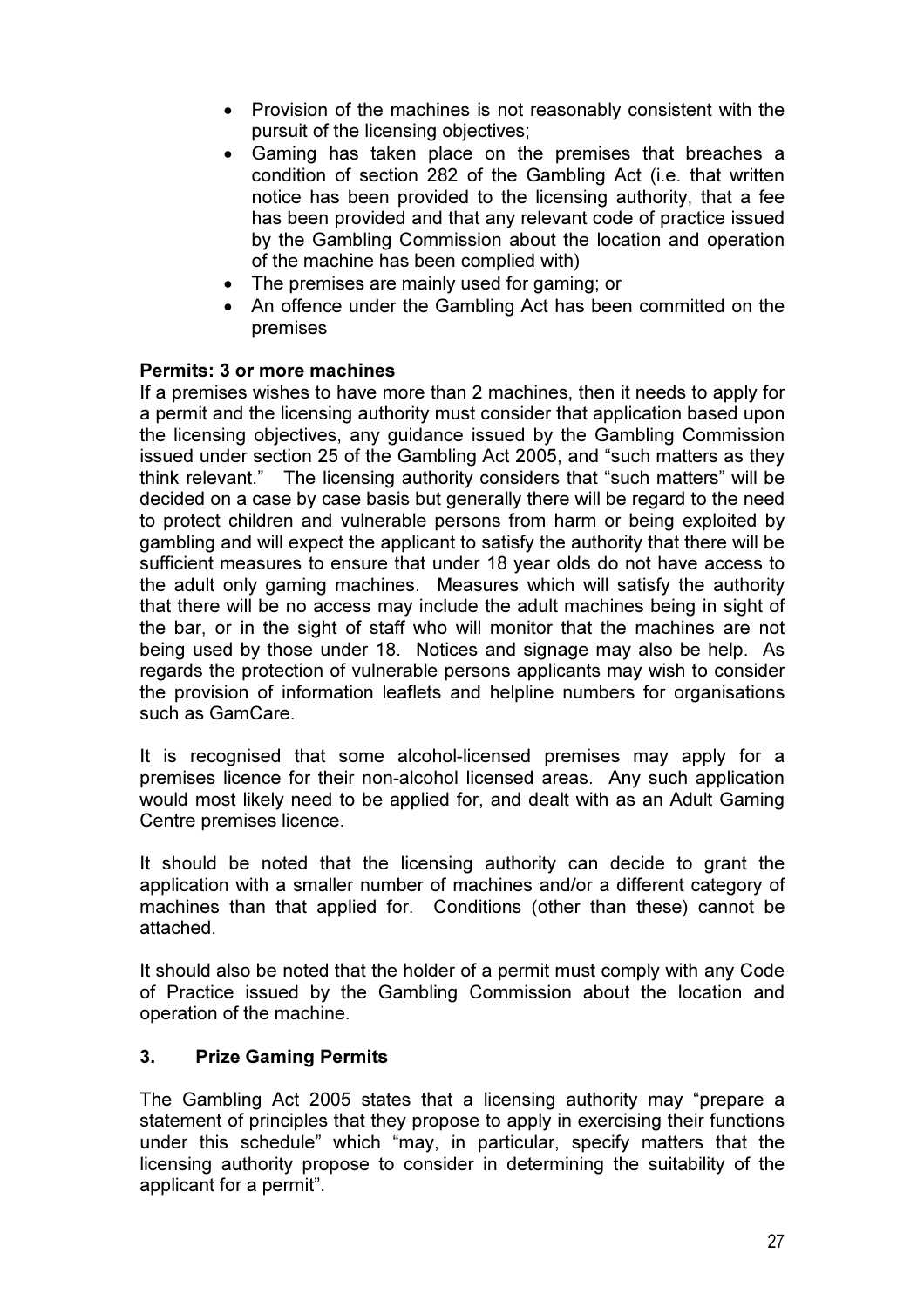This licensing authority has prepared a Statement of Principles which is that the applicant should set out the types of gaming that he or she is intending to offer and that the applicant should be able to demonstrate:

- that they understand the limits to stakes and prizes that are set out in Regulations;
- and that the gaming offered is within the law.
- clear polices that outline steps to be taken to protect children from harm

In making its decision on an application for this permit the licensing authority does not need to (but may) have regard to the licensing objectives but must have regard to any Gambling Commission guidance. *(Gambling Act 2005, Schedule 14 paragraph 8(3)).* 

It should be noted that there are conditions in the Gambling Act 2005 by which the permit holder must comply, but that the licensing authority cannot attach conditions. The conditions in the Act are:

- The limits on participation fees, as set out in regulations, must be complied with;
- All chances to participate in the gaming must be allocated on the premises on which the gaming is taking place and on one day; the game must be played and completed on the day the chances are allocated; and the result of the game must be made public in the premises on the day that it is played;
- The prize for which the game is played must not exceed the amount set out in regulations (if a money prize), or the prescribed value (if non-monetary prize); and
- Participation in the gaming must not entitle the player to take part in any other gambling.

## 4. Club Gaming and Club Machines Permits

Members clubs and miners' welfare institutes (*but not commercial clubs*) may apply for a Club Gaming Permit or a Club Gaming Machine Permit (Commercial Clubs cannot apply for a Club Gaming Permit). The Club Gaming Permit will enable the premises to provide gaming machines (3 machines of categories B, C or D), equal chance gaming and games of chance as setout in regulations. A Club Gaming Machine Permit will enable the premises to provide gaming machines (3 machines of categories B, C or D).

#### *Gambling Commission Guidance states:*

*Members' clubs must have at least 25 members and be established and conducted 'wholly or mainly' for purposes other than gaming, unless the gaming is permitted by separate regulations. The Secretary of State has made such regulations and these cover bridge and whist clubs. A members' club must be permanent in nature and established and conducted for the benefit of its members and not as a commercial enterprise. Examples include working men's clubs, branches of the Royal British Legion and clubs with political affiliations*.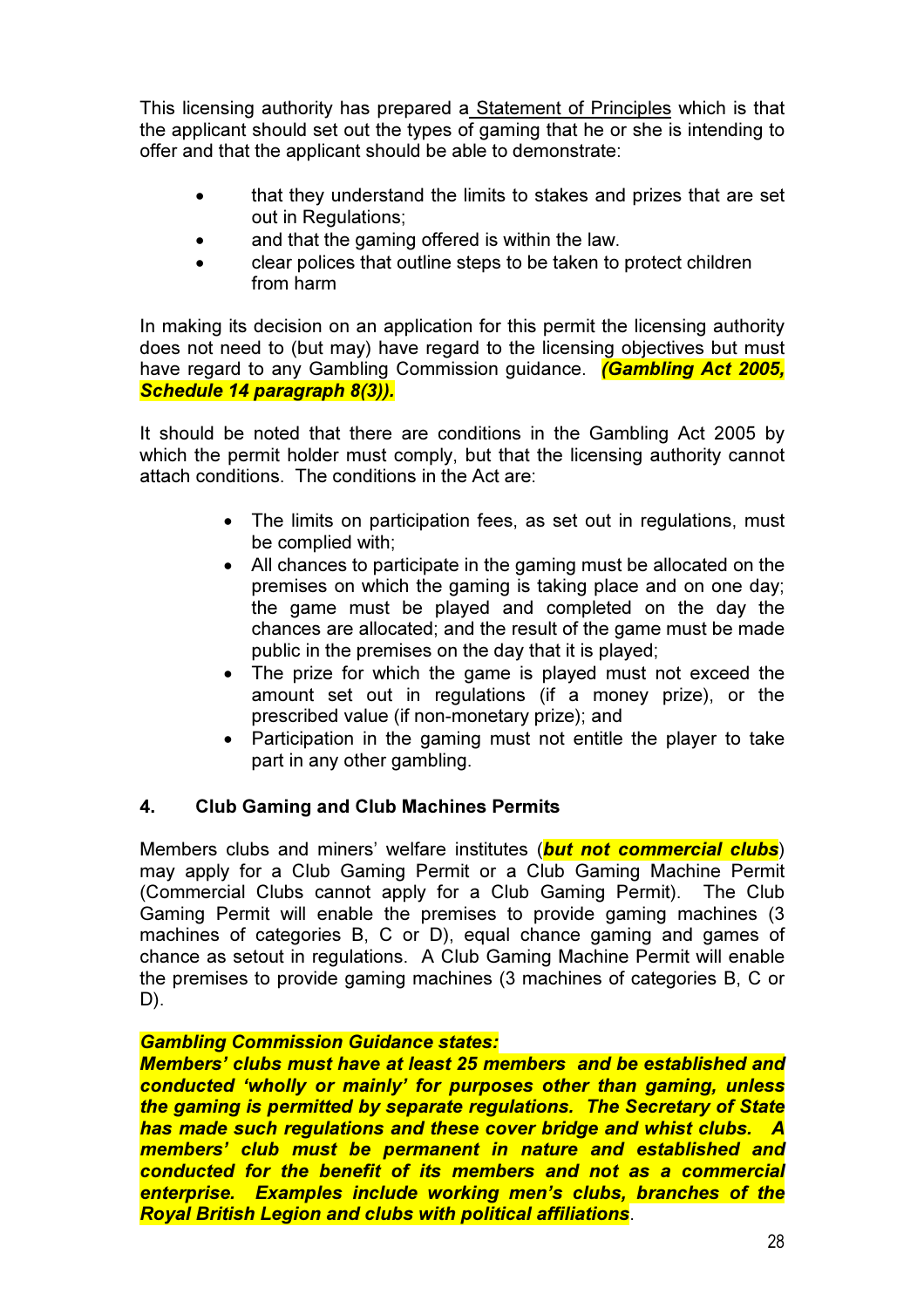The Commission Guidance also notes that licensing authorities may only refuse an application on the grounds that:

- (a) the applicant does not fulfil the requirements for a members' or commercial club or miners' welfare institute and therefore is not entitled to receive the type of permit for which it has applied;
- (b) the applicant's premises are used wholly or mainly by children and/or young persons;
- (c) an offence under the Act or a breach of a permit has been committed by the applicant while providing gaming facilities;
- (d) a permit held by the applicant has been cancelled in the previous ten years; or
- (e) an objection has been lodged by the Commission or the police.

There is also a 'fast-track' procedure available under the Act for premises which hold a Club Premises Certificate under the Licensing Act 2003 (Schedule 12 paragraph 10). As the Gambling Commission's Guidance for local authorities states: "Under the fast-track procedure there is no opportunity for objections to be made by the Commission or the police, and the ground upon which an authority can refuse a permit are reduced." And "The grounds on which an application under the process may be refused are:

- (a) that the club is established primarily for gaming, other than gaming prescribed under schedule 12;
- (b) that in addition to the prescribed gaming, the applicant provides facilities for other gaming; or
- (c) that a club gaming permit or club machine permit issued to the applicant in the last ten years has been cancelled."

There are statutory conditions on club gaming permits that no child uses a category B or C machine on the premises and that the holder complies with any relevant provision of a code of practice about the location and operation of gaming machines.

## 5. Temporary Use Notices

Temporary Use Notices allow the use of premises for gambling where there is no premises licence but where a gambling operator wishes to use the premises temporarily for providing facilities for gambling. Premises that might be suitable for a Temporary Use Notice, according to the Gambling Commission, would include hotels, conference centres and sporting venues.

The Licensing Authority can only grant a Temporary Use Notice to a person or company holding a relevant operating licence i.e. a non-remote casino operating licence.

The Secretary of State has the power to determine what form of gambling can be authorised by Temporary Use Notices, and at the time of writing this statement the relevant regulations (SI no 3157: The Gambling Act 2005 (Temporary Use Notices) Regulations 2007) state that Temporary Use Notices can only be used to permit the provision of facilities for equal chance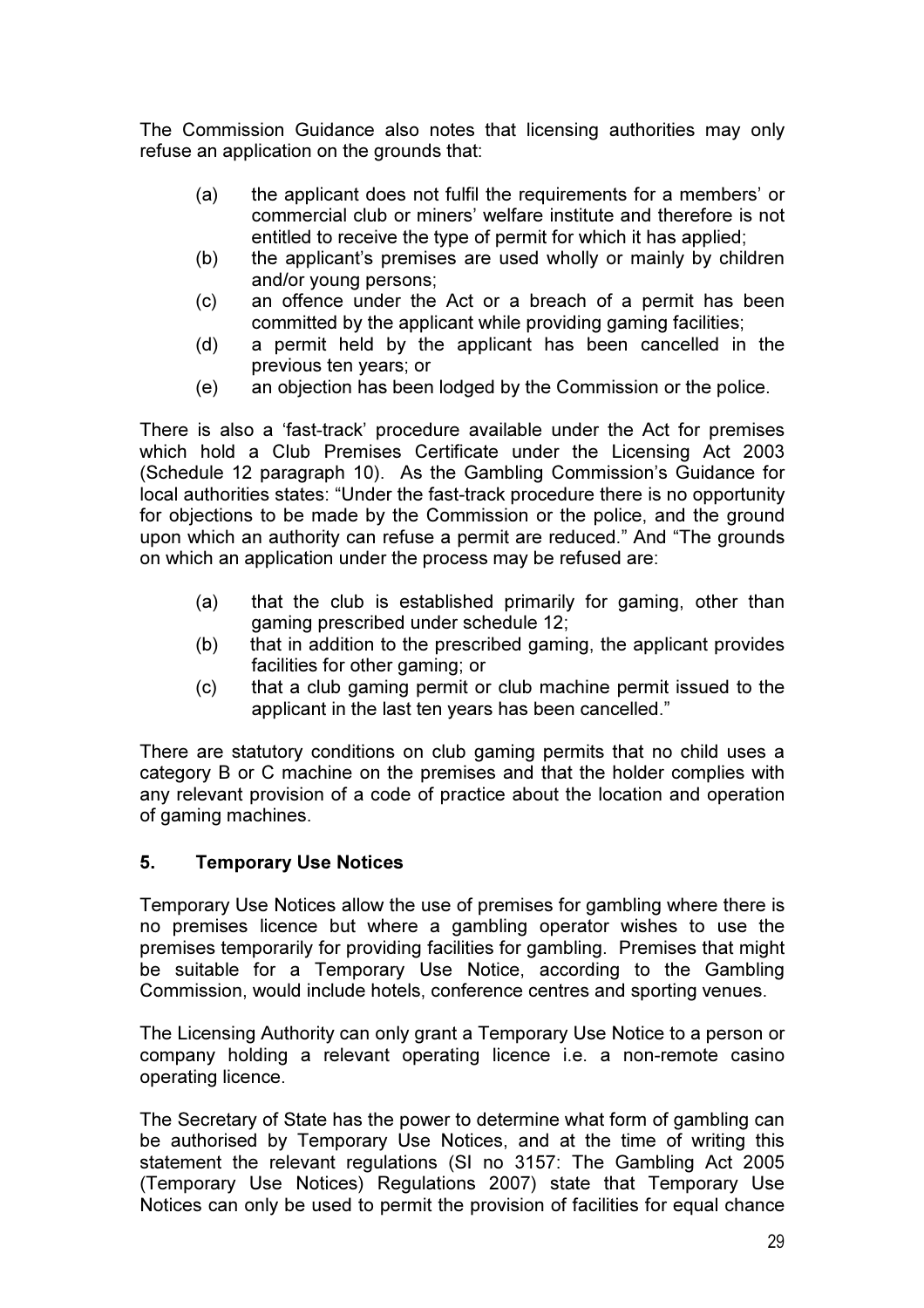gaming, where the gaming is intended to produce a single winner, which in practice means poker tournaments.

There are a number of statutory limits as regards Temporary Use Notices. The meaning of "premises" in Part 8 of the Act is discussed in Part 7 of the Gambling Commission's Guidance to Licensing Authorities. As with "premises", the definition of "a set of premises" will be a question of fact in the particular circumstances of each notice that is given. In the Act "premises" is defined as including "any place". In considering whether a place falls within the definition of a "set of premises" the Licensing Authority needs to look at, amongst other things, the ownership/occupation and control of the premises.

The Licensing Authority expects to object to notices where it appears that their effect would be to permit regular gambling in a place that could be described as one set of premises, as recommended in the Gambling Commissions Guidance to Licensing Authorities.

### 6. Occasional Use Notices

The licensing authority has very little discretion as regards these notices aside from ensuring that the statutory limit of 8 days in a calendar year is not exceeded. This licensing authority will though consider the definition of a 'track' and whether the applicant is permitted to avail him/herself of the notice.

### 7. Small Society Lotteries

The Licensing Authority registers and deals with Small Society Lotteries. Promoting or facilitating a lottery falls within one of the following categories:

- Licensed Lotteries (requiring an Operating Licence from the Gambling Commission);
- Small Society Lotteries (registered with the Licensing Authority); and
- Exempt Lotteries

Lotteries permitted to be conducted without a licence from the Gambling Commission and these are:

- Small Society Lotteries (registered with the Licensing Authority):
- Incidental Non-Commercial Lotteries;
- Private Lotteries: (Private Society Lottery, Work Lottery, Residents' Lottery);
- Customer Lotteries

Societies may organise lotteries if they are licensed by the Gambling Commission, registered with the Licensing Authority or fall within the exempt category. The Licensing Authority recommends those seeking to run lotteries take their own legal advice on which type of lottery category they fall within. However, guidance notes with regard to all lotteries, limits placed on small society lotteries and information setting out financial limits is available by contacting the Licensing Authority.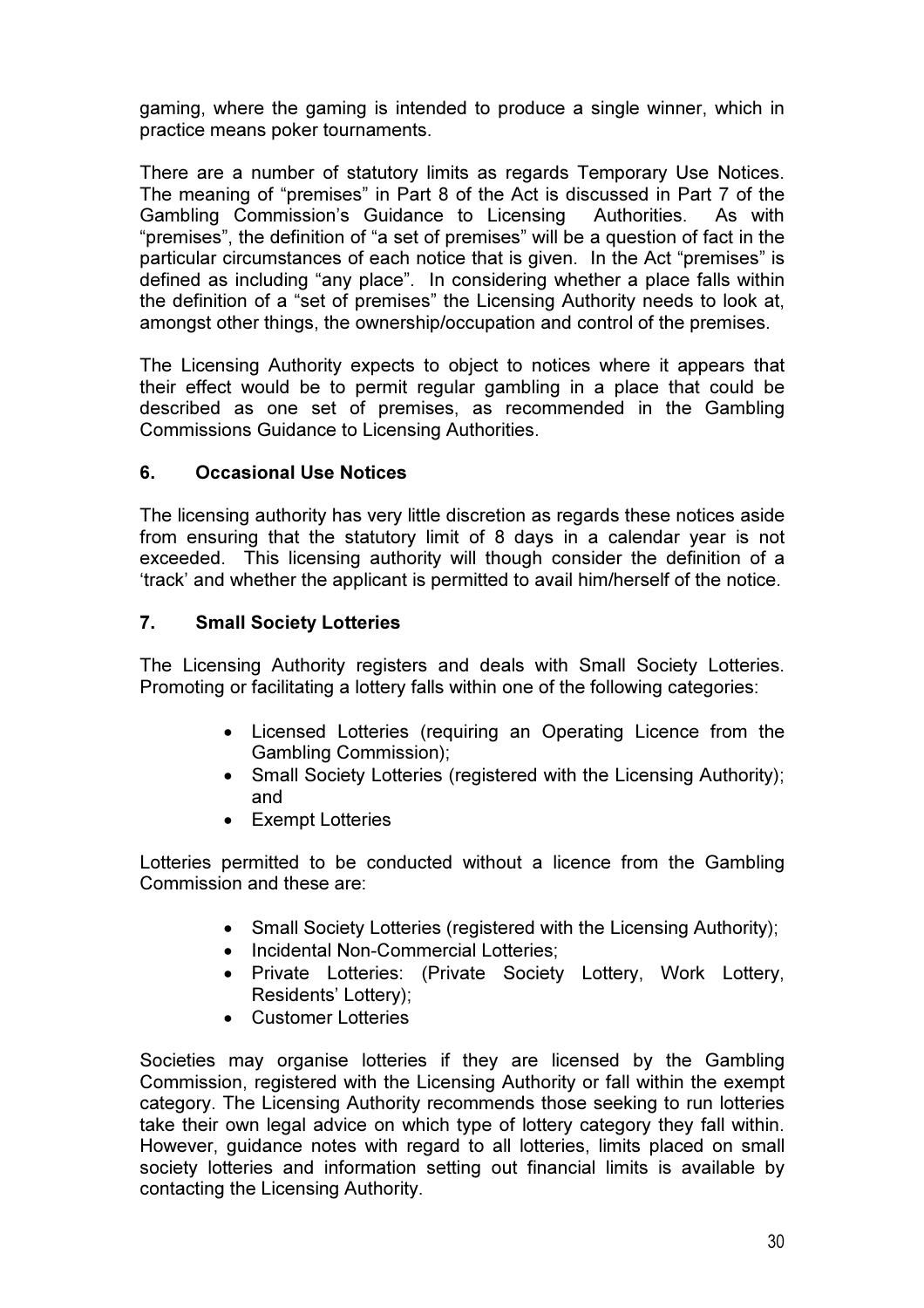Applicants for lottery licences must apply to the Licensing Authority in the area where their principal office is located. Where the Licensing Authority believes that the Society's principal office is situated in another area it will inform the Society as soon as possible and where possible, will inform the other Licensing Authority.

The Licensing Authority will keep a Public Register of all applications and will provide information to the Gambling Commission on all lotteries registered by the Licensing Authority. As soon as the entry on the Register is completed, the Licensing Authority will notify the applicant of registration.

The Licensing Authority will ask applicants to set out the purposes for which the Society is established and will ask the Society to declare that they represent a bona fide non-commercial society and have no relevant convictions. The Licensing Authority may seek further information from the Society and in particular may require a copy of the society's constitution.

Where the Licensing Authority intends to refuse registration of a Society, it will give the Society an opportunity to make representations and will inform the Society of the reasons why it is minded to refuse registration and supply evidence on which it has reached that preliminary conclusion.

The Licensing Authority may revoke the registered status of a society if it thinks that they would have had to, or would be entitled to, refuse an application for registration if it were being made at that time. However, no revocations will take place unless the Society has been given the opportunity to make representations. The Licensing Authority will inform the society of the reasons why it is minded to revoke the registration and will provide an outline of the evidence on which it has reached that preliminary conclusion.

With regards to where Small Society Lottery tickets may be sold, the Licensing Authority applies the following guidance criteria to all Small Society Lotteries it registers:

- Tickets should not be sold in a street. Street includes any bridge, road, lane, footway, subway, square, court or passage (including passages through enclosed premises such as shopping malls); and
- Tickets may be sold from a kiosk, in a shop or door-to-door.

This approach is consistent with the operating licence conditions imposed by the Gambling Commission upon operators of large lotteries.

#### 8. Review

The statement of principles will remain in existence for a period of three years and will be subject to review and further consultation before *December 2015*. However, following consultation, the licensing authority may make revisions to it as deemed necessary.

9. Glossary: A glossary of terms is attached at Appendix 3.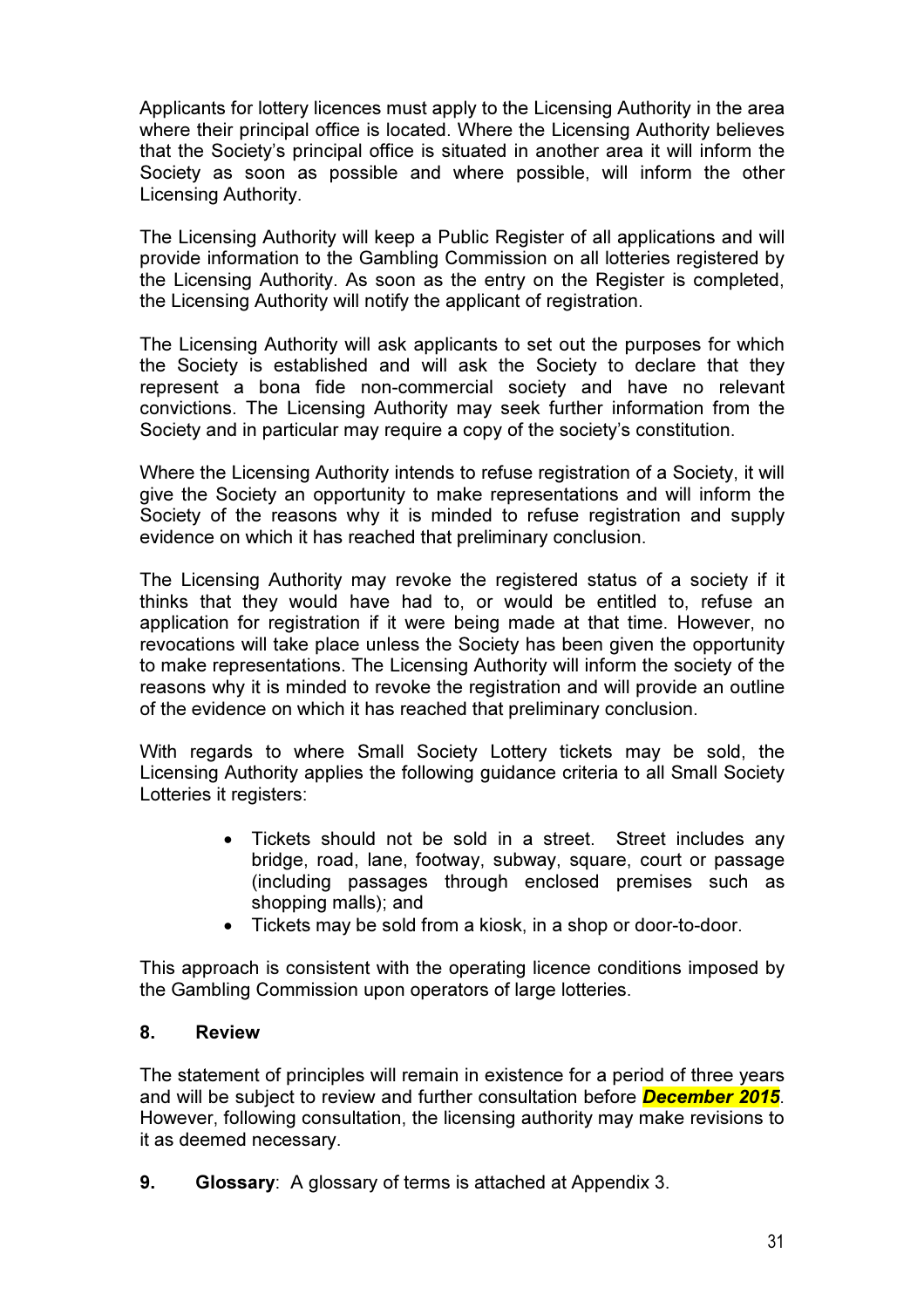# PART D APPENDICES

## APPENDIX 1

## Summary of licensing authority delegations permitted under the Gambling Act

## GAMBLING ACT 2005 – SCHEME OF DELEGATIONS

- 1. The power of the Licensing Authority
	- a. as a responsible authority, to make representations in respect of premises licences under Part 8 of the Act;
	- b. to propose to attach a condition to a premises licence in accordance with section 169(1)(a) of the Act in addition to the mandatory or default conditions;
	- c. to propose the exclusion of a default condition from a premises licence under S169(1)(b) of the Act;
	- d. as a responsible authority, to request a review of a premises licence under sections 197 or 200 of the Act;
	- e. to give a notice of objection to a temporary use notice under S221 of the Act;
	- f. to serve notification of intended refusal of any of the following:
		- i. Family Entertainment Centre Gaming Machine Permit (Sch 10 Para 10)
		- ii. Prize gaming Permits (Sch 14 Para 11)
		- iii. Licensed Premises Gaming Machine Permits (Sch 13 Para 6)

And also, in the latter case, notice of intention to grant the application but for a smaller number of machines than specified and/or a different category of machines from that specified in the application.

- g. Serve notification of lapse of a Family Entertainment Centre Gaming Machine Permit (Sch 10 Para 14 and 15 (1)(b));
- h. Serve notice of intention to cancel or vary any of the following:
	- i. Club Gaming permit or Club Gaming Machine permit (Sch 12 Para 21)
	- ii. Licensed Premises Gaming Machine permits (Sch 13 Para 16)
- i. Create and amend the Authority's application procedures in relation to applications for the following in accordance with any relevant legislation:
	- i. Family Entertainment Centre Gaming Machine Permits (sch10 paras 5 and 7)
	- ii. Licensed Premises gaming Machine Permits (Sch 13 Para 2)
	- iii. Prize Gaming Permits (Sch 14 paras 6 and 8); and
- j. to appoint authorised persons under s 304 of the Act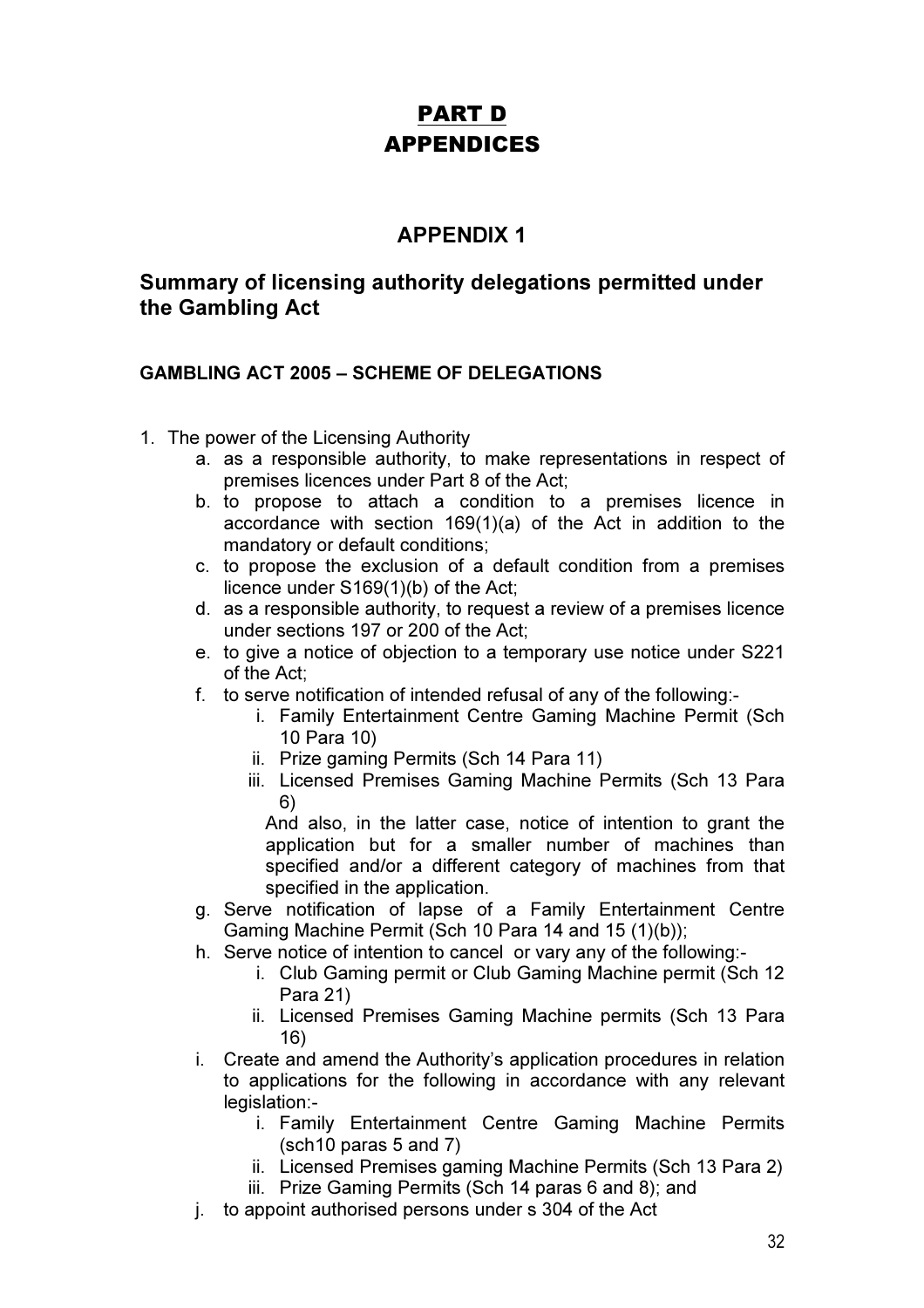- k. determine that any representations received under Part 8 of the Act are vexatious, frivolous, or certainly will not influence the Authority's determination of an application; and
- l. reject all or part of any application for a review of a premises licence in accordance with Section 198 of the Act
- 2. In relation to the following matters in the attached table the Authority will, in the majority of cases, adhere to the table of delegated functions set out below. This table indicates the lowest level of the Authority which will normally exercise the delegation though the Authority reserves the right, where appropriate, for any particular matter to be dealt with at a higher level whilst having due regard to statutory requirements. For example, an Officer may choose not to exercise their delegated power and refer the matter to the Sub-Committee or the Sub-Committee itself may choose to refer the matter to the Full Committee.

| <b>Matter to be dealt with</b>                                                                    | <b>Full Council</b> | Sub-committee of<br>Licensing<br><b>Committee</b>                                                                                                                                                                                                                     | <b>Authorised Officer</b><br>of the<br><b>Council</b>                                                                                                          |
|---------------------------------------------------------------------------------------------------|---------------------|-----------------------------------------------------------------------------------------------------------------------------------------------------------------------------------------------------------------------------------------------------------------------|----------------------------------------------------------------------------------------------------------------------------------------------------------------|
| Final approval of three year<br>licensing<br>statement<br>οf<br>principles                        | X                   |                                                                                                                                                                                                                                                                       |                                                                                                                                                                |
| Statement of principles not<br>to permit casinos                                                  | X                   |                                                                                                                                                                                                                                                                       |                                                                                                                                                                |
| Fee setting<br>(when appropriate)                                                                 |                     |                                                                                                                                                                                                                                                                       | X                                                                                                                                                              |
| Application for premises<br>licenses (including<br>application for re-<br>instatement under S195) |                     | Where representations<br>have been received<br>and not withdrawn<br>$(S154 (4)(a))$ and / or<br>Where the Licensing<br>Authority considers that<br>a condition should be                                                                                              | Where no<br>representations<br>received/representations<br>have been withdrawn<br>The only<br>representations received<br>are vexatious, frivolous,            |
|                                                                                                   |                     | added to the licence<br>under $S169(1)(a)$ or a<br>default condition should<br>be excluded under<br>section 169 (1)(b)<br>unless the applicant<br>and any persons<br>making representations<br>agree to this course of<br>action and that a<br>hearing is unnecessary | or certainly will not<br>influence the Authority's<br>determination of the<br>application                                                                      |
| Application for a variation to<br>a licence                                                       |                     | Where representations<br>have been received<br>and not withdrawn<br>$(S154 (4)(b))$ and/ or                                                                                                                                                                           | Where no<br>representations<br>received/representations<br>have been withdrawn                                                                                 |
|                                                                                                   |                     | Where the Licensing<br>Authority considers that<br>a condition should be<br>added to the licence<br>under S169 (1)(a) or a<br>default condition should<br>be excluded under<br>$S169(1)(b)$ unless the<br>applicant and any                                           | The only<br>representations received<br>are vexatious, frivolous,<br>or certainly will not<br>influence the Authority's<br>determination of the<br>application |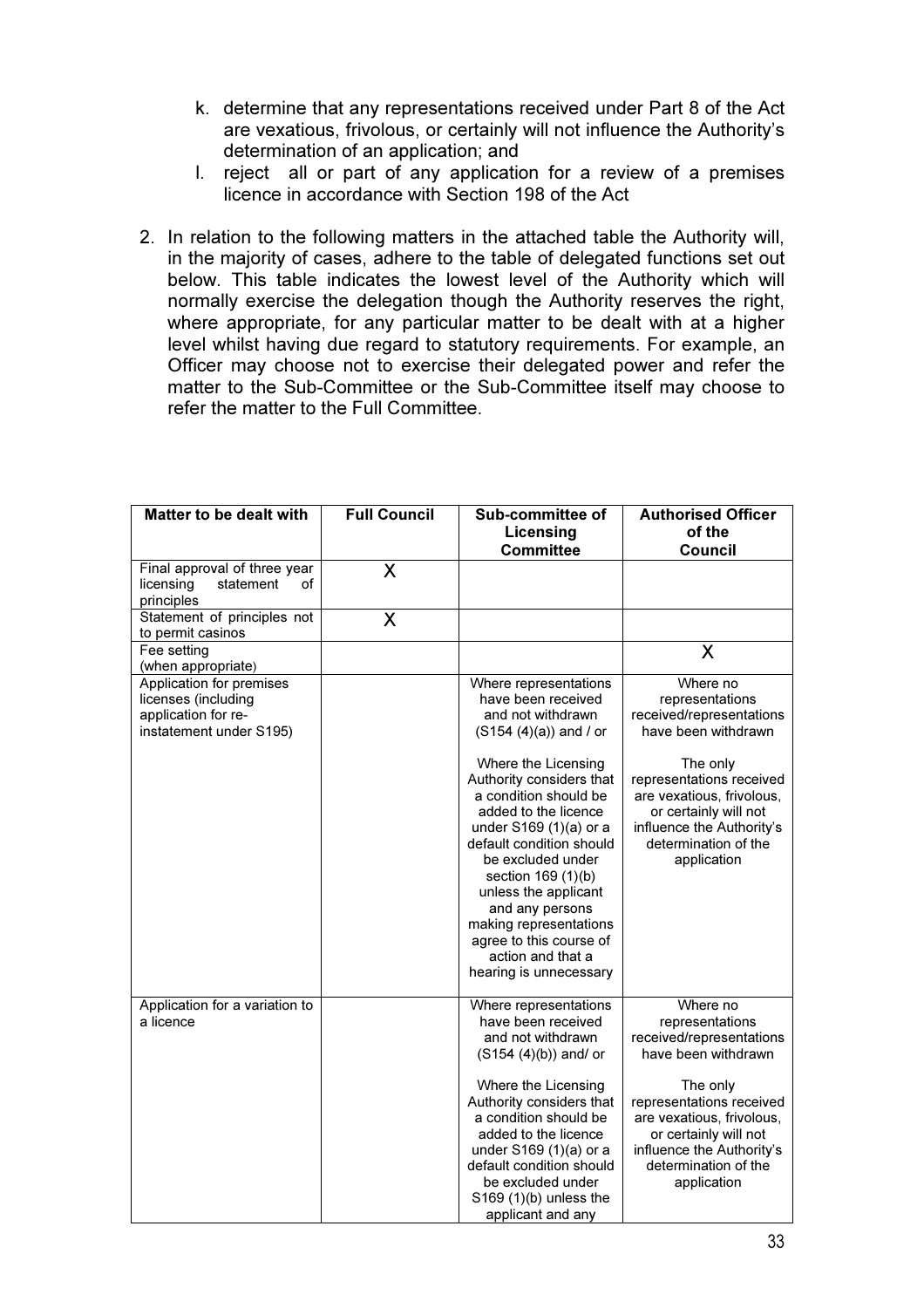|                                                                                                                                                                                    | persons making<br>representations agree<br>to this course of action<br>and that a hearing is<br>unnecessary (S187(3))<br>If the application for a<br>variation is to remove a<br>default condition and<br>there are no reps and<br>there are no proposals<br>by the Authority to<br>otherwise alter the<br>conditions this could be<br>dealt with at officer<br>lever without a hearing |                                                                                                                                                                                                                                                        |
|------------------------------------------------------------------------------------------------------------------------------------------------------------------------------------|-----------------------------------------------------------------------------------------------------------------------------------------------------------------------------------------------------------------------------------------------------------------------------------------------------------------------------------------------------------------------------------------|--------------------------------------------------------------------------------------------------------------------------------------------------------------------------------------------------------------------------------------------------------|
| Application for a transfer of<br>a licence                                                                                                                                         | Where representations<br>have been received<br>from the Commission<br>S154(4)(c)<br>Representations made<br>and not withdrawn<br>under S161                                                                                                                                                                                                                                             | Where no<br>representations received<br>from the Commission<br>Including cases where<br>the only representations<br>received are vexatious,<br>frivolous, or certainly will<br>not influence the<br>Authority's<br>determination of the<br>application |
| Application for a provisional<br>statement                                                                                                                                         | Where representations<br>have been received<br>and not withdrawn<br>S154 (4)(d) and/ or<br>Where the Licensing<br>Authority considers that<br>a condition should be<br>added to the licence<br>under $S169(1)(a)$ or a<br>default condition should<br>be excluded under<br>S169(1)(b)                                                                                                   | Where no<br>representations<br>received/representations<br>have been withdrawn                                                                                                                                                                         |
| Revocation of a premises<br>licence due to non-payment<br>of an annual fee<br>S <sub>193</sub>                                                                                     |                                                                                                                                                                                                                                                                                                                                                                                         | X                                                                                                                                                                                                                                                      |
| Review<br>of<br>premises<br>a<br>licence                                                                                                                                           | Χ                                                                                                                                                                                                                                                                                                                                                                                       |                                                                                                                                                                                                                                                        |
| for<br>Application<br>club<br>machine<br>gaming/club<br>renewals<br>permits,<br>and<br>variations (including those<br>leading to cancellation of<br>permit) under Sch12 para<br>15 | Where objections have<br>been made and not<br>withdrawn<br>(Sch 12 Para 28(2))<br>Refusal of permit<br>proposed on the<br>grounds listed in Sch12<br>para 6(1)(a)-(d), or para<br>10(3) as applicable<br>unless Authority and all<br>relevant parties agree<br>that a hearing is<br>unnecessary (Sch 12<br>para 7)                                                                      | Where no objections<br>made/objections have<br>been withdrawn                                                                                                                                                                                          |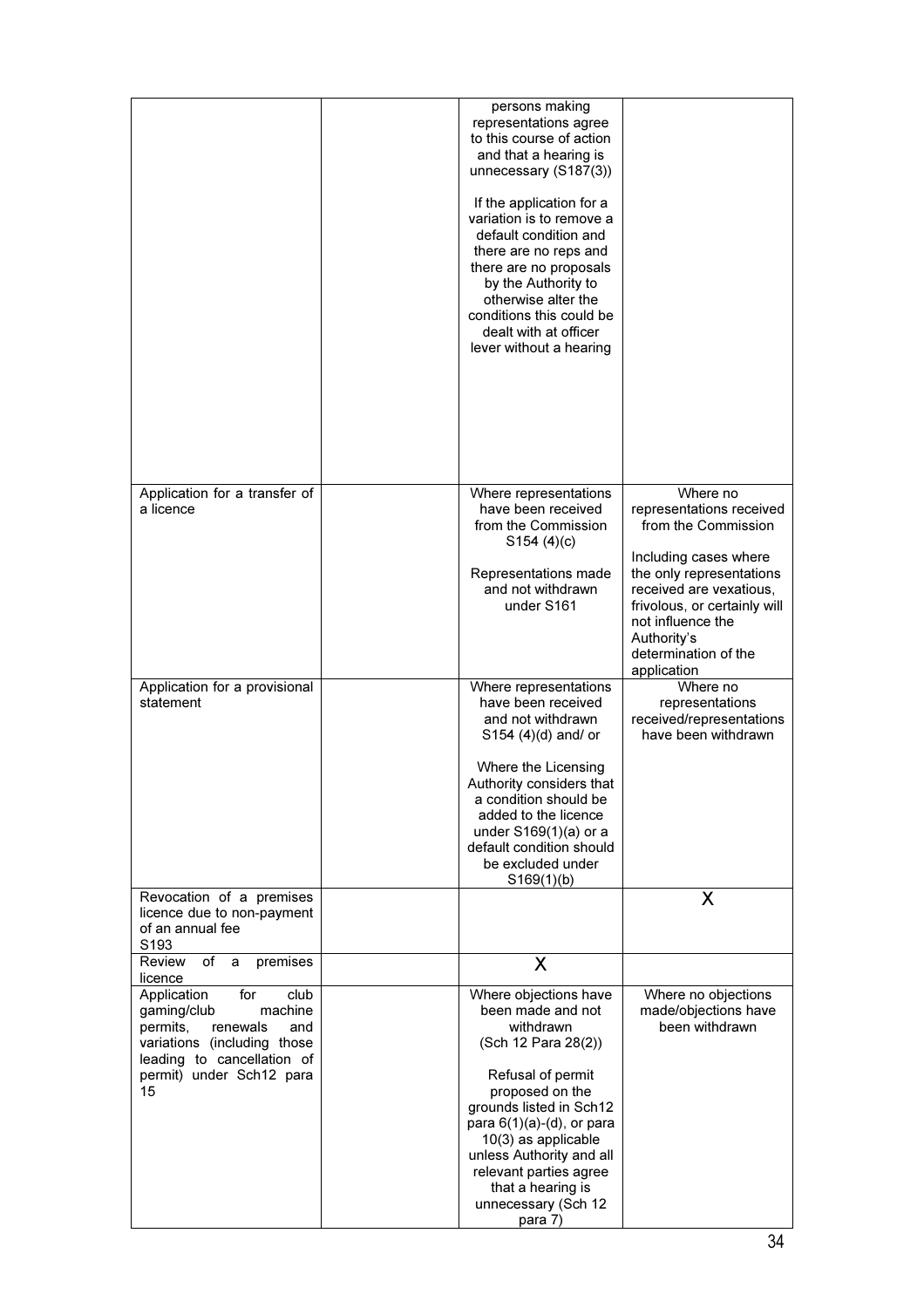| Cancellation<br>of<br>club                                                                         | X                                                                                                                                                                                                                                                  |   |
|----------------------------------------------------------------------------------------------------|----------------------------------------------------------------------------------------------------------------------------------------------------------------------------------------------------------------------------------------------------|---|
| machine<br>gaming/club                                                                             |                                                                                                                                                                                                                                                    |   |
| permits Sch12 para 21                                                                              |                                                                                                                                                                                                                                                    |   |
| Applications<br>other<br>for<br>permits, registrations and<br>notifications                        | Where<br>officer<br>the<br>notice<br>оf<br>serves<br>intention of refusal and<br>representations<br>are                                                                                                                                            | X |
|                                                                                                    | received or proposals<br>grant for lesser<br>to<br>number of machines<br>than applied for                                                                                                                                                          |   |
| Cancellation<br>of<br>licensed<br>premises gaming machine<br>permits Sch 13 para 16                |                                                                                                                                                                                                                                                    | X |
| Cancellation of licensed<br>premises gaming machine<br>permits for non payment of<br>fee           |                                                                                                                                                                                                                                                    | X |
| Consideration of temporary<br>notice<br>(including<br>use<br>modified<br>notices<br>under<br>S223) | Where an objection<br>notice has been<br>received unlsess each<br>person who would be<br>entitled tomake<br>representations agees<br>that a hearing is<br>unnecessary<br>where<br>All<br>cases<br>a<br>counter notice may be<br>required (S232(3)) | X |
| Decision to give a counter<br>notice to a temporary use<br>notice                                  | X                                                                                                                                                                                                                                                  |   |
| Registration<br>of<br>small<br>society lotteries                                                   | Where officers believe<br>there is a reason to<br>refuse the application<br>for registration                                                                                                                                                       | X |
| Cancellation<br>of a small<br>society lottery due to non-<br>payment of annual fee                 |                                                                                                                                                                                                                                                    | X |

X Indicates at the lowest level to which decisions can be delegated.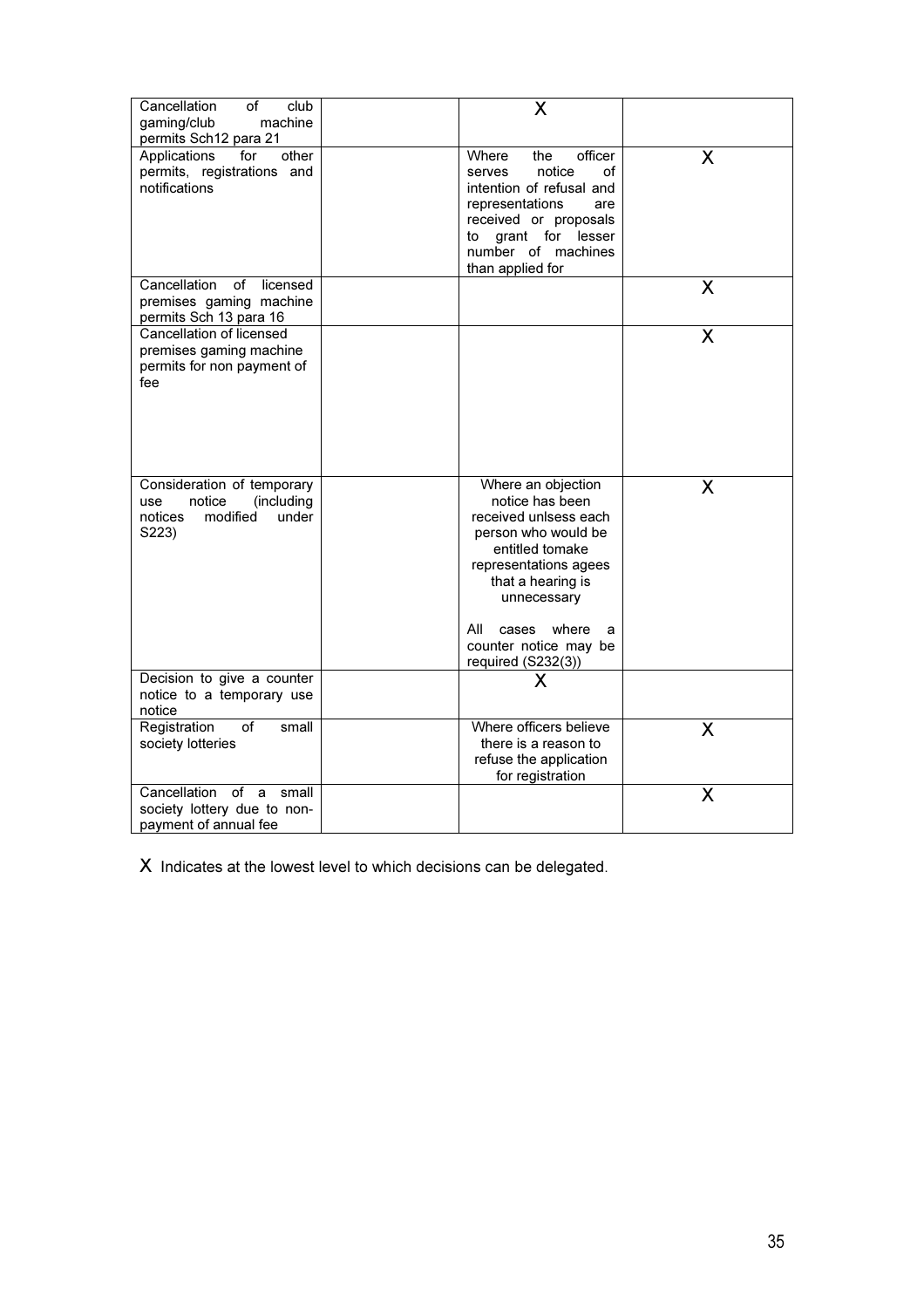## APPENDIX 2

## SOUTH HOLLAND DISTRICT COUNCIL STATEMENT OF GAMBLING STATEMENT OF PRINCIPLES – Gambling Act 2005

## Persons consulted:

| Lincolnshire        |                      |                        |                      |        |                           |
|---------------------|----------------------|------------------------|----------------------|--------|---------------------------|
| County              | Boston and           |                        |                      |        |                           |
| Council             | South Holland        |                        |                      |        | <b>PE21</b>               |
| Highways            | <b>Division</b>      | <b>West Street</b>     | <b>Boston</b>        | Lincs  | 8QR                       |
| Lincolnshire        |                      |                        |                      |        |                           |
| County              |                      |                        |                      |        |                           |
| Council             |                      |                        |                      |        |                           |
| Trading             | <b>Witham Park</b>   | <b>Units 1-10</b>      |                      |        | LN <sub>5</sub>           |
| Standards           | House                | <b>Waterside South</b> | Lincoln              | Lincs  | 7JN                       |
| Lincolnshire        |                      |                        |                      |        |                           |
| County              |                      |                        |                      |        |                           |
| Council             |                      |                        |                      |        |                           |
| Director of         |                      |                        |                      |        |                           |
| Social              | Central Office,      |                        |                      |        | LN <sub>1</sub>           |
| <b>Services</b>     | <b>Orchard House</b> | <b>Orchard Street</b>  | Lincoln              | Lincs  | 1YL                       |
| John Hayes          |                      |                        |                      |        | <b>PE11</b>               |
| <b>MP</b>           | 10 Broad Street      | Spalding               | Lincs                |        | 1TB                       |
| <b>British</b>      |                      |                        |                      |        |                           |
| Institute of        |                      |                        |                      |        | <b>GU15</b>               |
| Innkeeping          | <b>Wessex House</b>  | 80 Park Street         | Camberley            | Surrey | 3PT                       |
|                     | 123 Golden           |                        |                      |        | EC <sub>1</sub> Y         |
| Mencap              | Lane                 | London                 |                      | London | 0RT                       |
| Help The            |                      |                        |                      |        | WC1H                      |
| Aged                | Age UK               | Tavis House,           | 1-6 Tavistock Square | London | 9NA                       |
|                     |                      |                        |                      |        | EC <sub>2</sub> A         |
| <b>NSPCC</b>        | <b>Weston House</b>  | 42 Curtain Road        | London               |        | 3NH                       |
| Church of           |                      |                        |                      |        |                           |
| England             |                      |                        |                      |        |                           |
| Children's          | <b>Edward Rudolf</b> | 69-85 Margery          |                      |        | WC1X                      |
| Society             | House                | <b>Street</b>          | London               |        | 0JL                       |
|                     |                      | 7-11 St Johns          |                      |        | $\overline{\text{SW1}}$ 1 |
| <b>GAMCARE</b>      | 2nd Floor            | Hill                   | London               |        | 1TR                       |
| Alcoholics          |                      |                        |                      |        | $\overline{Y01}$          |
| Anonymous           | PO Box 1             | 10 Toft Green          | York                 |        | 7ND                       |
|                     | Grantham             |                        |                      |        |                           |
| Magistrates         | Magistrates          |                        |                      |        | <b>NG31</b>               |
| <b>Clerk</b>        | Court                | Harlaxton Road         | Grantham             | Lincs  | 1SB                       |
| Association of      |                      |                        |                      |        |                           |
| Racecourse          |                      |                        |                      |        | <b>B34</b>                |
| <b>Bookmakers</b>   | 19 Hurst Lane        | Birmingham             | <b>West Midlands</b> |        | 7HS                       |
| Citizens            |                      |                        |                      |        |                           |
| Advice              | Myddelton            | 115-123                |                      |        | N <sub>1</sub>            |
| <b>Bureau</b>       | House                | Pentonville Road       | London               |        | 9LZ                       |
| <b>British Beer</b> |                      |                        |                      |        |                           |
| and Pub             |                      |                        |                      |        | EC <sub>2V</sub>          |
| Association         | <b>Ground Floor</b>  | <b>Brewers Hall</b>    | Aldermanbury Square  | London | 7HR                       |
| <b>British</b>      |                      |                        |                      |        |                           |
| Amusement           |                      |                        |                      |        |                           |
| Catering            | 134-136              |                        |                      |        |                           |
| Trade               | Buckingham           |                        |                      |        | SW1W                      |
| Associated          | Palace Road          | London                 |                      |        | 9SA                       |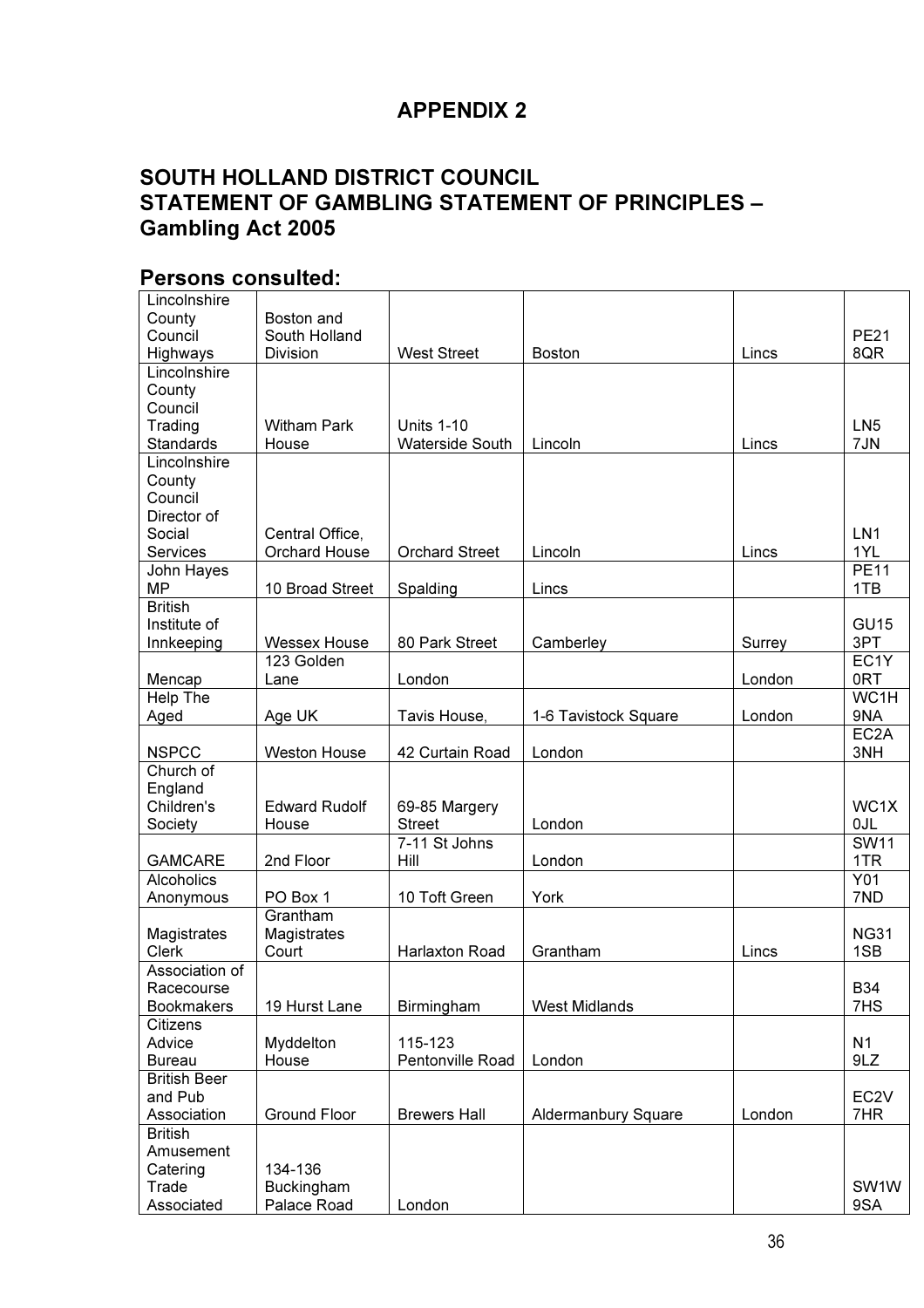| Gamblers              |                                          |                        |                      |            | <b>SW10</b>               |
|-----------------------|------------------------------------------|------------------------|----------------------|------------|---------------------------|
| Anonymous             | PO Box 88                                | London                 |                      |            | 0EU                       |
|                       |                                          | <b>New Castle</b>      |                      |            | NG7                       |
| Gala Bingo            | <b>Head Office</b>                       | House                  | Castle Boulevard     | Nottingham | 1FT                       |
|                       |                                          |                        |                      |            | <b>PE10</b>               |
| <b>MIND</b>           | 16a North Street                         | <b>Bourne</b>          | Spalding             | Lincs      | 9AB                       |
| Relate                |                                          |                        |                      |            | LN <sub>5</sub>           |
| Lincolnshire          | 138 High Street                          | Lincoln                | Lincs                |            | 7PJ                       |
|                       |                                          |                        |                      |            | FK8                       |
| Samaritans            | PO Box 9090                              | Stirling               | Scotland             |            | 2SA                       |
| Churches              |                                          |                        |                      |            |                           |
| Together in           | 27 Tavistock                             |                        |                      |            | WC1H                      |
| England               | Square                                   | London                 |                      |            | 9HH                       |
| <b>Parent Line</b>    |                                          |                        |                      |            |                           |
| Plus                  |                                          |                        |                      |            | N <sub>1</sub>            |
| Lincolnshire          | <b>CAN Mezzanine</b>                     | 49-51 East Road        | London               |            | 6AH                       |
| National              |                                          |                        |                      |            |                           |
| Probation             | The Probation                            | 1 English              |                      |            | SE <sub>1</sub>           |
| Service               | Office                                   | Grounds                | London               |            | 2HJ                       |
| Community             |                                          |                        |                      |            |                           |
| Care for the          | 4 St Catherines                          |                        |                      |            | <b>NG31</b>               |
| Elderly               | Road                                     | Grantham               | Lincs                |            | 6TS                       |
| Community             | South Holland                            |                        |                      |            | <b>PE11</b><br>2XE        |
| Development           | <b>District Council</b><br>South Holland | <b>Council Offices</b> | Priory Road          | Spalding   | <b>PE11</b>               |
| <b>ASBO Officer</b>   | <b>District Council</b>                  | <b>Council Offices</b> | Priory Road          |            | 2XE                       |
| Salvation             |                                          |                        |                      | Spalding   | PE <sub>6</sub>           |
| Army                  | <b>Hall Street</b>                       | Crowland               | Lincs                |            | 0EW                       |
| Department            |                                          |                        |                      |            |                           |
| for Culture           | 2-4 Cockspur                             |                        |                      |            | SW1Y                      |
| Media & Sport         | <b>Street</b>                            | London                 |                      |            | 5DH                       |
| <b>British</b>        |                                          |                        |                      |            |                           |
| Association of        |                                          |                        |                      |            |                           |
| Social                |                                          |                        |                      |            | B <sub>5</sub>            |
| <b>Workers</b>        | 16 Kent Street                           | Birmingham             | <b>West Midlands</b> |            | 6RD                       |
| <b>British Casino</b> | 38 Grosvenor                             |                        |                      |            | $\overline{\text{SW}}$ 1W |
| Association           | Gardens                                  | London                 |                      |            | 0EB                       |
| <b>The National</b>   |                                          |                        |                      |            |                           |
| Association of        |                                          |                        |                      |            |                           |
| Round Tables          |                                          | 4 Embassy              |                      |            |                           |
| of GB and             |                                          | Drive, Calthorpe       |                      |            | <b>B15</b>                |
| Ireland               | Marchesi House                           | Road                   | Edgbaston            | Birmingham | 1TP                       |
| Royal British         |                                          |                        |                      |            | SW1Y                      |
| Legion                | 48 Pall Mall                             | London                 |                      |            | 5JY                       |
| Bourne &              |                                          |                        |                      |            |                           |
| <b>District Lions</b> |                                          |                        |                      |            | <b>PE10</b>               |
| Club                  | PO Box 57                                | <b>Bourne</b>          | Lincs                |            | 9HB                       |
| United                | Johnson                                  |                        |                      |            |                           |
| Lincolnshire          | Community                                |                        |                      | Spalding,  | <b>PE11</b>               |
| Hospitals             | Hospital                                 | Spalding Road          | Pinchbeck            | Lincs      | 3DT                       |
| Barnardo's            |                                          |                        |                      |            | IG6                       |
| <b>Head Office</b>    | <b>Tanners Lane</b>                      | <b>Barkingside</b>     | <b>Ilford</b>        | Essex      | 1QG                       |
| International         |                                          |                        |                      |            |                           |
| Children's            | 67A Lincoln                              |                        |                      |            | PE <sub>1</sub>           |
| Trust                 | Road                                     | Peterborough           | Cambs                |            | 2SD                       |
| Christian             |                                          |                        |                      |            |                           |
| Centre for            |                                          |                        |                      |            |                           |
| Gambling              | 59 Birkenhead                            |                        |                      |            | WC1H                      |
| Rehabilitation        | <b>Street</b>                            | London                 |                      |            | 8BB                       |
| Association of        |                                          |                        |                      |            |                           |
| Remote                | 6th Floor, 52-54                         | High Holborn           |                      |            | WC1V                      |
| Gambling              | High Holborn                             | House                  | London               |            | 6RL                       |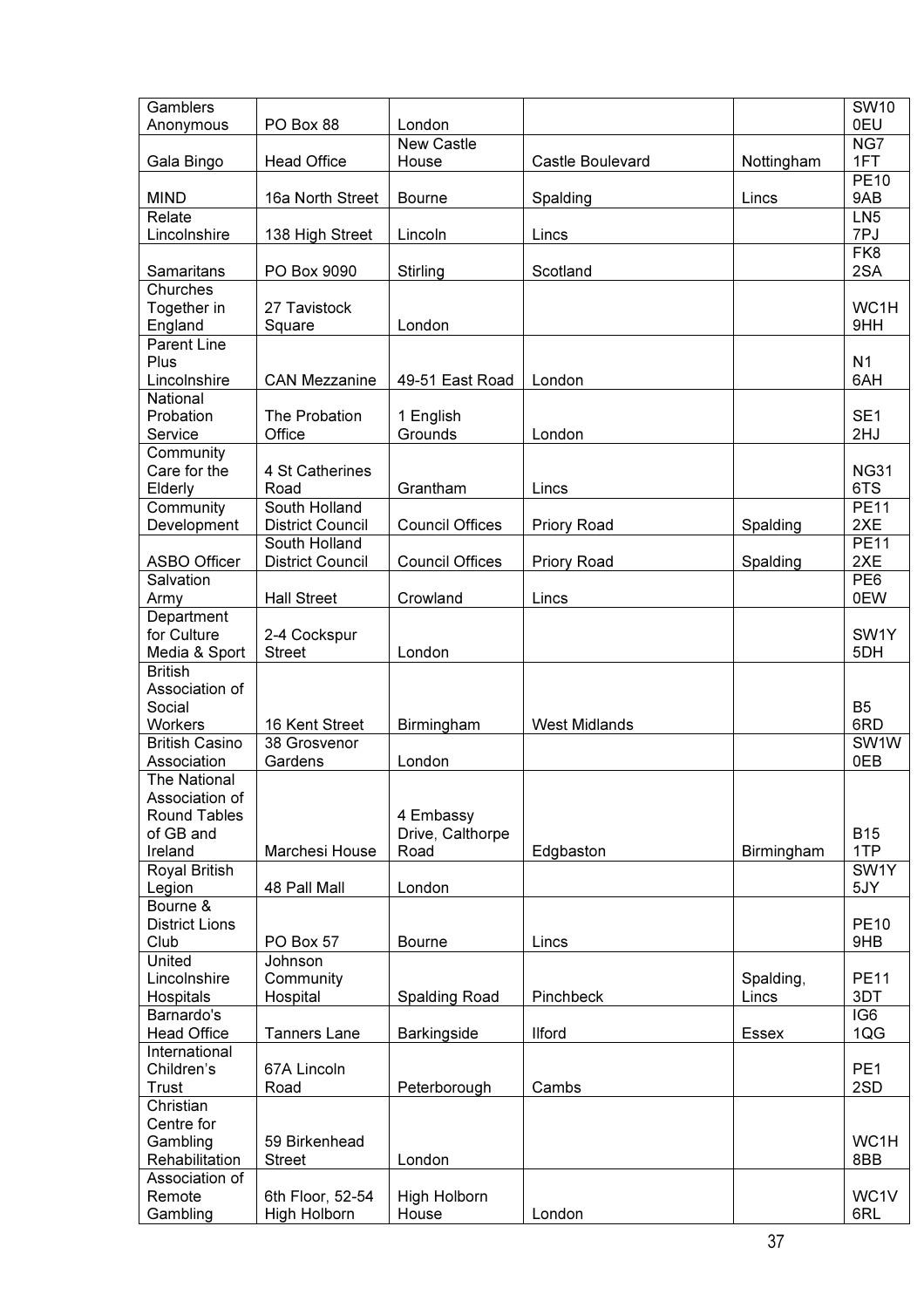| Operators                      |                                |                         |                   |                    |                        |
|--------------------------------|--------------------------------|-------------------------|-------------------|--------------------|------------------------|
|                                |                                |                         |                   |                    |                        |
|                                |                                | Greenside<br>House, 50  |                   |                    | N <sub>22</sub>        |
| <b>William Hill</b>            | <b>Head Office</b>             | <b>Station Road</b>     | <b>Wood Green</b> | London             | 7TP                    |
| The National                   |                                |                         |                   |                    | $\overline{WD}18$      |
| Lottery                        | <b>PO Box 251</b>              | Watford                 |                   |                    | 9BR                    |
| Association of                 |                                |                         |                   |                    |                        |
| Head                           |                                |                         |                   | <b>West Sussex</b> | <b>RH16</b><br>1BL     |
| <b>Teachers</b><br>Ladbrokes   | 1 Heath Square                 | <b>Boltro Road</b>      | Haywards Heath    |                    | H A2                   |
| <b>Betting Shops</b>           | <b>Imperial House</b>          | Rayners Lane            | <b>Middlessex</b> |                    | 7JW                    |
| <b>Citizens</b>                | c/o South                      |                         |                   |                    |                        |
| Advice                         | <b>Holland District</b>        |                         |                   |                    | <b>PE11</b>            |
| <b>Bureau</b>                  | Council                        | <b>Priory Road</b>      | Spalding          | Lincs              | 2XE                    |
| <b>Cathedral City</b><br>Coins | 14 Sandra<br>Crescent          | Washingborough          | Lincoln           | Lincs              | LN4<br>1QZ             |
| <b>Hart-Marler</b>             |                                |                         |                   |                    | <b>PE11</b>            |
| Leisure                        | The Flaxmill                   | <b>Flaxmill Lane</b>    | Pinchbeck         | Lincs              | 3YP                    |
| Jolly Roger                    |                                | Manby                   |                   |                    | <b>LN11</b>            |
| Ltd                            | <b>College View</b>            | Middlegate              | Grimoldby         | Louth              | 8HE                    |
| Lease                          |                                |                         |                   |                    | <b>PE21</b>            |
| Automatics<br>Premier          | 18 High Street                 | <b>Boston</b>           | Lincs             |                    | 8SH<br><b>PE25</b>     |
| Amusements                     | 70 Sunningdale<br><b>Drive</b> | <b>Skegness</b>         | Lincs             |                    | 1AU                    |
| Universal                      |                                |                         |                   |                    | <b>DN21</b>            |
| Logic Ltd                      | 3 The Glebe                    | Upton                   | Gainsborough      | Lincs              | 5PD                    |
| Eagle                          |                                |                         |                   |                    | LN <sub>6</sub>        |
| Enterprises                    | The Retreat                    | Harby Lane              | Eagle Moor        | Lincoln            | 9DS                    |
| Instance                       | 67 St Andrews                  |                         |                   |                    | <b>PE25</b><br>1DJ     |
| Assemblies<br>Spilsby          | <b>Drive</b>                   | <b>Skegness</b>         | Lincs             |                    |                        |
| Amusement                      |                                |                         |                   |                    | <b>PE23</b>            |
| <b>Machines</b>                | 17 Station Road                | Halton Holegate         | Spilsby           | Lincs              | 5PB                    |
| Wakley                         |                                |                         |                   |                    |                        |
| Automatics                     | Unit 3, Alma                   |                         |                   |                    | <b>NG31</b>            |
| Ltd<br><b>S &amp; D</b>        | Park Road                      | Grantham                | Lincs             |                    | 9SE                    |
| <b>Bookmakers</b>              |                                |                         |                   |                    | PE7                    |
| Ltd                            | <b>Head Office</b>             | 29 Main Street          | Yaxley            | Peterborough       | 3LZ                    |
| Sound &                        |                                |                         |                   |                    | CB3                    |
| Vision                         | 29 Barton Road                 | Haslingfield            | Cambridge         | Cambs              | 7LL                    |
| <b>Clover Leisure</b>          | Barcham                        |                         |                   | Cambs              | CB7                    |
| Ltd<br>Peterborough            | <b>Business Park</b>           | Barcham Road            | Soham, Ely        |                    | 5TU                    |
| Automatics                     | 20 Godric                      |                         |                   |                    | PE <sub>2</sub>        |
| Ltd                            | Square                         | Peterborough            | Cambs             |                    | 7JL                    |
| Martin's Reel                  |                                |                         |                   |                    | <b>PE19</b>            |
| Games Ltd                      | 1 London Lane                  | <b>Great Paxton</b>     | <b>St Neots</b>   | Cambs              | 6RH                    |
| Cherry<br>Automatics           | 12 Pembroke<br>Avenue          | Waterbeach              | Cambs             |                    | CB <sub>5</sub><br>9QP |
| Shelford Coin                  |                                |                         |                   |                    |                        |
| Operated                       |                                |                         |                   |                    | CB23                   |
| Machines                       | 7 Watermead                    | Bar Hill                | Cambridge         | Cambs              | 8TJ                    |
| Micro                          | New Bridge                     |                         |                   |                    | PE <sub>6</sub>        |
| Automatics                     | House                          | <b>Bridge Hill Road</b> | Peterborough      | Cambs              | 7SA                    |
| Leisurelink                    | 3 The Maltings                 | Wetmore Road            | Burton-Upon-Trent | <b>Staffs</b>      | <b>DE14</b><br>1SE     |
| Coral                          |                                |                         |                   |                    | <b>IG11</b>            |
| <b>Bookmakers</b>              | Glebe House                    | Vicarage Drive          | <b>Barking</b>    | Essex              | 7NS                    |
|                                | 67-69 Cowcross                 |                         |                   |                    | EC <sub>1</sub> M      |
| Addaction                      | <b>Street</b>                  | London                  |                   |                    | 6PU                    |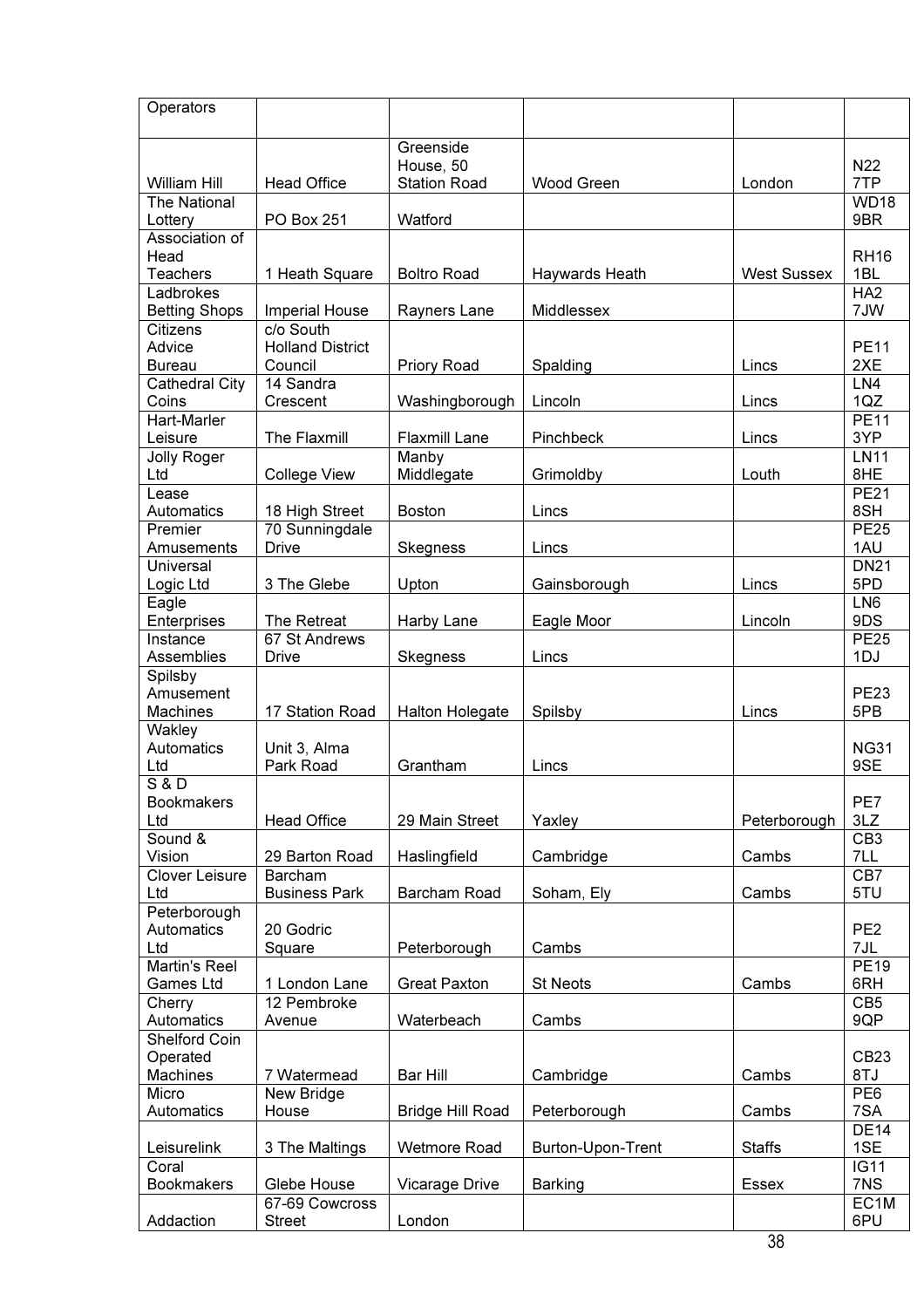|                                                                  | 83 Westlode                                                                               |                  |             |                    | <b>PE11</b>            |
|------------------------------------------------------------------|-------------------------------------------------------------------------------------------|------------------|-------------|--------------------|------------------------|
| <b>Regent Bingo</b>                                              | <b>Street</b>                                                                             | Spalding         | Lincs       |                    | 2AE                    |
| Harris                                                           | 35-42 Lumley                                                                              |                  |             |                    | <b>PE25</b>            |
| Amusements                                                       | Road                                                                                      | Skegness         | Lincs       |                    | 3NG                    |
| Mr Paul<br><b>Bellringer</b><br><b>OBE</b>                       | National<br>Association for<br>Gambling Care,<br>Educational<br>Resources and<br>Training | 1 Quarry Road    | Rusper Road | Horsham            | <b>RH12</b><br>5QN     |
|                                                                  |                                                                                           |                  |             |                    | WC2R                   |
| Civic Trust                                                      | Essex Hall                                                                                | 1-6 Essex Street | London      |                    | 3HU                    |
| Catholic<br>Children's<br>Society (East<br>Anglia)               | Park Lane                                                                                 | Peterborough     | Cambs       |                    | PE <sub>1</sub><br>5JW |
| The Lottery<br>Syndicate<br>Club                                 | 45 Arundel<br>Crescent                                                                    | <b>Boston</b>    | Lincs       |                    | <b>PE21</b><br>7QH     |
| Gordon<br>House<br>Association                                   | 43-47 Maughan<br><b>Street</b>                                                            | Dudley           |             |                    | DY <sub>1</sub><br>2BA |
| South Holland<br>Community &<br><b>Mental Health</b><br>Services | Long Sutton<br><b>Medical Centre</b>                                                      | Trafalgar Square | Long Sutton | Spalding,<br>Lincs | <b>PE12</b><br>9HB     |

#### Responsible Authorities

| Gambling          | Victoria Square          |                         |                   |         | <b>B2</b>       |
|-------------------|--------------------------|-------------------------|-------------------|---------|-----------------|
| Commission        | House                    | Victoria Square         | Birmingham        |         | 4BP             |
| Lincolnshire      | Licensing                | Police Head             |                   |         | LN <sub>5</sub> |
| Police            | (Alcohol)                | Quarters                | <b>PO Box 999</b> | Lincoln | 7PH             |
| Lincolnshire      | <b>Boston</b>            |                         |                   |         |                 |
| Fire and          | Resource                 | Robin Hood's            |                   |         | <b>PE21</b>     |
| Rescue            | Centre                   | Walk                    | <b>Boston</b>     | Lincs   | 9ES             |
| Planning          | South Holland            |                         |                   |         | <b>PE11</b>     |
| Department        | <b>District Council</b>  | Priory Road             | Spalding          | Lincs   | 2XE             |
| Lincolnshire      |                          |                         |                   |         |                 |
| Safeguarding      |                          |                         |                   |         |                 |
| Children's        |                          |                         |                   |         | LN <sub>1</sub> |
| Services          | <b>Block B</b>           | Orchard House           | Orchard House     | Lincoln | 1BA             |
| <b>HM Revenue</b> | National                 |                         |                   |         | G <sub>2</sub>  |
| and Customs       | <b>Registration Unit</b> | <b>Portcullis House</b> | 21 India Street   | Glasgow | 4PZ             |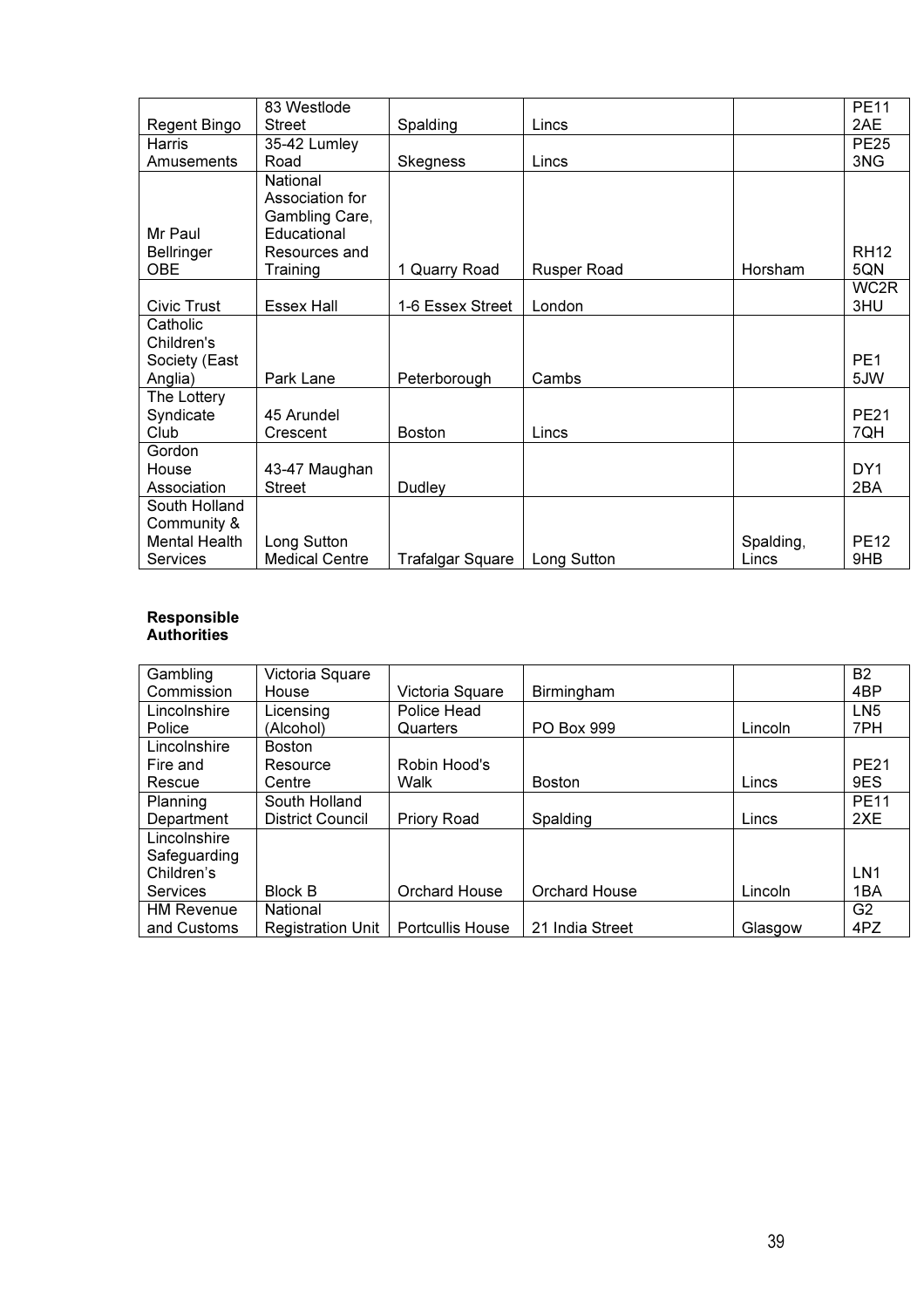## APPENDIX 3

## GLOSSARY OF TERMS UNDER THE GAMBLING ACT 2005

| Council:                                           | <b>South Holland District Council</b>                                                                                                                                                                                                                                                                                                                                                                                                                                                                                                                                                                         |
|----------------------------------------------------|---------------------------------------------------------------------------------------------------------------------------------------------------------------------------------------------------------------------------------------------------------------------------------------------------------------------------------------------------------------------------------------------------------------------------------------------------------------------------------------------------------------------------------------------------------------------------------------------------------------|
| Applications:                                      | Applications for licences and permits as stated in the Statement<br>of Principles                                                                                                                                                                                                                                                                                                                                                                                                                                                                                                                             |
| Notifications:                                     | Notifications of temporary and occasional use notices                                                                                                                                                                                                                                                                                                                                                                                                                                                                                                                                                         |
| Act:                                               | The Gambling Act 2005                                                                                                                                                                                                                                                                                                                                                                                                                                                                                                                                                                                         |
| Regulations:                                       | Regulations made under the Gambling Act 2005                                                                                                                                                                                                                                                                                                                                                                                                                                                                                                                                                                  |
| Premises:                                          | Any place, including a vehicle, vessel or moveable structure                                                                                                                                                                                                                                                                                                                                                                                                                                                                                                                                                  |
| <b>Premises Licence</b>                            | Issued by the Licensing Authority to authorise premises to be<br>used for the activities as defined by Section 150 of the Gambling<br>Act                                                                                                                                                                                                                                                                                                                                                                                                                                                                     |
| <b>Operator Licence</b>                            | Issued by the Gambling Commission to organisations and<br>individuals who are providing facilities for gambling as defined<br>by Section 65 of the Gambling Act                                                                                                                                                                                                                                                                                                                                                                                                                                               |
| <b>Personal Licence</b>                            | Issued by the Gambling Commission to certain categories of<br>people working in the gambling industry as defined by Section<br>127 of the Gambling Act                                                                                                                                                                                                                                                                                                                                                                                                                                                        |
| Family<br>Entertainment<br>Centre                  | The Act creates two classes of Family Entertainment Centres -<br>Licensed: which provide category C and D gaming machines<br>and require a premises licence<br>Unlicensed: which provide category D gaming machines in                                                                                                                                                                                                                                                                                                                                                                                        |
| Adult<br>Gaming<br>Centre<br><b>Gaming Machine</b> | reliance on a Gaming machine Permit<br>Premises which provide category B, C and D gaming machines<br>and require an operating licence and a premises licence<br>A machine which is designed or adapted for use by individuals<br>to gamble as defined by Section 235 of the Gambling Act                                                                                                                                                                                                                                                                                                                      |
| Money<br>Prize<br>Machine                          | A machine in respect of which every prize which can be won as<br>a result of using the machine is a money prize as defined in<br>3(7) of the Categories of Gaming<br>regulation<br>Machine<br>(Amendment) Regulations 2009. Maximum state 10p and the<br>maximum prize must be no more than £5                                                                                                                                                                                                                                                                                                                |
| Non- Money Prize<br>Machine                        | A machine in respect of which every prize which can be won as<br>a result of using the machine is a non-money prize as defined in<br>3(7) of the Categories of Gaming<br>regulation<br>Machine<br>(Amendment) Regulations 2009. For non-money prize machines<br>in general, the maximum stake (charge for use) must be no<br>more than 30 pence, and the maximum prize value must be no<br>more than £8.                                                                                                                                                                                                      |
| Crane<br>Grab<br>Machine                           | A crane grab machine is defined as a non-money prize machine<br>in respect of which two conditions are satisfied. The first is that<br>every prize which can be won as a result of using the machine<br>consists of an individual physical object (such as a stuffed toy).<br>The second is that whether or not a person using the machine<br>wins a prize is determined by the person's success or failure in<br>manipulating a device forming part of the machine so as to<br>separate and keep separate one or more physical objects from a<br>group of such objects. The maximum stake may be anything up |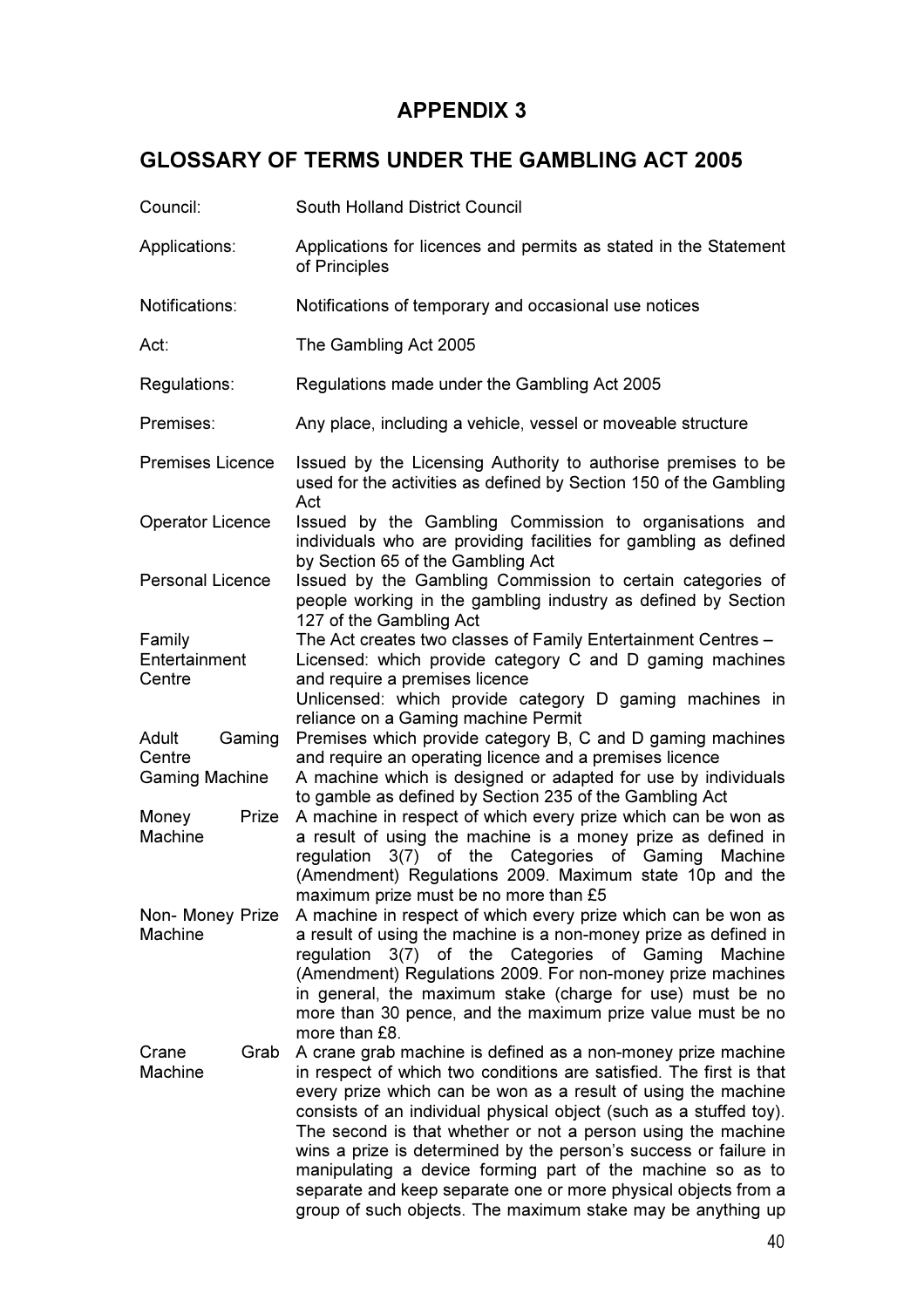| Coin Pusher or<br>Penny<br>Fall<br>Machine<br>Categories<br>Gaming machines | to and including £1, and the maximum prize value may be<br>anything up to and including £50<br>These machines are commonly found in seaside arcades and<br>are defined in regulation 2(3) of the Categories of Gaming<br>Machine Regulations 2007 with the additional requirement that<br>the machine be neither a money-prize nor a non-money prize<br>machine. The maximum stake may be anything up to and<br>including 10 pence, and the maximum prize value may be<br>anything up to and including £15.<br>of A - Maximum Stake: unlimited, Maximum Prize: unlimited<br>B1 - Maximum Stake: £2, Maximum Prize: £4000 |
|-----------------------------------------------------------------------------|--------------------------------------------------------------------------------------------------------------------------------------------------------------------------------------------------------------------------------------------------------------------------------------------------------------------------------------------------------------------------------------------------------------------------------------------------------------------------------------------------------------------------------------------------------------------------------------------------------------------------|
|                                                                             | $B2 -$ Maximum Stake: £100 (in multiples of £10), Maximum<br><b>Prize: £500</b><br>B3 - Maximum Stake: £2, Maximum Prize: £500<br>B4 - Maximum Stake: £1, Maximum Prize: £250<br>C - Maximum Stake: £1, Maximum Prize: £70<br>D - Maximum Stake: 10p or 30p when non-monetary prize,<br>Maximum Prize: £5 cash or £8 non-monetary prize                                                                                                                                                                                                                                                                                  |
| <b>Betting Machine</b>                                                      | A machine designed or adapted for use to bet on future real<br>events as defined by Section 235(2) (c) of the Gambling Act                                                                                                                                                                                                                                                                                                                                                                                                                                                                                               |
| <b>Remote Gambling</b>                                                      | Gambling in which persons participate by the use of remote<br>communication as defined by Section 4 of the Gambling Act                                                                                                                                                                                                                                                                                                                                                                                                                                                                                                  |
| Remote<br>Communication                                                     | Communication using -<br>The internet<br>Telephone<br>Television<br>Radio, or<br>Any other type of electronic or other technology                                                                                                                                                                                                                                                                                                                                                                                                                                                                                        |
| <b>Travelling Fair</b>                                                      | As defined by Section 4(2) of the Gambling Act.<br>A fair wholly or principally providing amusements and that has<br>been provided wholly or principally by persons who travel from<br>place to place for the purpose of providing fairs, and<br>On a site used for fairs for no more than 27 days per calendar<br>year<br>As defined by Section 286 of the Gambling Act                                                                                                                                                                                                                                                 |
| Code of Practice:                                                           | Means any relevant code of practice under section 24 of the<br>Gambling Act 2005                                                                                                                                                                                                                                                                                                                                                                                                                                                                                                                                         |
| Responsible<br>Authority:                                                   | For the purposes of this Act, the following are responsible<br>authorities in relation to premises:<br>1. The Licensing Authority in whose area the premises are<br>wholly or mainly situated South Holland District Council);<br>The Gambling Commission;<br>2.<br>3. Lincolnshire Police;<br>4. Lincolnshire Fire and Rescue;<br>5. Planning Department, South Holland District Council;                                                                                                                                                                                                                               |
|                                                                             | 6. Head of Community and Neighbourhood Services,                                                                                                                                                                                                                                                                                                                                                                                                                                                                                                                                                                         |
|                                                                             | <b>Building Control and Environmental Health Manager,</b><br><b>South Holland District Council</b><br>7. Lincolnshire Safe Guarding Children's Board,<br>Lincolnshire County Council;<br>8. HM Revenue and Customs.                                                                                                                                                                                                                                                                                                                                                                                                      |
| Interested Party:                                                           | Any other person/body prescribed by regulations.<br>9.<br>For the purposes of this Act, a person is an interested party in<br>relation to a premises licence if, in the opinion of the Licensing<br>Authority which issues the licence or to which the application is<br>made, the person:-                                                                                                                                                                                                                                                                                                                              |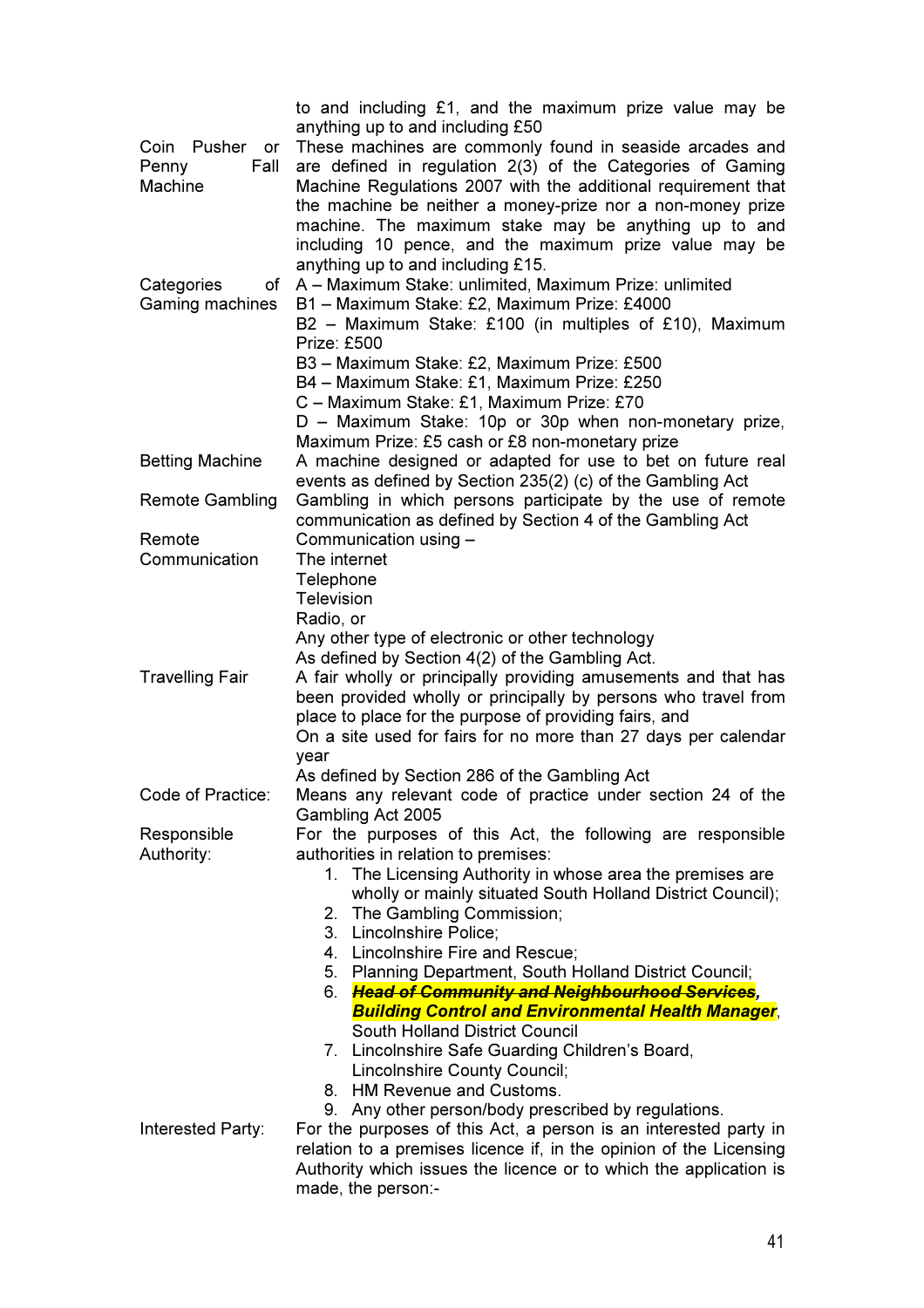|                 | a) Lives sufficiently close to the premises to be likely to be<br>affected by the authorised activities;                                                                                                                                        |
|-----------------|-------------------------------------------------------------------------------------------------------------------------------------------------------------------------------------------------------------------------------------------------|
|                 | b) Has business interests that might be affected by the<br>authorised activities;                                                                                                                                                               |
|                 | c) Represents persons who satisfy a) or b) above.                                                                                                                                                                                               |
| Vulnerable      | Whilst there is no statutory definition this authority considers that                                                                                                                                                                           |
| Persons         | this group includes people who gamble more than they want to;<br>people who gamble beyond their means; and people who may<br>not be able to make informed or balanced decisions about<br>gambling due to a mental impairment, alcohol or drugs. |
| <b>Disorder</b> | An angry, possibly violent, expression of dissatisfaction by an<br>individual(s) or crowd of people. Linked with the crime and<br>disorder licensing objective.                                                                                 |
| <b>Nuisance</b> | An activity or event which causes annoyance or disturbance to<br>an affected individual(s).                                                                                                                                                     |
| Self-barring    | A scheme to enable individuals to request exclusion from<br>premises licensed for gambling activities.                                                                                                                                          |